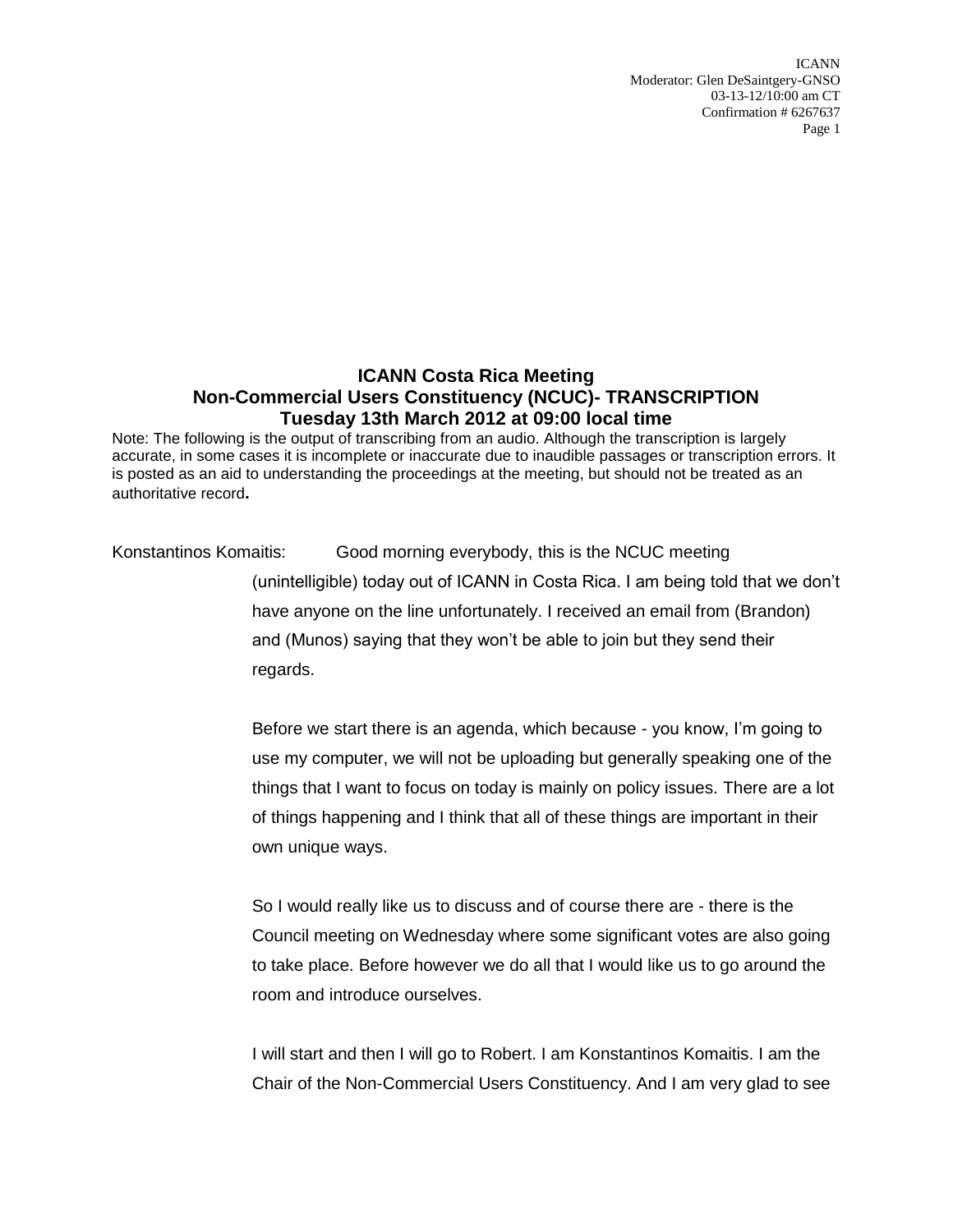everybody here. And as I - want to welcome to the new commerce, we will introduce themselves shortly. Robert, thanks.

Robert Hoggarth: Good morning, Rob Hoggarth, present from ICANN staff.

Man: Good morning, my name's (unintelligible) from Sudan.

(Lydia Cruz): Good morning everybody. I am (Lydia Cruz) from Costa Rica.

Wolfgang Kleinwachter: Good morning, I'm Wolfgang Kleinwachter from University of (unintelligible) and member of the Council.

- Wendy Seltzer: Wendy Seltzer from the United States, Founder of the Chilling Effects Clearinghouse and also a member of the Council.
- Rafik Dammak: Rafik Dammak from (unintelligible) and a member of the GNSO Council (unintelligible).

Joy Liddicoat: Good morning, Joy Liddicoat from (unintelligible) and also a member of the GNSO Council.

David Cake: David Cake from Australia, Executive Committee (unintelligible).

Konstantinos Komaitis: Thank you everybody, and welcome. Okay, we'll go really quickly through the agenda. Especial a very warm welcome to our newcomers, I really hope that you enjoy the meeting and please contribute. May I remind everyone to state their names for the recording purposes before you speak.

> Now the agenda that we have today, it - I want us to talk a little bit about - I will give a very brief update about the charter that - the NCUC charter that needs to be updated in light of the NCSG charter and needs to be placed out for a vote.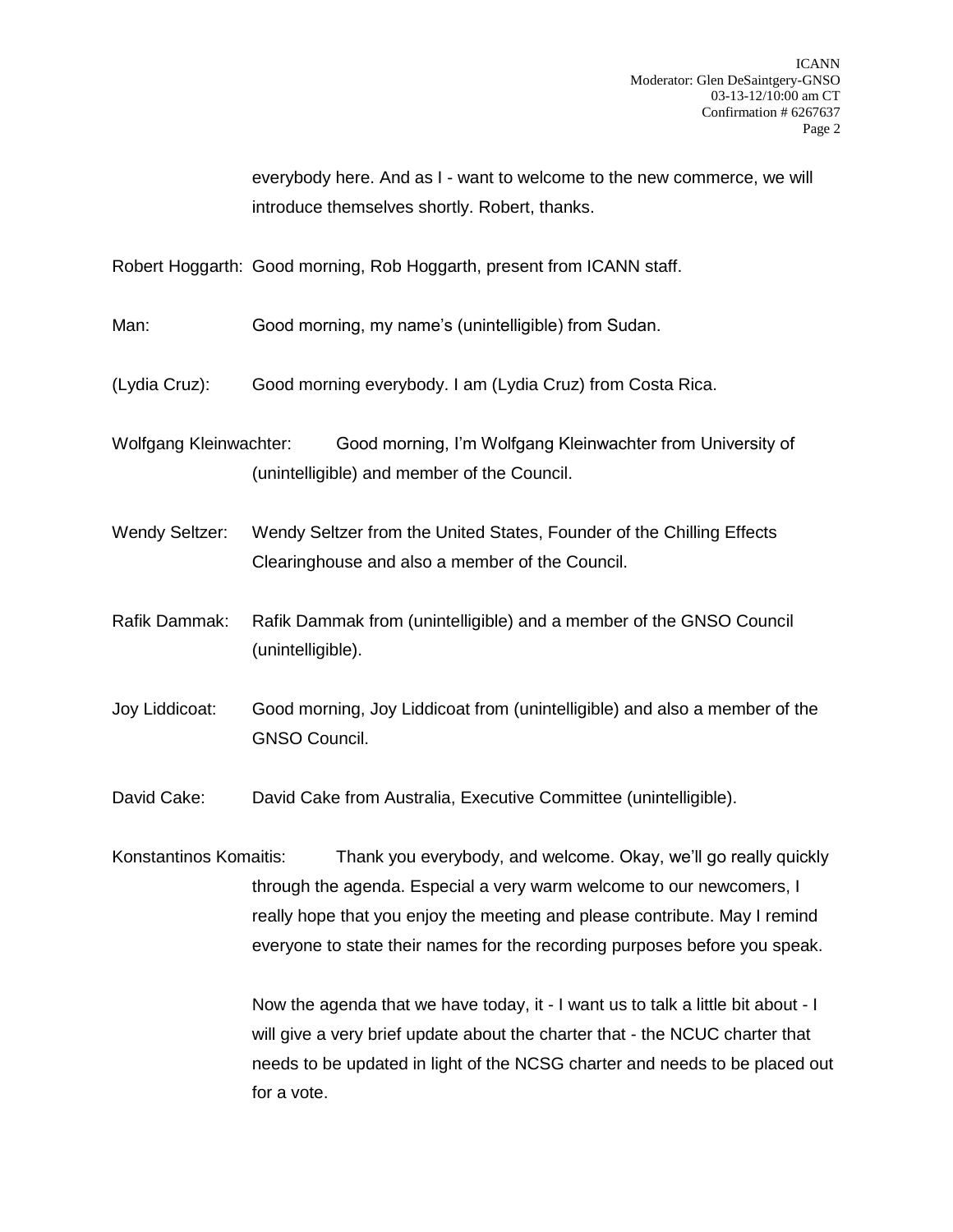Then we're supposed to meet with the registrars, however, I haven't received an email on that front. I know that most probably there's going to be a very brief exchange of (unintelligible) people are in the meetings.

More importantly so, as I said at the beginning, I would like us to focus on policy issues and there are plenty of policy issues we have the Whois of course, Whois up for discussion, the Red Cross and the Olympic Committee thing, the law enforcement (LEA) issues, and new trademark protections in light of defense of registrations. And please make any additions on those policy issues.

Closely connected to that is (unintelligible) planning, basically where we want to take NCUC, what are the issues we want to get involved in - with, what are the issues that we need to pay - that we need to pay attention to.

Then the - and NCUC is also discussing to have an event in Toronto basically to repeat the very successful event that NCUC and (Robin) organized in San Francisco. Then I would like an update from the Councilors of the policy issues that are before the Council basically and as I said, there is a vote taking place on Wednesday so we need to discuss those motions.

Any other business that we can think of, and last but not least, at 12:15 we have the NomCom coming in to give us an update on their processes. This meeting concludes at 12:30. I see some people have joined so may I ask these people to please introduce themselves for the record? Thank you very much, we can start down the road - down the table, thanks.

(Marcelle): Morning, (Marcelle) (unintelligible) from (CGIBR).

Jaime Wagner: Hi, good morning, (Jaime Wagner) also from (CGIBR).

Konstantinos Komaitis: (Unintelligible).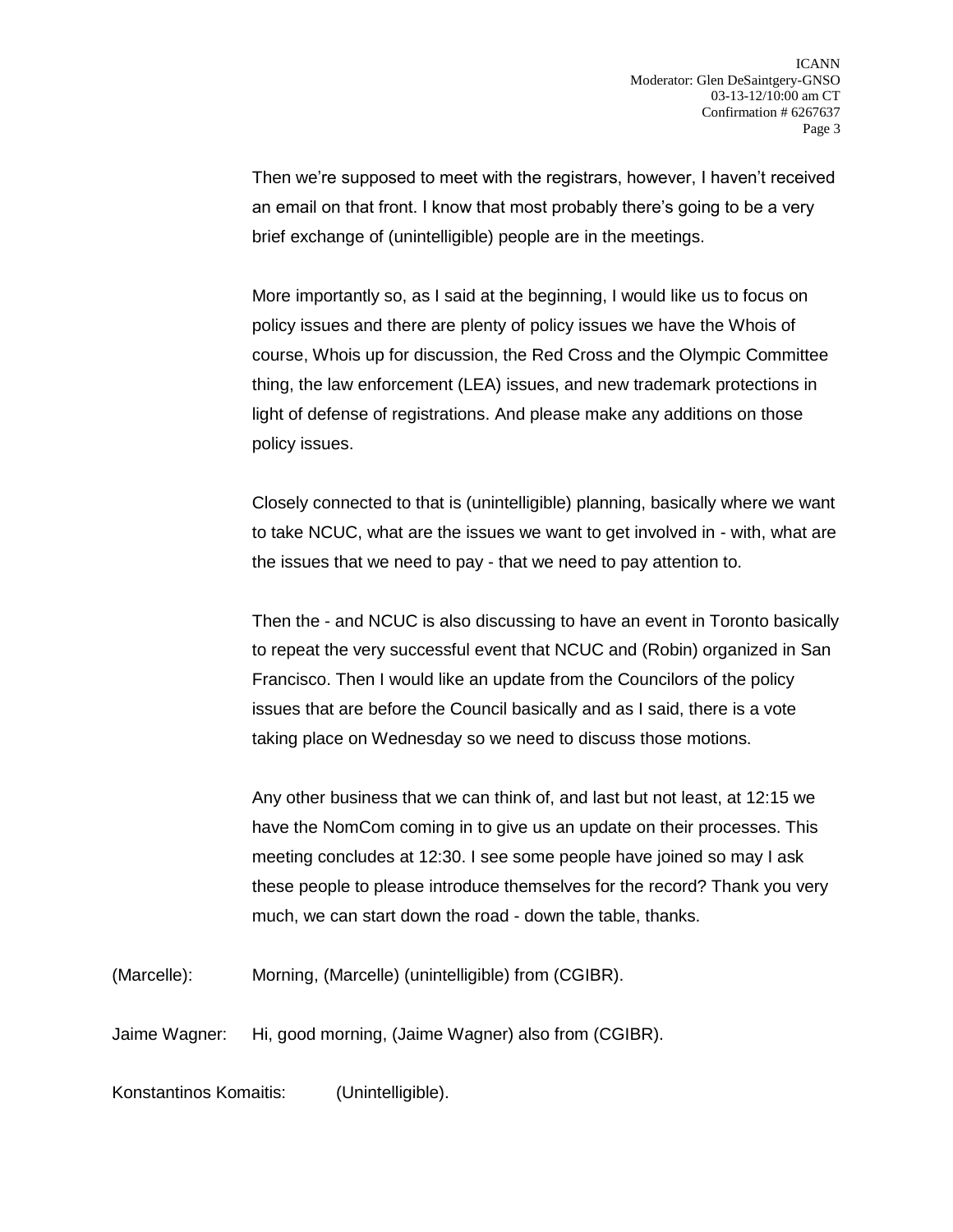Man: I am (unintelligible), University of Oslo.

Konstantinos Komaitis: And we have the - both Carlos. Carlos Junior and Carlos Senior. Please introduce yourselves.

Man: (Unintelligible) from (unintelligible) Foundation of (unintelligible).

Carlos Alfonso: Carlos Alfonso, (CGIBR) at - just a clarification, we will present a series of (unintelligible) organizations in the Board of (CGIBR) with (Marcello) and try to represent the academic community and I represent the (unintelligible) society as well as (Marcello).

Konstantinos Komaitis: Thank you very much. Welcome everybody. Okay, very, very quickly so we can focus on the policy issues, I'm going to give an update on the charter. As you know and as you've seen on the list, a small group was created to discuss updating the charter of NCUC. Unfortunately as it happens with all these groups there was not a lot of engagement. However, some comments were submitted.

> The plan is to put - send to charter to the whole membership after Costa Rica, provide a ten-day window whereby comments will be submitted. And then place it up for a vote. The - the state of the charter is - I don't want to underestimate the need to update it but it certainly is not - that we're changing drastically the charter.

What needs to be updated is the provisions concerning the policy committee of NCUC, which now does - well, actually cannot basically be the Councilors because now we have NCSG Council instead of NCUC Councilors.

But as I said, this is something that can easily be fixed. It will be up for a vote and other - any comments on the charter front before we start actually discussing - before we move to the next item - agenda? Any comments? No?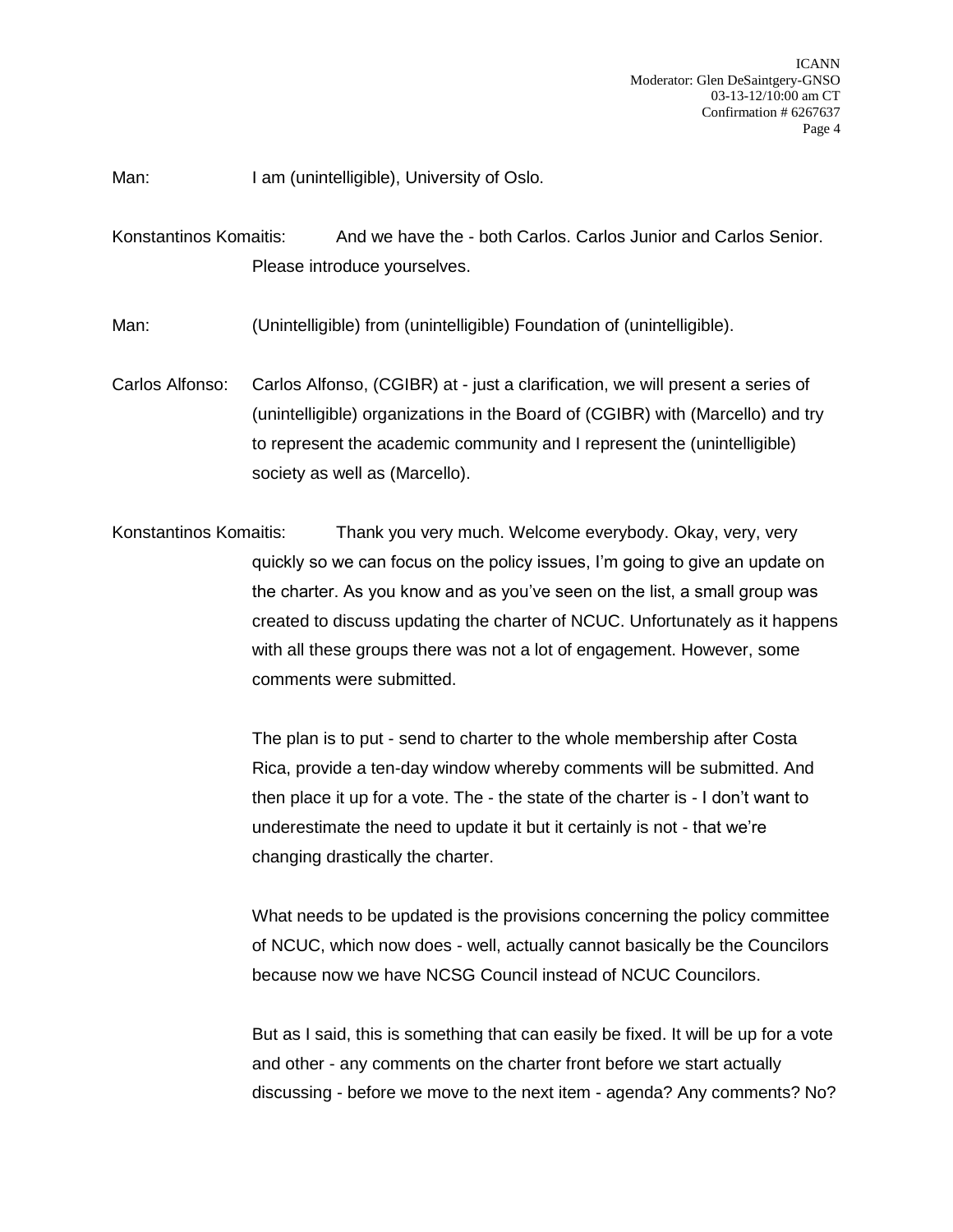Great, okay. That was pretty easy and straightforward. So let's start discussing first policy issues. I will start with the topic that has dominated the key topics that are dominating right now this ICANN meeting in Costa Rica and it is the Whois and the Red Cross.

I will start with the Red Cross first. I am part of the drafting team however I would like to ask Joy if she doesn't mind to give us a brief update, basically if you can go through very quickly, you know, the history of the drafting team and how - you know what I mean?

From the beginning because there are some members here that have not been involved in the process or they haven't had it. Thank you very much, Joy.

Joy Liddicoat: Thank you, Konstantinos. And I'm sure you'll fill in any blanks that I have or make any corrections from my mistakes.

> So just to recap, I - the - our following the letter from the GAC to the Board in September last year in relation to the IOC, the Red Cross treatment and the new gTLD rounds the GNSO Council established a working group - sorry, a drafting team to consider how the guidebook provisions in relation to the IOC and the Red Cross were to be implemented.

So there was an (unintelligible) for members from the drafting team, I'm not sure exactly how many members there are, maybe leadership has ranged between 15 and 20 at various times. And the drafting team's been working through a process that (unintelligible) last December.

And has been sort of working through a number of options to come up with a series of recommendations for how the (unintelligible) guidebook provisions for protection of the IOC and the Red Cross have been treated.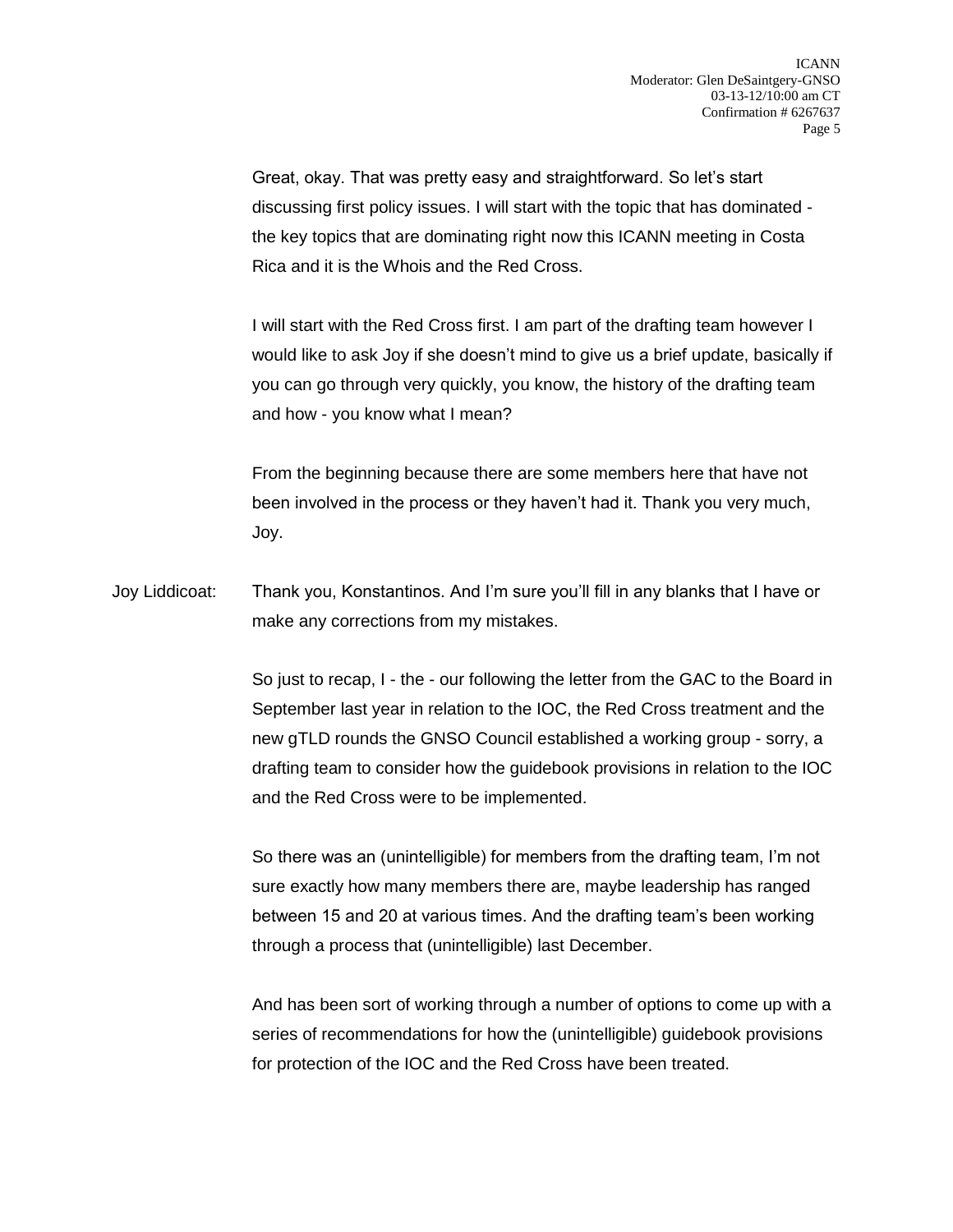This is resulted in a recommendation which has gone to the GNSO Council which will be considered at its meeting tomorrow. The motion comprises three recommendations. The first recommendation relates to a process by which election - I'm not sure - the people have the motion? No, okay.

Well, very briefly, the first motion actually proposes - the first recommendation I should say, proposes that rather than in (unintelligible) the applicant guidebook which was that the Olympic and Red Cross/Red Crescent would be simply (unintelligible) ineligible for delegations, that's (unintelligible) modified with (unintelligible) named policy - (unintelligible) named treatment for these two words.

And the first recommendation of the GNSO Council recommendation - motion essentially, how that modifies the (unintelligible) name will be posted - will be carried out.

The second recommendation relates to particularly the IOC and Red Cross/Red Crescent terms in as many languages as possible. The background to this is that the GAC had advised the Board that the rationale, the reason for this particular special treatment of the terms was because of a unique tapestry of international treaties, international legislation, which (unintelligible) these terms.

And that this has been (unintelligible) discussion of doing so in as many languages as possible. This has been a contentious part of the discussion for the drafting team, some feeling that extension of the protection for as many languages as possible (unintelligible) unfairly outside the (unintelligible) of the (unintelligible) guidebook and others are saying this is simply a practical implementation of the GAC's concerns.

There's - the latest update on that is that the drafting team which met yesterday following a GNSO Council meeting - working meetings over the weekend, has proposed to withdraw the request for treatment in as many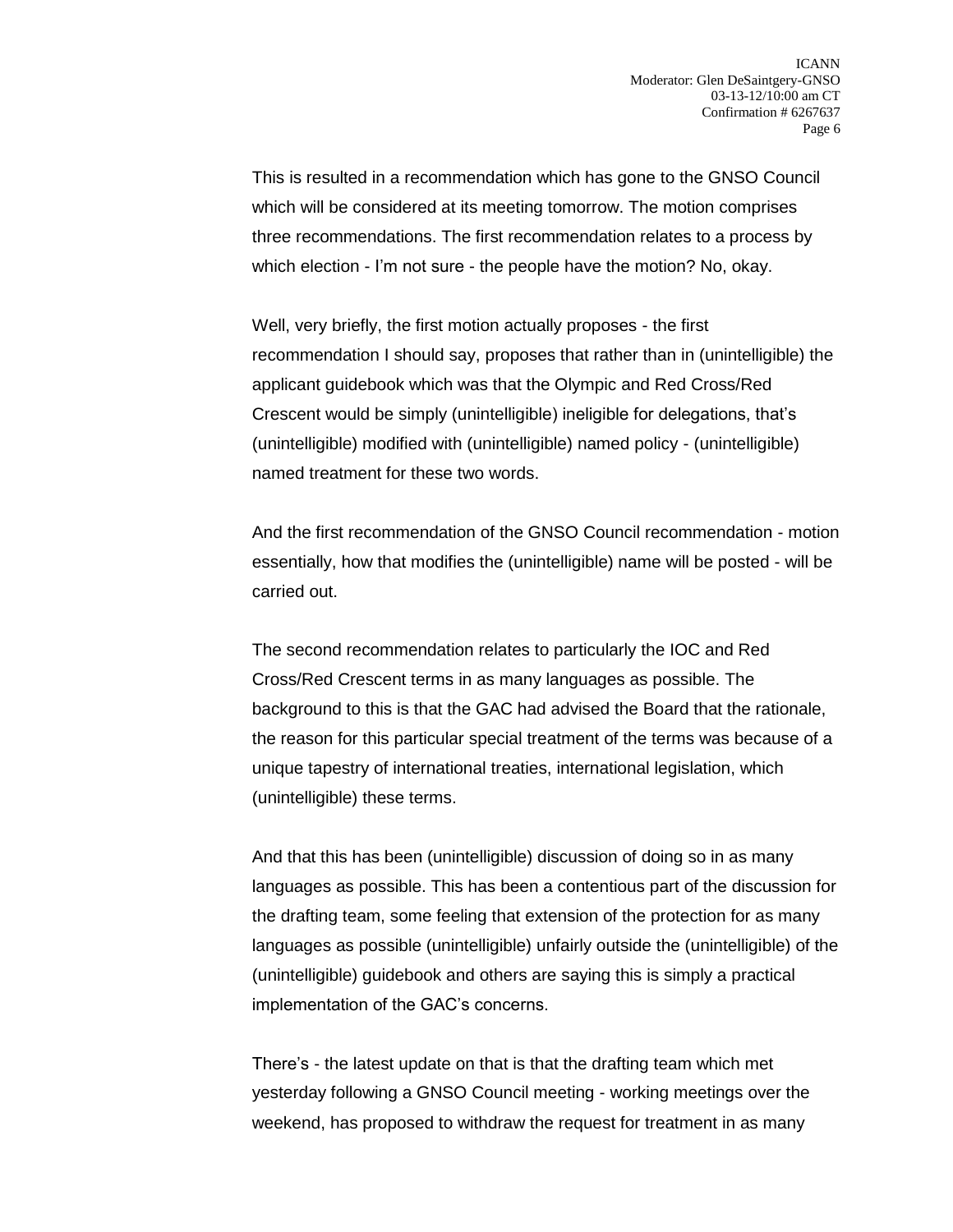languages as possible and simply to go with the terms (unintelligible) out in the guidebook.

So I'm not exactly sure what that means with - relating to (unintelligible) or not. And then finally, the third part of the motion, which is also very controversial of course is where does the protections apply only in the first round or should apply for all future rounds.

And the position that there is - drafting team members have taken, certainly those from NCUC, had been that (unintelligible) protection should only apply in the first round and that there must be a review of this after the first round.

So that's a basic summary of where we got to and what we - an outline of what the motion is.

Konstantinos Komaitis: Thank you very much, Joy. That was an excellent summary. A couple of things that I would like to add. First of all, the has been a development during this process. On Saturday the (OECD) sent an email to the Chair of the Drafting team, Jeff Neuman, actually questioning a sum of the rationale and justification that is being used for protecting those two organizations.

> And secondly, a letter came from - signed by the legal counselors of all International Government and Organizations, those two letters - what they indicate is that should protection - special protection be granted to those two organizations the intergovernmental organizations are going to vote for their own names to be reserved at the top level.

> This recommendations - it has been (unintelligible) that these recommendations only concern the top level domain name. Discussions concerning the second level domain name, which of course, raised immediate issues and we're talking about a whole new process, are going to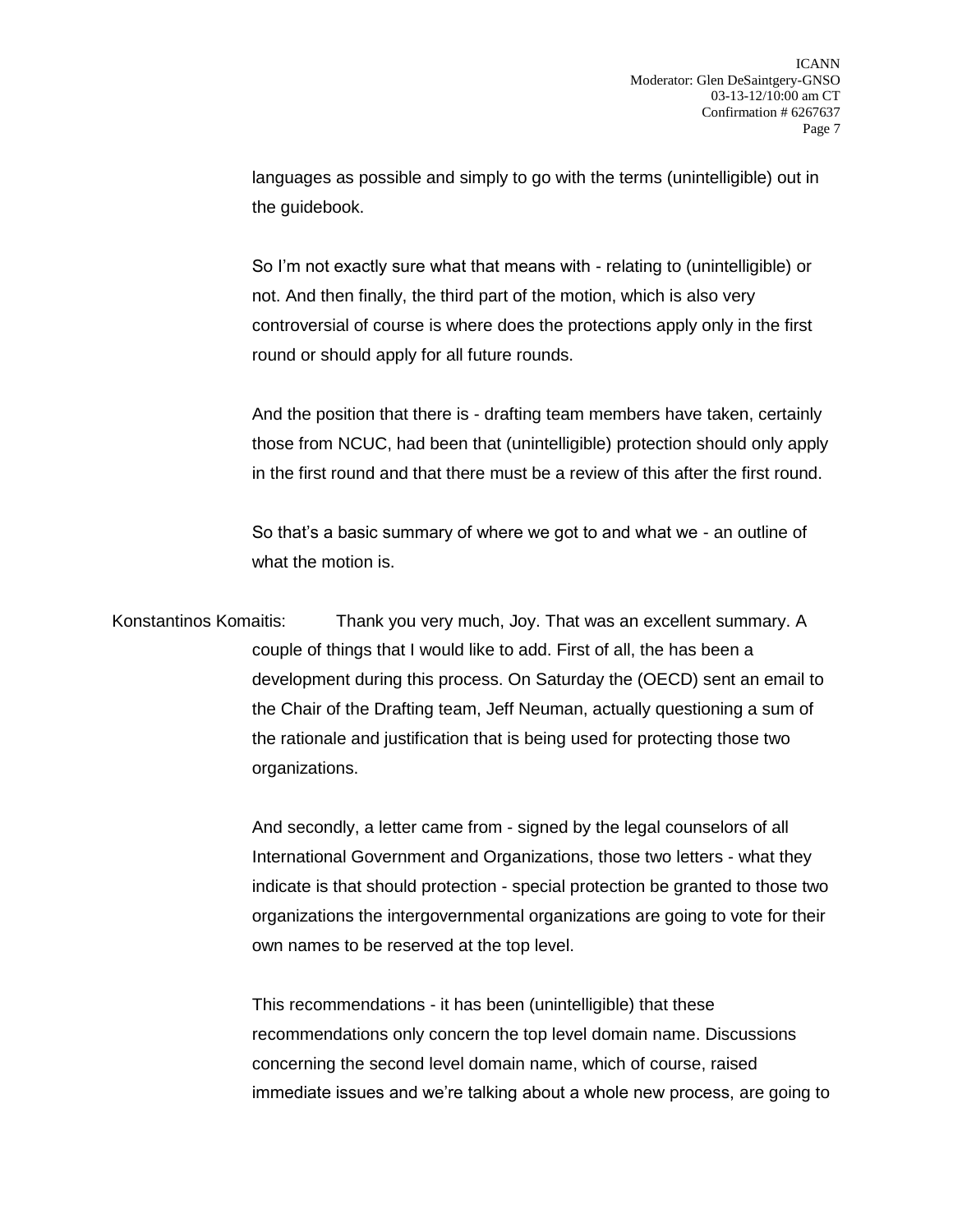be discussed after Costa Rica with the aim of being concluded before the Prague meeting - the ICANN meeting in Prague.

The question before us right now is what NCUC's position is on that very issue meaning are we - there is a recommendation before us and this recommendation keeps on changing. There is a motion basically based on this letter of recommendation and on Wednesday our Councilors will be asked to vote on that.

So basically I would like to discuss what are your views on this very issue. What should NCUC basically - NCUC has always advocated that we don't the question that we have asked is why do these two organizations deserve a special type of protection.

Coordinator: Excuse me, (Judy Renzel) joined.

Konstantinos Komaitis: (Unintelligible) to another organization in terms of protecting their names at the top-level domain name. We haven't received any answer. And we kept repeating the question.

> So basically right now I want to open the floor for any comments and discussion on that very issue before actually we go down to discussing in more detail the motion and how we are going to vote on that. Please state your name, thanks.

(Lydia Cruz): (Lydia Munez Cruz) from Costa Rica. Excuse me, because my English is not perfect. And sometimes I - when I hear you I (unintelligible) on the moment, absolutely in the moment because sometimes I don't understand what you are saying. So excuse me.

> We have not translator here and I'm trying to understand you. I'm working in a University here in Costa Rica and this meeting is about non-commercial user. I'm thinking of my University. I'm thinking sometimes about the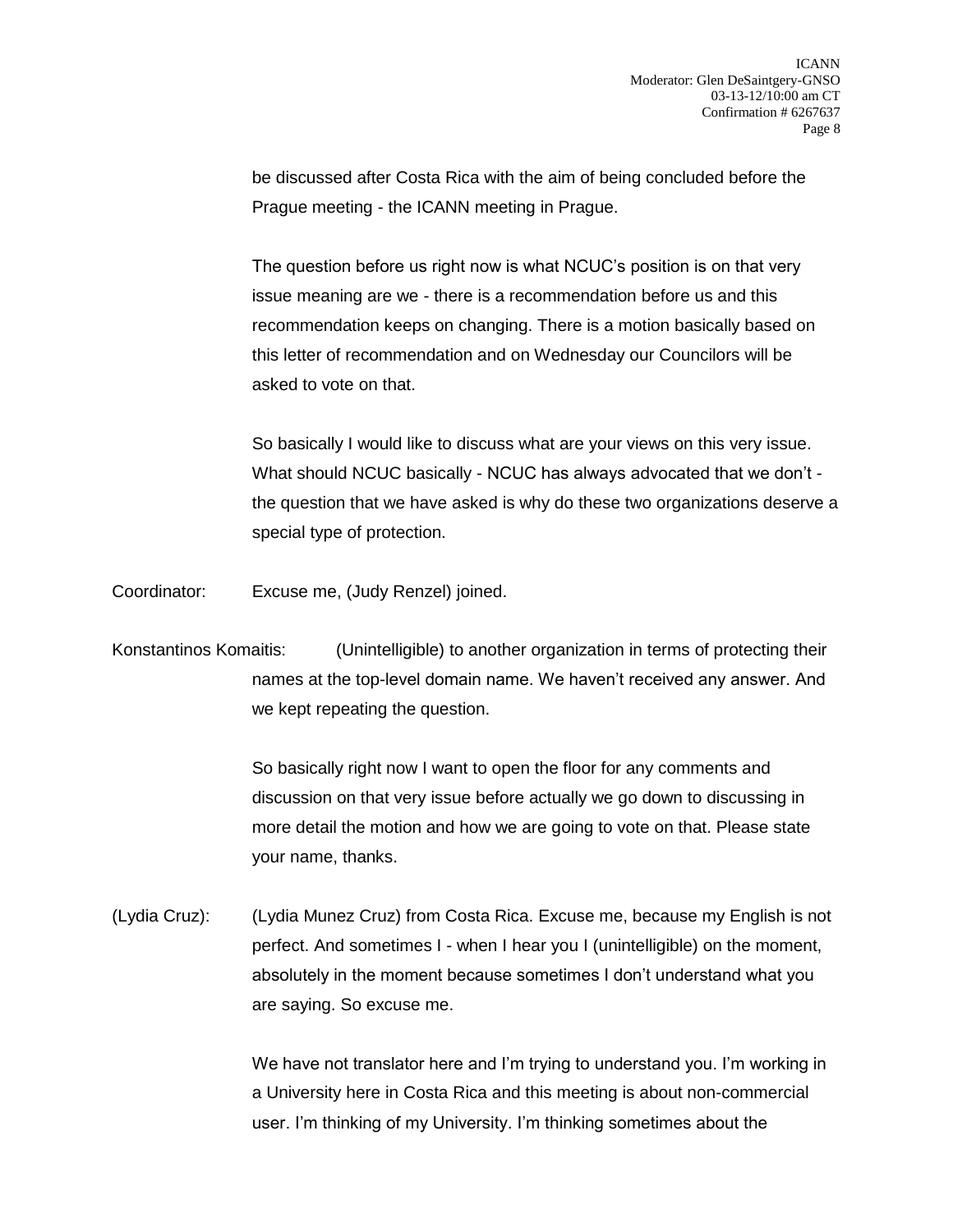assistants and the Internet, the using of Internet in my University to teach all of programs.

And I see and I hear sometimes that the discussion with the question about the price of - so just even that hearing Costa Rica is (unintelligible), the using of Internet. And I don't know if ICANN or this group could provide us some policy to have a better use or a better opportunity to use the Internet to teach our programs or careers in the University.

But I would like to hear something about it. I don't know that letter you said it, where can I find that letter about the accommodations you have saying to us. But I'm thinking about it. Is there - the policy's about the prices to use Internet to teach the career to University, thank you.

Wendy Seltzer: Thank you and thank you especially to new members for coming in, speaking up, and we appreciate participation in the discussion. It's easy to get very deep into specific details at ICANN and so I'm - I was asking Konstantinos if we could put the agenda up on the screen so that we can see the list of issues that we're going to discuss. And perhaps see if there are places that the issues that you're concerned about will fit into there.

> So if we have - the potential meeting with the registrars this afternoon to discuss common issues and concerns, perhaps the questions of access for non-commercial users come into that element. Policy issues was what we were starting to discuss here.

> We have both the issues that are specifically on the table at the GNSO Council, which is - includes the protection of specific names at the top level and the issues of Whois that I'll spend a bit of time talking about and law enforcement requests for access to domain name registration information.

The next item that I'm particularly looking forward to on the agenda is strategic planning, and that's I think the place where we would like to hear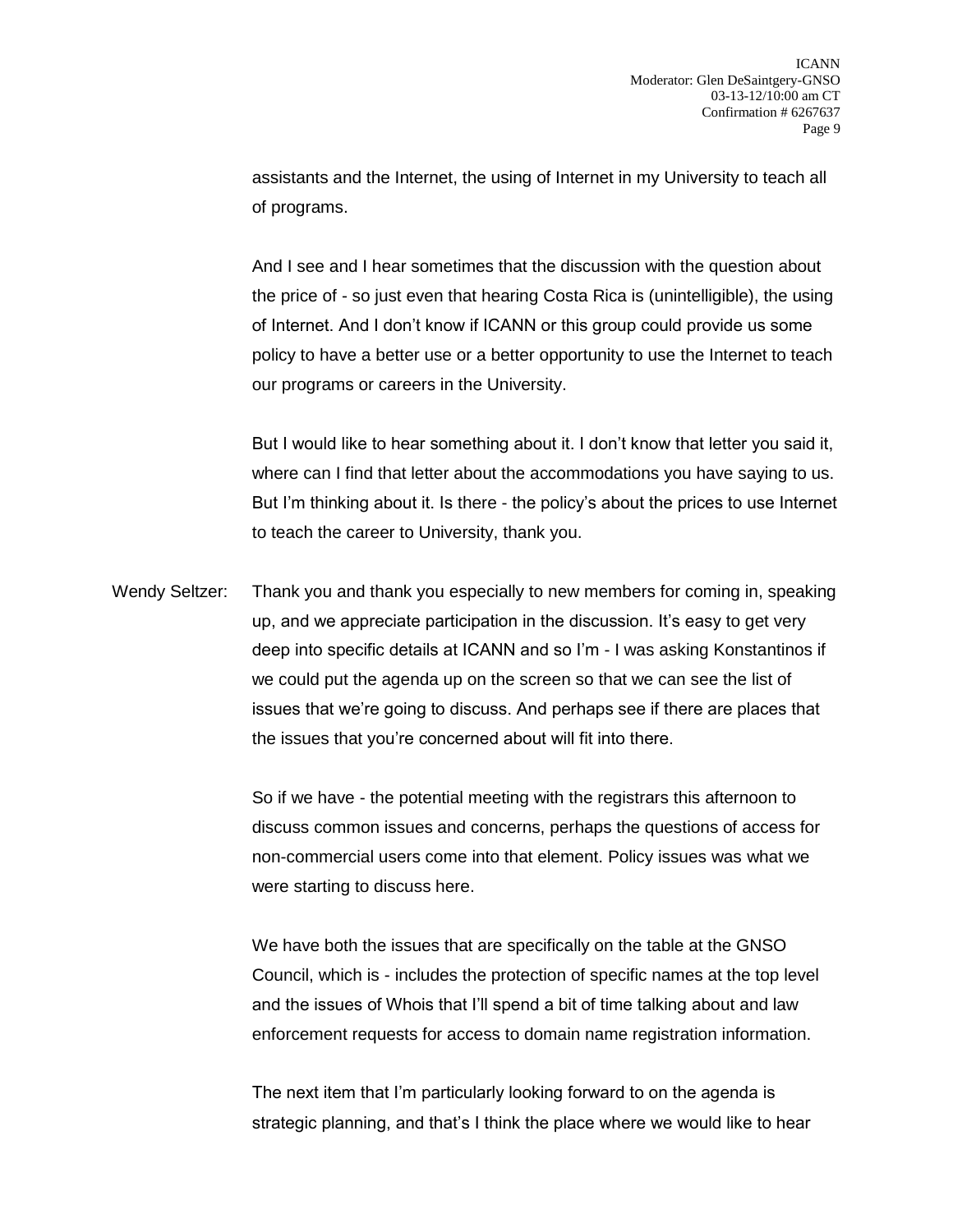what should Non-Commercial Users Constituency be focusing on. What issues such as the issues that you were raising should we as a constituency bring into ICANN, bring into ICANN's policymaking process?

And we have to be somewhat careful to think about how the scope of our issues fits into what ICANN is able to work on. It might be that some of the things that we're interested in are not specifically ICANN issues but maybe we can help you to find other places where there are groups working on access and pricing issues for Internet access.

One of the other things that the Non-Commercial Users Constituency and stakeholder group do is bring together a lot of people with common interests and we can start to find those interests even if they're someplace outside of ICANN.

So strategic planning, planning for an event in Toronto, update from the Councilors if we haven't already gotten that on policy issues above, all other business. And then we get to meet with the Nominating Committee.

So thank you.

- Konstantinos Komaitis: Thanks, Wendy. Yes, I think that's uploading the agenda will help. So returning back to the issue of the Olympic Committee and the Red Cross, does anyone have any comments on this issue? And generally speaking, what we should be doing basically in order to make sure that this organizations are not granted more rights than they actually deserve? Milton?
- Milton Mueller: Just a question really, I saw on the list some discussion of the (NPAC) proposal and I came in late and didn't hear all of Joy's summary. So do we have an approach to how we are going to handle this (NPAC) proposal and how it relates to Portugal's proposal from the GAC?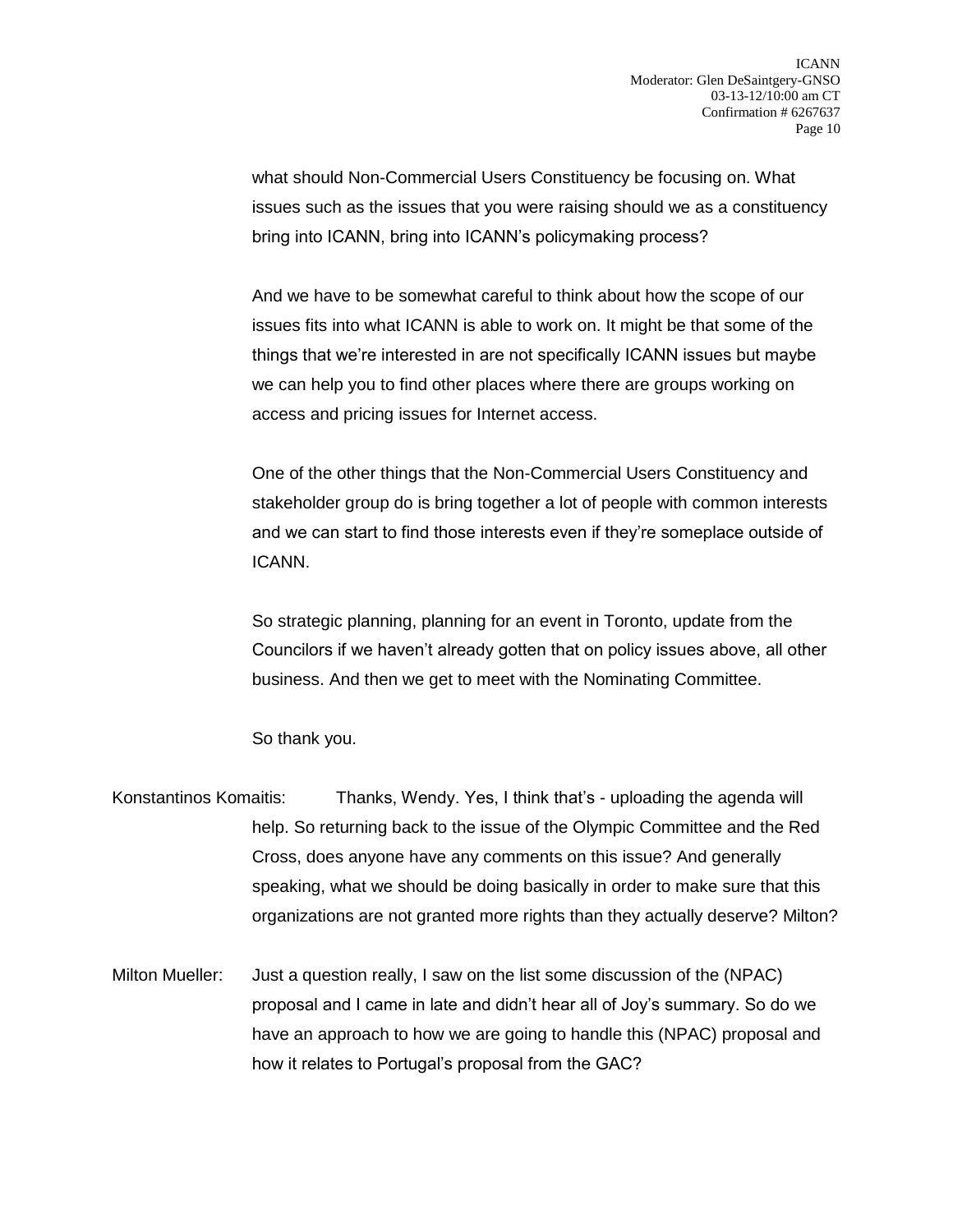Konstantinos Komaitis: Well, I can briefly say about that, the (NPAC) proposal basically says that specific criteria needs to (unintelligible) in order to protect, not just these organizations but UN organizations in general. And those organizations that meet the criteria should actually be afforded this special protection.

> And this is more or less in line with the Portugal proposal. The Portugal proposal during the GAC GNSO meeting said that we need some criteria. And what we're doing right now in this context is that we're only setting criteria for these two organizations that are not necessarily applicable for other UN bodies.

So (unintelligible) there appears to be a need - well, there appears to be a wish that the GAC set that criteria and whoever falls within it they might as well get the special protection. And actually we can discuss that because this also is, you know, of significance.

Do we actually want to have bodies, be UN, governmental, or even the Olympic Committee and the Red Cross, take advantage of special protection or are we against any organization getting any special protection at the top level domain name? Robin, thanks.

Robin Gross: Yes, I think it's important to remember that this isn't about whether or not there's protection or not for the Red Cross or the Olympic Committee. There is protection that - they're completed protected. They got everything they wanted in the applicant guidebook. So this isn't about do they deserve protection, should we give them protection. They have protection.

> This is - their proposal is about do they also get licensing rights to extort, like, money from others for using those terms. So I think that it's important to just keep - bear in mind that this really isn't about protecting them in a way that they aren't already protected.

Konstantinos Komaitis: Thanks, Robin. I have Wendy then Maria and then Milton.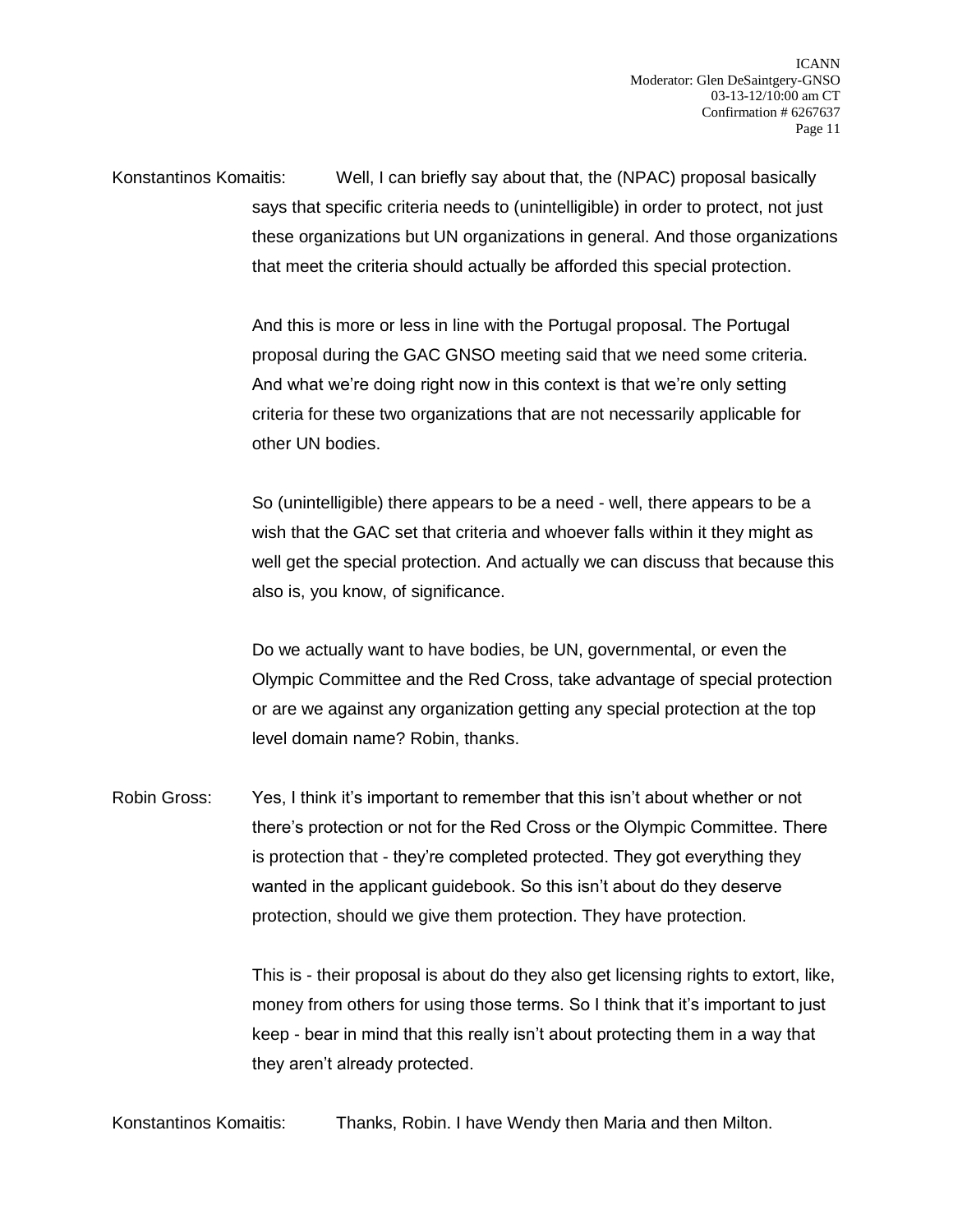Wendy Seltzer: I - Wendy, I'm going to try to push the discussion up one level which is how important is this issue to us? It is consuming a huge amount of time and energy and I just wonder whether there are - whether we can cabin it somehow and move on.

> I really appreciate the work that Councilors are doing on it but as compared to other things that we're concerned about I worry that we're allowing it to consume too much time.

Konstantinos Komaitis: Thanks, Wendy. Maria?

Maria Farrell: Thanks, I'm Maria Farrell. And yes, just to echo really what Robin is saying, the process to create the new applicant guidebook have been long and arduous and has built in many protections. As a matter of principle I don't see that we need to go above and beyond that for specific organizations.

> And, you know, regarding what Wendy said, I'd love to hear from Joy. Hello, Joy, I've not met you properly and, you know, what tactically resources we should be committing to this. I'll keep an open mind on that.

Konstantinos Komaitis: Thank you, Maria. Milton?

Milton Mueller: This is kind of a procedural point. I'm wondering how many of the people here are speaking Spanish predominantly and also are there any people who are extremely fluent in both English and Spanish so that our Spanish speaking people who don't understand something, we could kind of raise their hand and maybe somebody could translate briefly? Just occasionally when is necessary.

Konstantinos Komaitis: Well, I know that (Andres) is speaking fluently both in (unintelligible) Spanish, he was in (unintelligible) and of course, the Brazilian people who I'm sure - well, their Portuguese is their home language but I'm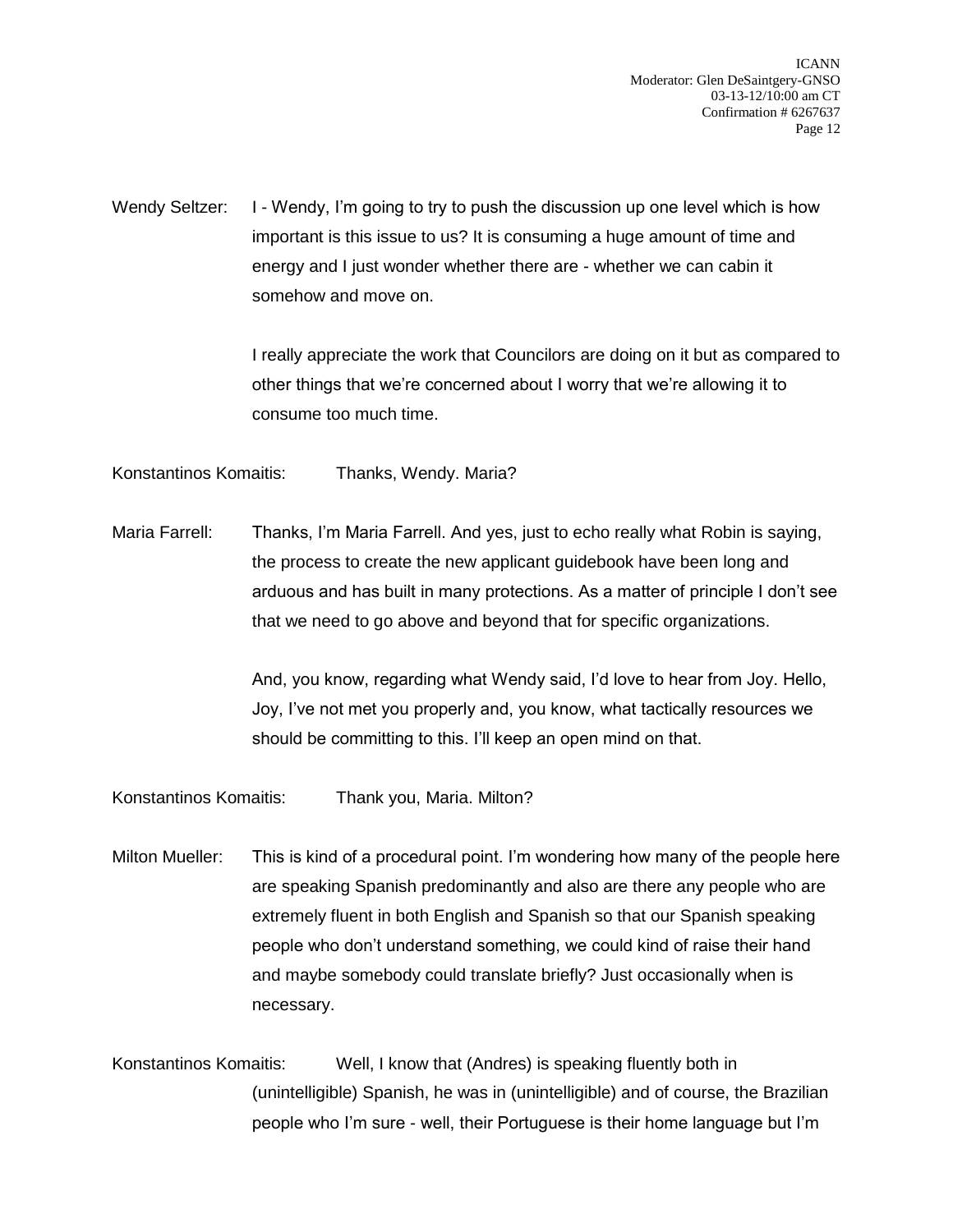sure that they're speaking English. So, you know, whether - once they can actually (unintelligible).

Milton Mueller: But everybody should speak maybe a little bit slower and more distinctly. Even I am having trouble hearing some people.

Konstantinos Komaitis: Okay, thanks, Milton. Any other comments on the issue? Robin?

Robin Gross: Yes, I just - I wanted to address Wendy's question about how important this is for us. I'm not sure that the substance of this specific issue is the most important thing for us but the process and the way that ICANN policy development process is being abused by this situation is very important to us. I think it is a - something where we want to stand up and say it's important that the bottom-up policy development process be followed.

> I mean really that part about it, the fact that we're just kind of, you know, circumventing the policy development process at the last minute to please a couple organizations is what really concerns me. And I think that really at the heart of this what we're trying to do is protect the multi-stakeholder bottom-up policy development process and not try to circumvent that.

So I mean I take your point and I understand we've got a lot of issues but I also think this is a place of principle where we need to be strong and stand strongly against.

Konstantinos Komaitis: Thank you very much, Robin. One comment before I pass the floor to (Alexei). The problem - what Robin refers to the process here and the problem is that GAC, which is the Governmental Advisory Committee, instead went straight to the Board and the Board implemented a decision instead of sending it back to the GNSO to deliberate on this decision.

> So the Board basically asked ICANN staff to go and drop all the first round, those two names, even for the International Olympic Committee and the Red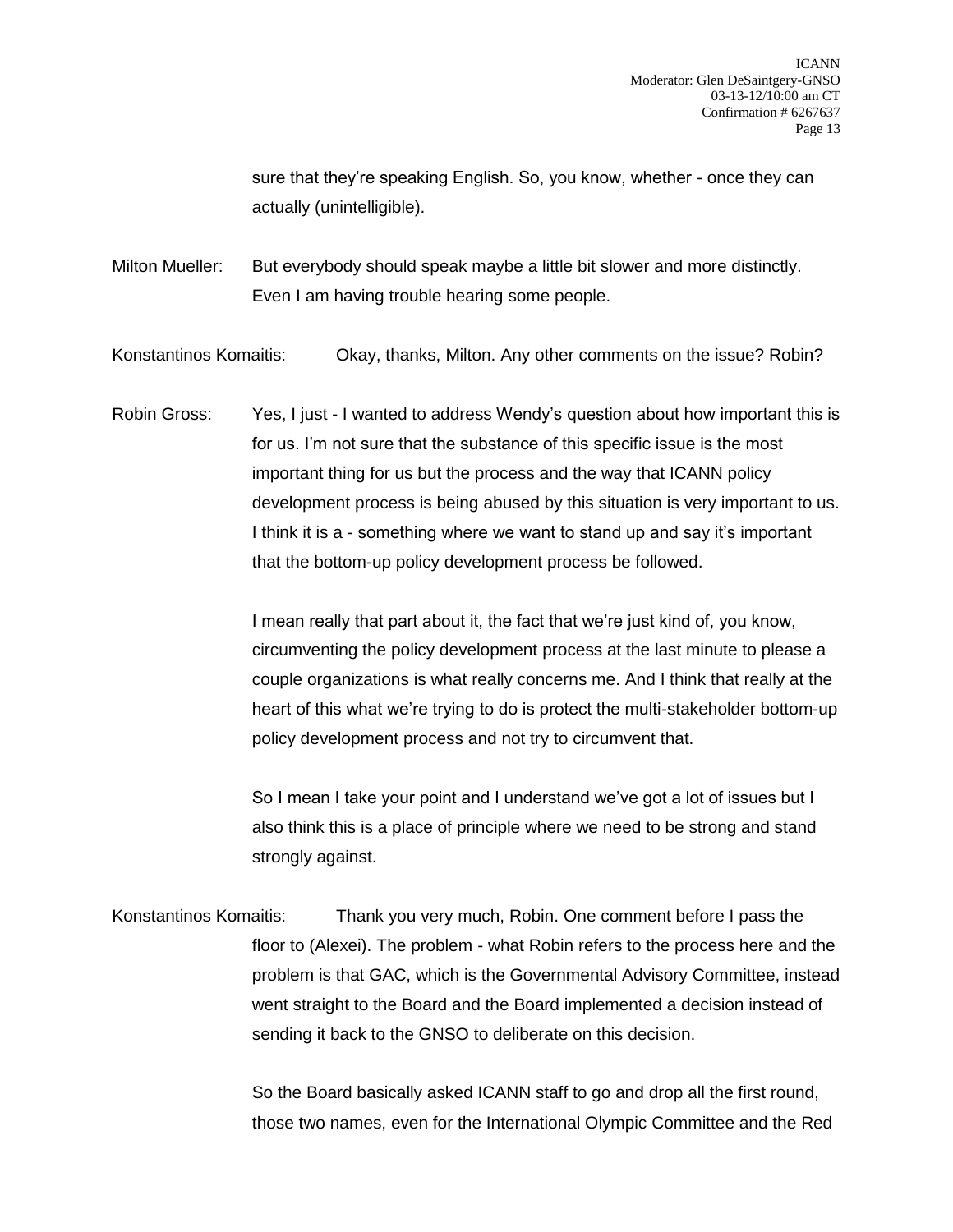Cross. So instead of being bottom-up multi-stakeholder process it was a top down.

And this as you can understand sets a very bad precedent and a very bad message within the multi stakeholder model of ICANN. This is a clarification. I will go to (Alexei) and then Wendy.

Man: Thanks, (unintelligible), I'm just (unintelligible) and from Ukraine. I just would like to propose such (unintelligible) for dealing with such an issue and let's use strictly (unintelligible) legal approach and just to use the same language, the same definitions as in international law treaties that provides protection for these organizations.

> And if (LEA) provides more broad protection it be not in correspondence with international law, that's why maybe we don't need to find additional mechanism criterias but just to use the same protection like in each national and national laws correspondent to such provisions is my proposal, not to give more chances for these organizations to broaden their protection. Thanks.

- Konstantinos Komaitis: Thank you very much, (Andres). I couldn't agree with you more. I am a lawyer by education so, you know, for me that was (unintelligible) upheld. So I'm with you on that. I have Wendy and then (unintelligible).
- Wendy Seltzer: If our concern is primarily procedural I think we are all in agreement and that might suggest that offers a shortcut to the discussion.

Konstantinos Komaitis: Thanks, Wolfgang?

Wolfgang Kleinwachter: I think we are really facing here a dilemma. On the one hand I totally agree with Wendy in saying, you know, this is not such a big issue and we should move forward to more important issues. But on the other hand I think Robin is also right saying, you know, this could become a precedent.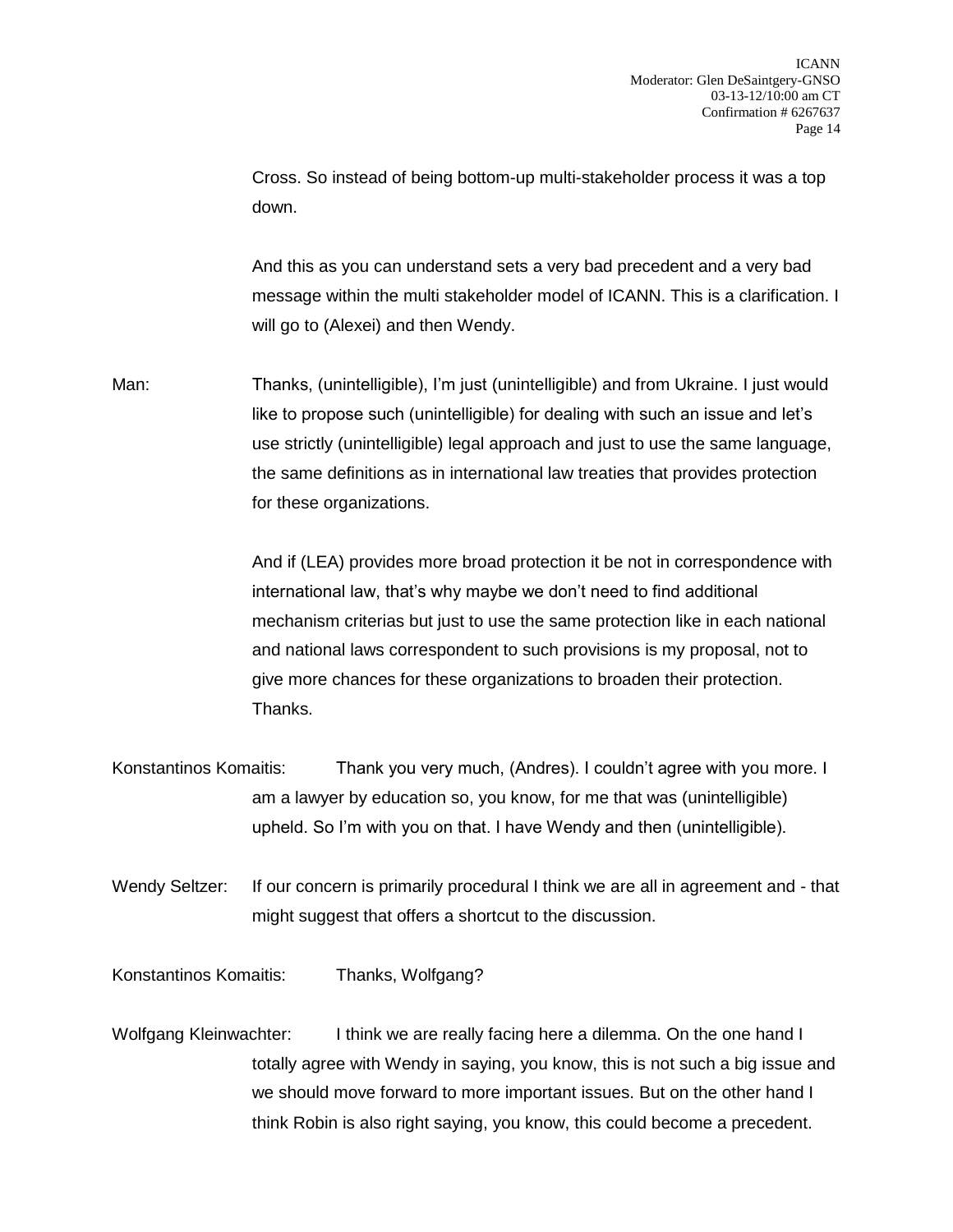And so that means we open the door and, you know, we - somebody else could come in the future.

And so far, you know, we have to find - you know, we have to analyze really why we came to this point. The reason is for this dilemma that there was noise by these two organizations and governments and some governmental the members of the GAC confirmed this that because of the noise then governments felt the obligation to do something, to please these organizations.

So - and but it was a reaction of the governments to the noise which came up from the floor by these two organizations. And so the whole process started. It was not done on the basis of (unintelligible) study and analysis about the status of the organizations.

So the GAC argued yesterday in the meeting that the status of these two organizations is unique so because it's protected not only in international law but also in national law. So I would question this because we do not have legal analysis of the status of non-governmental organizations and the hundreds of intergovernmental organizations.

So I think, one (unintelligible) could be to propose that such a study should be made in the future because we have reserved now and we don't probably have a resolution which reserves some protection for the first round.

But this is a principle correction and so far - before we move forward to the other ITOs or what else, you know, (unintelligible) we should ask for such a study. We can always ask them for a study about the economic dimensions for the new gTLD program and the Board was criticized not delivering the study.

I think in this case we could ask the GAC to produce such a study so where they would give a clear legal picture, you know, what the status of these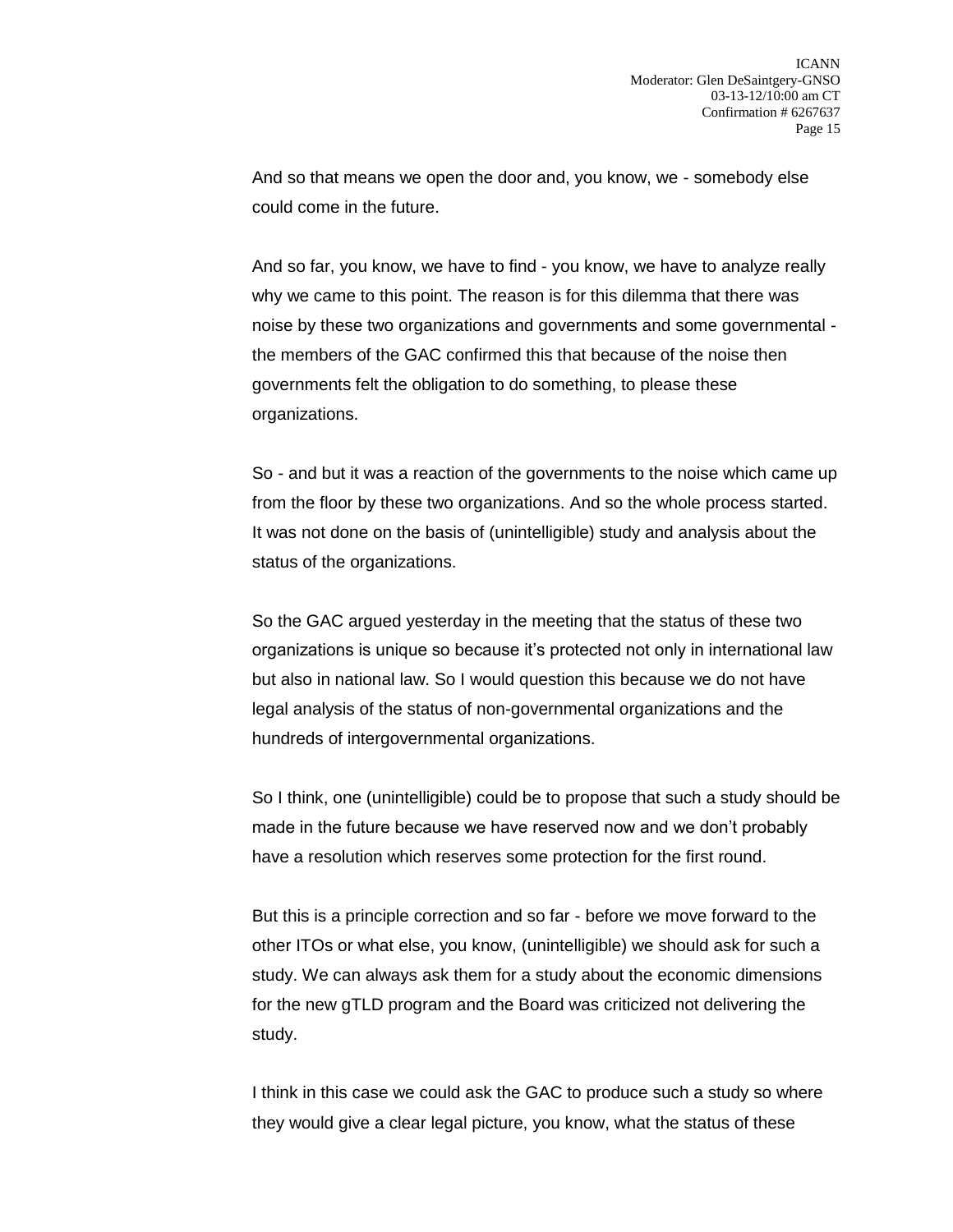organizations are and why they need additional protection because as Robin has outlined it's protected already there.

And if you go to the articles of incorporation of ICANN then in Article 4 it's very clear that ICANN operates in the framework of international law and national law. So it's not and or it's the basis for ICANN's operation and they would never do something, you know, which would violate national or international law.

And so - it's an overprotection and the risk is here that this special case will be used as a springboard to open the door for anybody, not only in the governmental organizations you see, now already the content industry is asking here for additional rights. And they will come and argue why this got additional rights and we not.

So at the end of today you will choose totally the freedom to select a name both on the first and on the second level and I think this would be (unintelligible) so far. You know, we should not waste so much time. We ask for a study and to clear this. Thank you.

- Konstantinos Komaitis: Thank you, Wolfgang. I will go to Joy and then (Bill) and I would like to table this issue and move on to the next policy discussion. Thank you very much.
- Joy Liddicoat: Thank you, Konstantinos. Just a step back from the substance and I hear loud and clear the desire to move on to other more - but as equally and interesting pressing issues, so the GNSO Councilors that have participated on the drafting team working on this issue have indicated that they will be voting against the proposed motion.

They - when consensus was called for from the drafting team informally the message was given and this was shared on the NCSG (unintelligible) to that.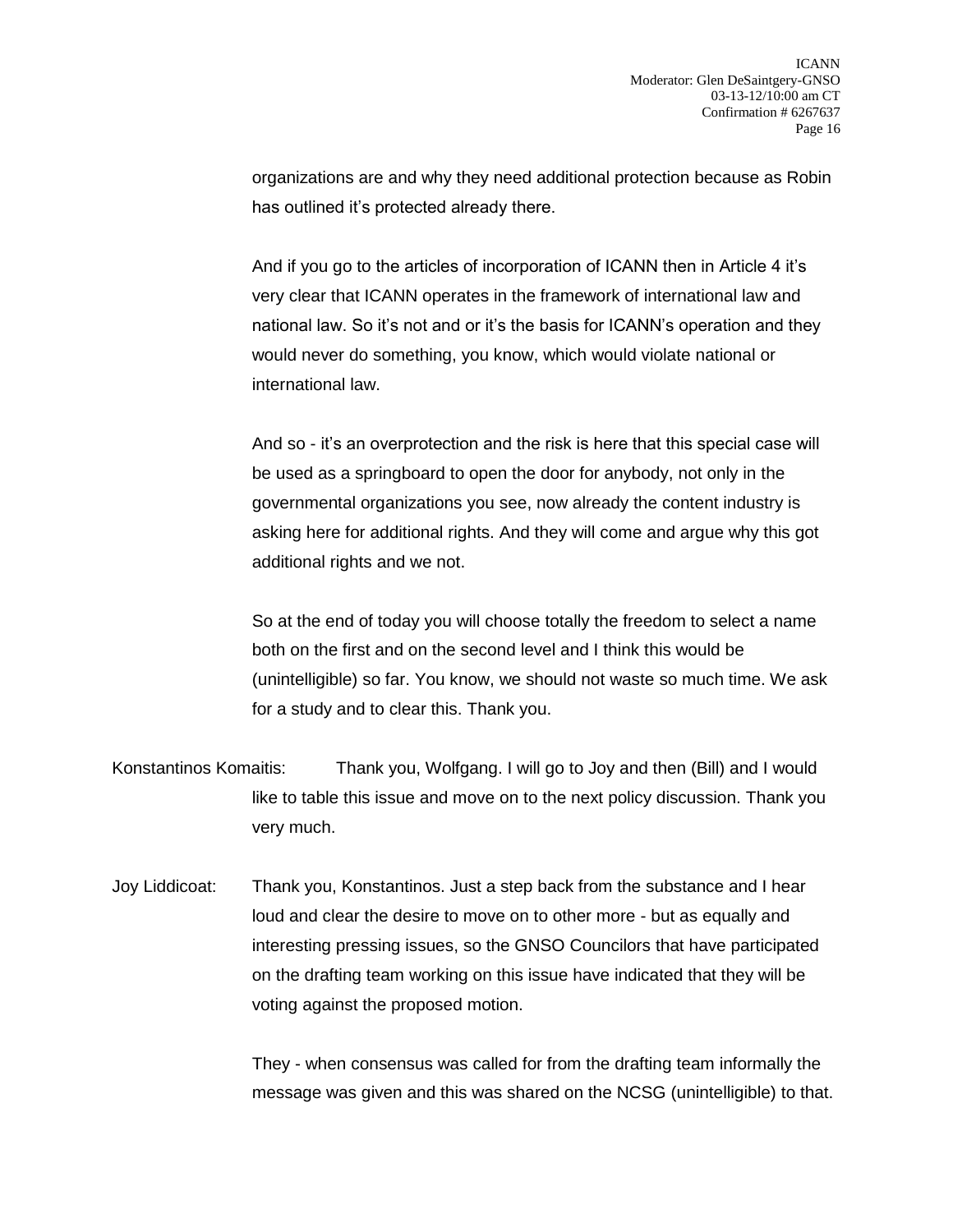We were in principle voting no for a number of reasons. That's their current position.

And we have also been discussing the preparation of a statement that might be read as part of the GNSO Council meeting. And I would just ask if, you know, people are supportive of that idea and if they have particular things that they think it's important that are included, pleased to share those with us.

And there are - there's still a question at large as to whether or not the motion - whether there will be a quick (unintelligible) of the motion. So that's just procedurally where we're at at the moment.

Konstantinos Komaitis: Thanks, (unintelligible) the issue of the motions when we get the update from the Councilors and then we decide how - you know, you tell us how you're thinking of voting. And we'll talk it also this afternoon after the NCSG meeting. (Bill), please and then we're moving on to the next policy issue.

(Bill): I would definitely support us having a coherent statement that we make at the time because we're going to take some heat for this. We're going to be the only people voting against it and we're - I've already heard from some other Councilors how this is viewed as somehow uncooperative.

> So I think it's good to do the listing. And I think it would also be good to build into that listing what Wolfgang was suggesting. I like the idea very much of asking the GAC to do some work here since the GAC has thrown this thing in our lap due to their own kind of bypassing of the correct procedures. I think they should take a look and establish upfront how they see the uniqueness of these two organizations.

Because as already said, we will be hearing from the international monetary fund and the world trade organization and all these other organizations. And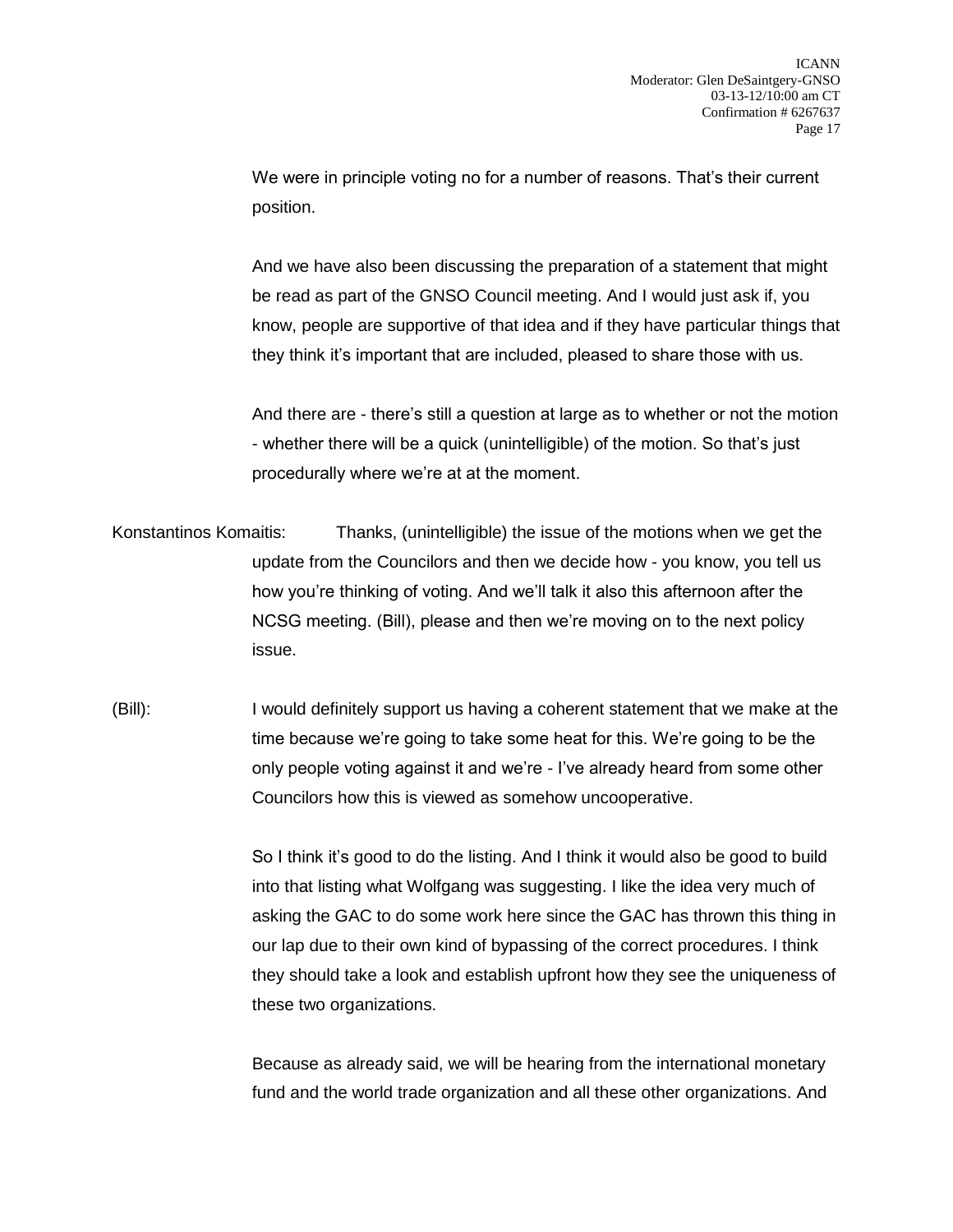while the GAC members may be saying now that this is a special case and we're not dealing with those others and yet and so on.

The reality is once the time rolls around I can't imagine those big dog intergovernmental organizations not having substantial support from governments to get exactly the same kind of thing.

So I think we have to ask them to essentially start to put down their markers more clearly on those issues having one way to do that and the kind of statement - the kind of study that Wolfgang is suggesting you should ask them to do.

Konstantinos Komaitis: Thank you very much (Bill) and (unintelligible) for actually putting the GAC on the spot and asking them to do a little bit of work since they're the ones that have actually proposed these protections.

> So I would like to table this and move on to the next - is someone on the line - I'm being told that someone is on the line. Can you hear us? Hello?

> No, okay. Then I would like to move on to the next issue, which is the (unintelligible) one - another big one, and it is Whois. As you know, Whois review team released a study and I will pass on the floor to Wendy and - who has been involved for also many years in the Whois issues.

And we also have Kathy Kleinman with us who is also in the Whois review team. And they can both give us an update. Wendy, the floor is yours.

Wendy Seltzer: Thank you. So this - I'm going to start with the prospective that I tried to raise from the floor in discussion with the Whois review team report, which is that Whois the wrong box for us to be throwing several different issues into, but unfortunately it's the box that we have.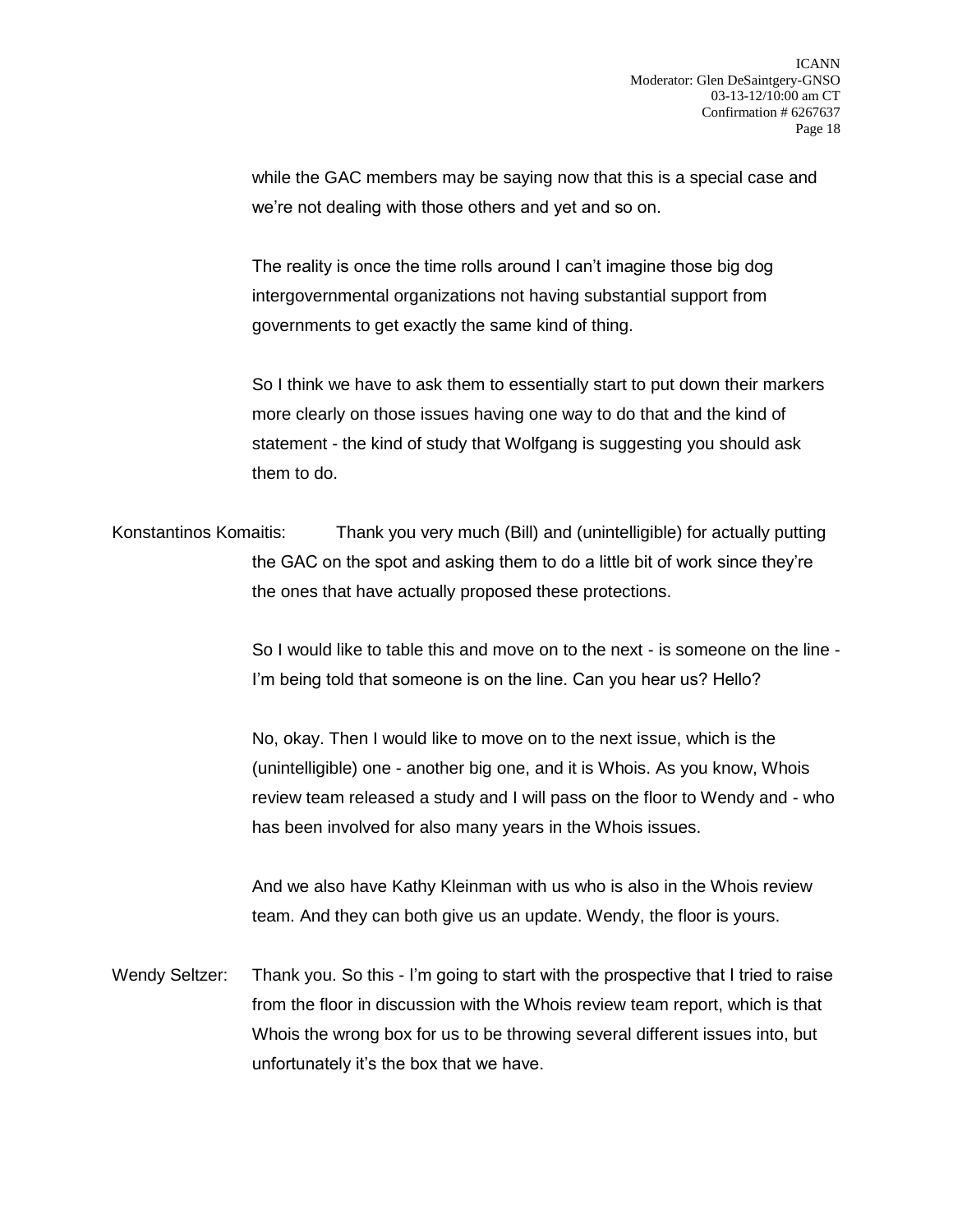So Whois is the distributed database of information about domain name registrants that registrars and registries are required to collect and publish. And it's the subject of several reports and the - in the registrar accreditation agreement amendment process, the subject of law enforcement demands.

And I wonder if there is any way as a stakeholder group that we can help to push this issue out to the bigger set of questions and the problems that different people are trying to solve by using the Whois as a wedge.

So one of those problems is the concerns of law enforcement that they be able to track down cyber criminals, that they tell us that - and they articulate that sometimes as we need to have accurate information in the Whois database, we need to know who has registered a domain name.

Other times they say all we need is a clue, a bit of information that somebody has left, for example the IP address that they used when registering the domain name or whatever information they happen to type into the boxes gives us the - a lead to who those people might be.

Other times they say they want contactability so that they can get in touch with somebody behind a domain name and find the - get the name - the activity stopped, perhaps it's a domain name that's been high jacked by somebody spreading phishing attacks or being used as part of a (botnet) and if contacted the person who was the nominal registrant would say they have no interest in being part of that and would instead go shut down that activity.

So I wonder whether there's room for - and on the other side, there are the interesting concerns of privacy advocates, advocates for individual Internet users who don't want their details published for the world to see in Whois, as well as the interest of non-commercial organizations.

And as the Whois review team noted, even the interest of commercial organizations who might be launching a new product or considering a merger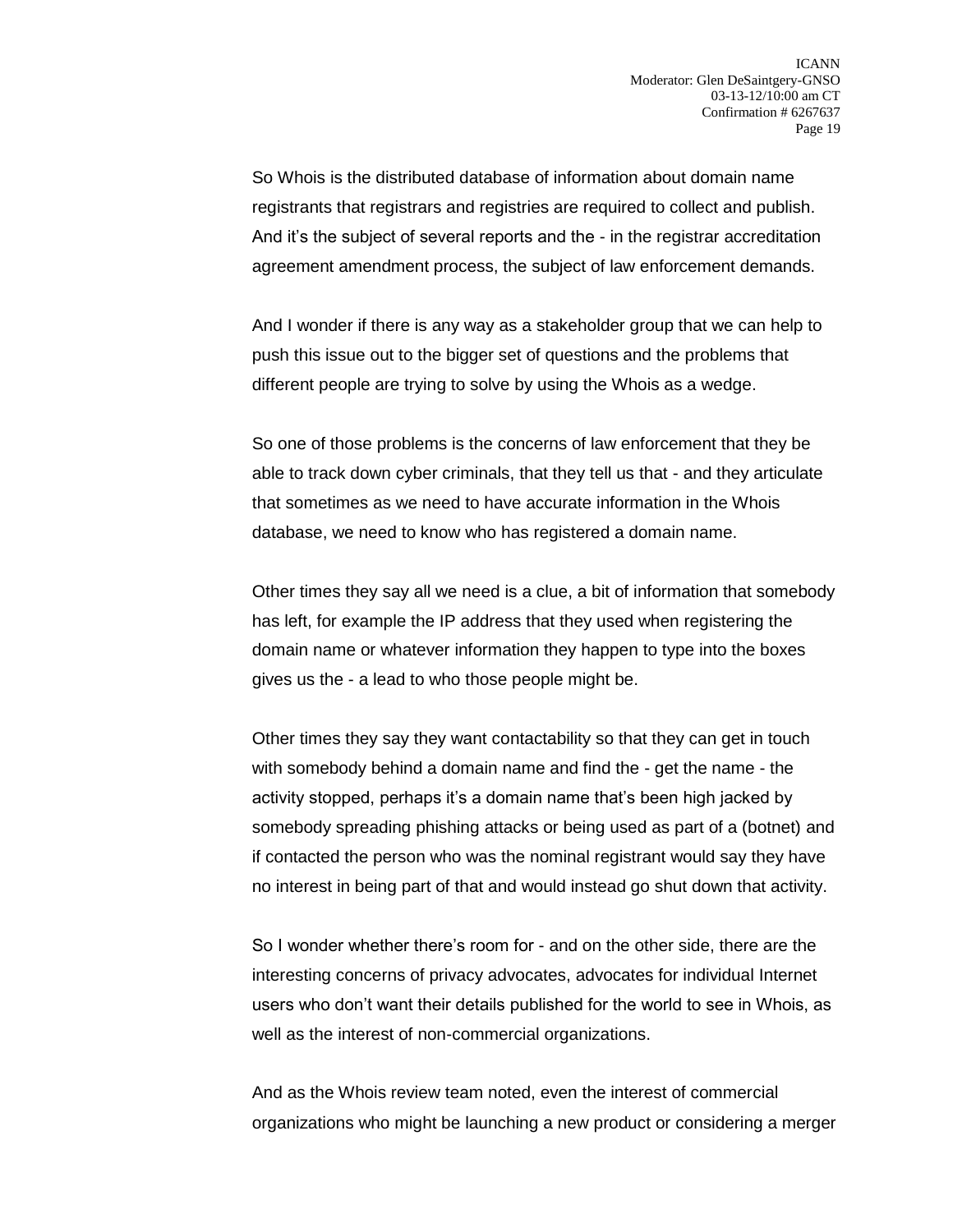and don't want the world to know that it is they who are considering a new name in - by looking at the Whois information.

There are the interests of associations who don't want to be targeted because of unpopular views and therefore don't want to be identified to the world as the registrant behind a domain name.

So I wonder whether there's a place and maybe it's thinking about Toronto. Could we convene between non-commercial and law enforcement, a dialog on joint problems and solutions? Leave Whois out of the title even and just say, you know, we all share an interest in a usable, safe, free expression driven Internet?

Are there places that we can work together to help address the concerns of stopping criminal activity on the one hand, preserving privacy on the other? And leave aside the sort of lightening rod that Whois has become?

Konstantinos Komaitis: Thank you very much, Wendy. Before I give the floor to various people to speak - one second, Kathy, I would actually - yes, I mean I think that the (unintelligible) ago have been setting dangerous in the ICANN world, nobody really likes it and it creates all sorts of debate.

> What I would actually - before passing on the floor to Kathy and I would like actually (unintelligible) Kathy because she was a member of the Whois review team, it's whether there is any rumors to bring in privacy of this - I mean in Europe for example where I come from we have a very strong privacy regime and there are privacy officers all around the member state.

> And I'm not sure - and this is a question, whether this has been included? I know the same happens in New Zealand and Australia. So basically Kathy, the floor is yours.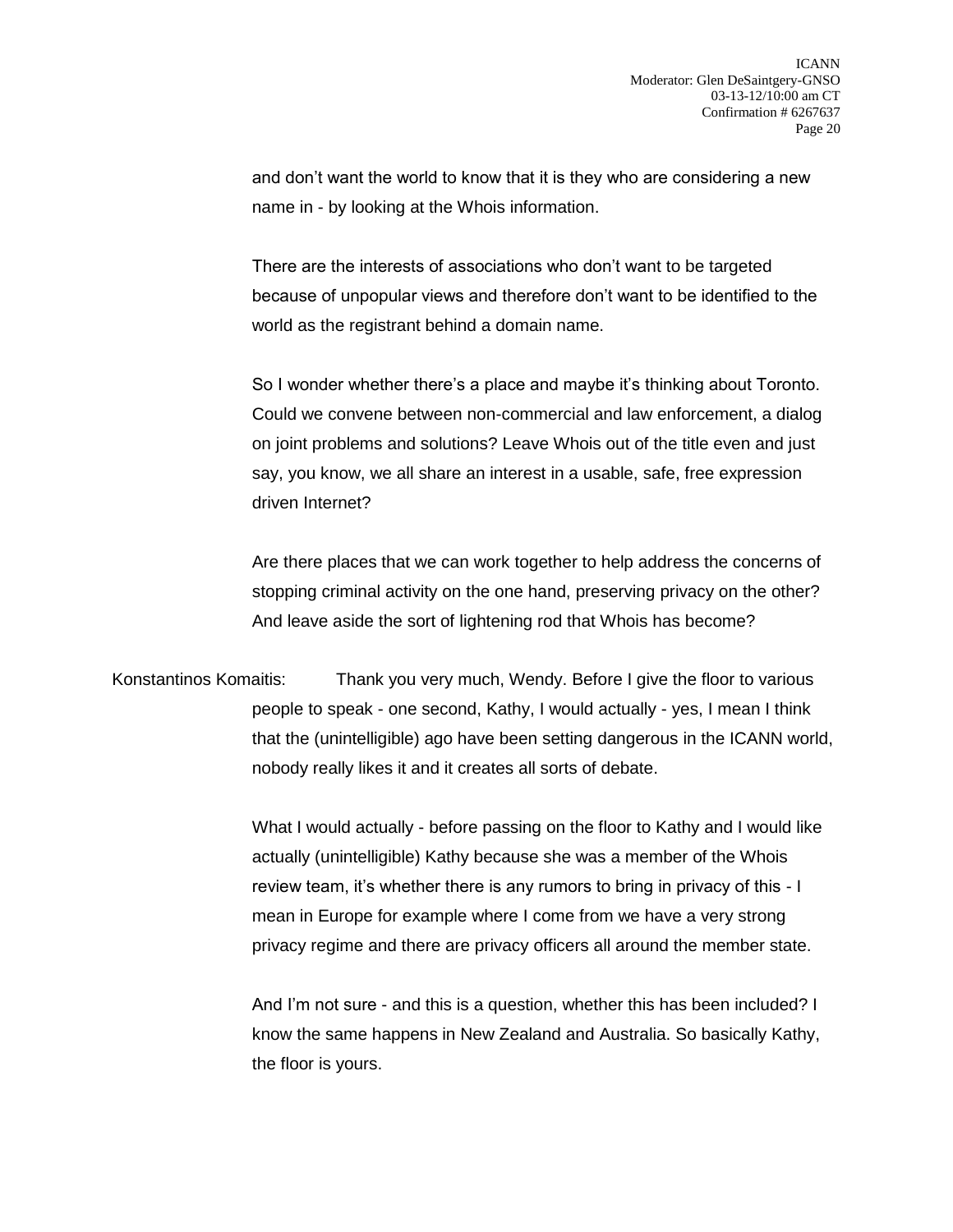Kathy Kleinman: If I might I'd like to provide a little bit of background and then I'll get to the issues - the questions about privacy officers as well as the issues that Wendy has raised.

> But first let me tell you who I am and what I'm doing here and whom I represent on the Whois review team because it's probably not who you expect. My name is Kathy Kleinman. I'm the co-founder of NCUC and so very, very proud and happy to be here and to see so many people around the table.

We were so small when we started in Santiago, Chile in 1999 and now I'm very proud of the leadership. Robin was an amazing leader for many years, now Konstantinos. So it is a pleasure to be here.

That said, when I was appointed to the Whois review team I was Director of Policy for .Org, the public interest registry. So I'm a representative of the registry stakeholder group.

And although I'm no longer with .Org I went back to the registry stakeholder group and I said, would you like to appoint someone else to take my place on the Whois review team? And they said, no, you stay there if you would.

So I am Vice Chairman of Whois Review Team. Your representative was Kim von Arx who had to resign about two-thirds of the way through and who did some wonderful work while he was there on the privacy issues.

That said, during the GNSO Council meeting a number of wonderful questions were raised about privacy and human rights and whether the Whois review team have considered these issues. And you should know, they all glared at me because I would never let them forget those issues.

They came up in every discussion, intellectual property always balanced by privacy and legitimate needs under human rights issues.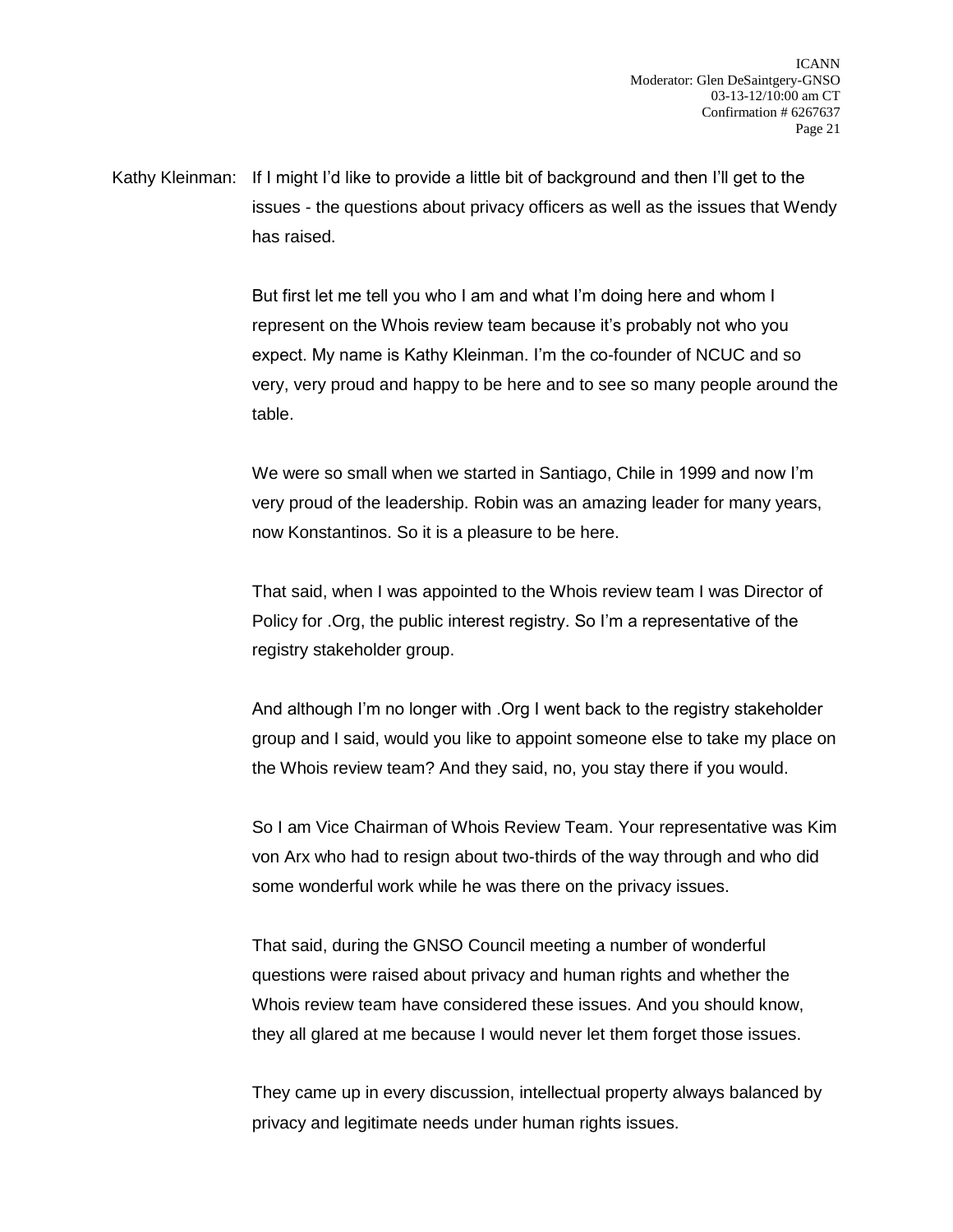So let me tell you briefly one of the great steps forward I believe in this process was the agreement that privacy and proxy services exist and have legitimate needs. And that's the legitimate needs - and by the way, for many years people wanted to jettison privacy and proxy completely. So I think that's a big step forward.

Further, that the legitimate needs of proxy and privacy services are not just for natural individuals. That is very important and it's certainly European law.

What we've written in - also corporations have legitimate interests in proxy and privacy as do political groups whether they're human rights groups or just the soccer team run by a mother who doesn't want to put her Internet - her address on the Internet.

Every type of organization has some type of legitimate need in proxy and privacy if they feel they do. So we have - we've gone forward, we have embraced - and I'm looking at a slide now that corporations, organizations, and individuals need and use proxy privacy services.

A stunning step forward because we also heard it from the intellectual property constituency. So I'm really - I think that's a good step forward on this.

That said, it does put us on a slippery slope to people getting that information because the flip side of embracing proxy and privacy is saying it can't be out there unregulated, it can't be out there with no rules.

Law enforcement is telling us and (Sharon Lemmon), Deputy Chief of (SOKA), the serious organized crime agency of the UK was on our team. And she's very standardized. It's amazing how she gets pulled away to plan the Olympics basically.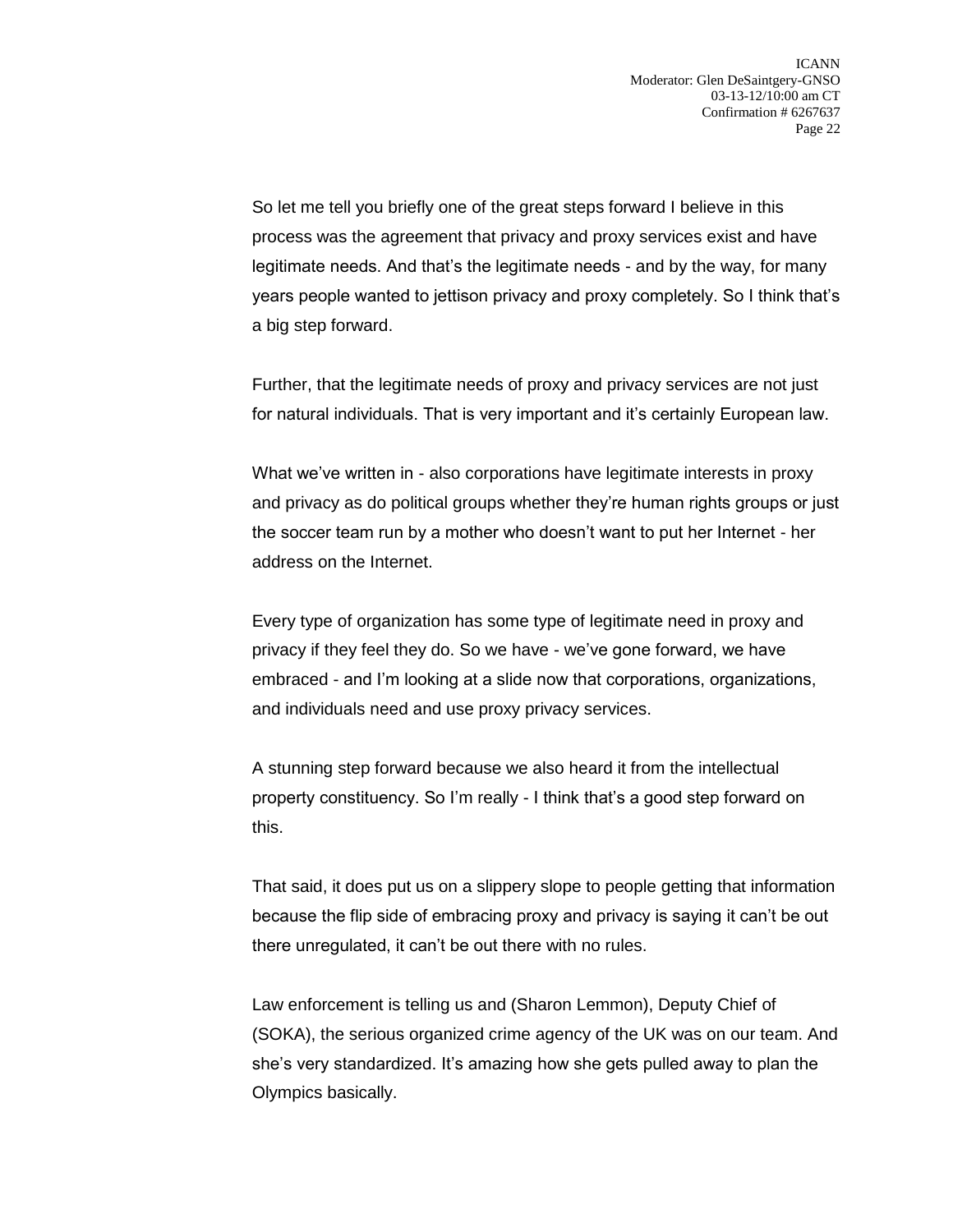And we spent a lot of time with her team and they were telling us about the organized crime that they're fighting and that some of it requires very fast movement because things are going up on the Net and by the time they're found and traced and - they've moved.

So they want to - there's a need for this information. I found it credible and legitimate because she is credible and legitimate that there are these needs for this data.

But they seem to be willing to work with some kind of proxy and privacy regime provided there are very clear rules, and preferably there are fast rules, about how to get the data if they need it and can prove - and can meet some standard.

So what those standards are is not for the review team to say. We're a review team, not a policy making team. I'm wrapping up really soon, Konstantinos.

So what we've said is this belongs - we report to the Board. So we said the Board should do something but really the GNSO should create a policy process to determine and work with rules for reveal and relay but we did say they have to be consistent with national law. When you reveal the data, when you relay the data and let the registrars know about something.

Regarding whether Whois is just the wrong box completely and should be replaced. (Emily) had a wonderful response to that in the GNSO Council meeting, she's British. And she said, it's like getting directions in Ireland, the response is I wouldn't start from here. And she says it so beautifully.

Let me just review very quickly from the Affirmation of Commitment, the 2009 document signed between the Department of Commerce and ICANN. It's what gave ICANN a little more independence. ICANN used to be under the Memorandum of Understanding and now ICANN has a little more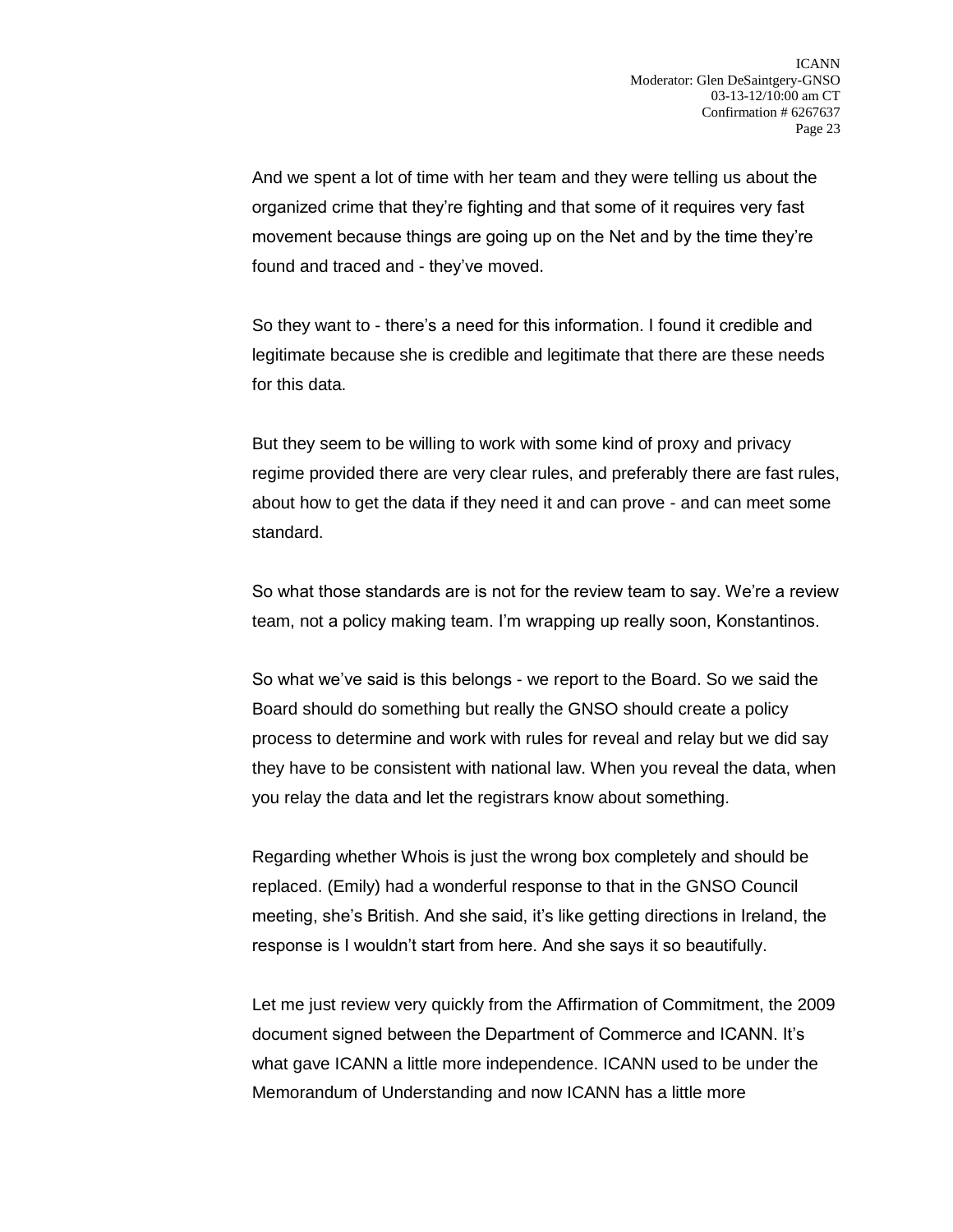independence subject to creating three review teams as well as many other things of which we are one.

And 9.3.1 of the Who - of the Affirmation of Commitment says, ICANN additionally commits to enforcing its existing policy relating to Whois subject to applicable laws. Such existing policy requires that ICANN implement measures to maintain timely, unrestricted public access to accurate and complete Whois information including registrants, technical, billing, and administrative contact information.

That's - and then we have to assess - ICANN will organize a review of Whois policy and its implementation to assess the extent to which Whois policy is effective and its implementation meets the legitimate needs of law enforcement and promotes consumer trust. That was our mandate so we did not get to think outside the Whois box, we were given the Whois box.

Regarding privacy officers, Konstantinos, we have a history of communications with data protection officials. I would encourage NCUC to embrace that for when you need it.

They're interested in hearing from us. What we did is we wrote in an outreach provision that recommendation for - that ICANN should ensure that Whois policy issues are accompanied by cross community outreach including outreach to communities outside of ICANN with the specific interest in the issues. And in our comments we wrote in that's law enforcement and data protection officials.

So whenever a Whois issue comes up rather than assuming that data protection commissioners are looking at GNSO.ICANN, you know, we're supposed to - ICANN is now supposed to present it to them and let them know when policy issues on Whois are going through.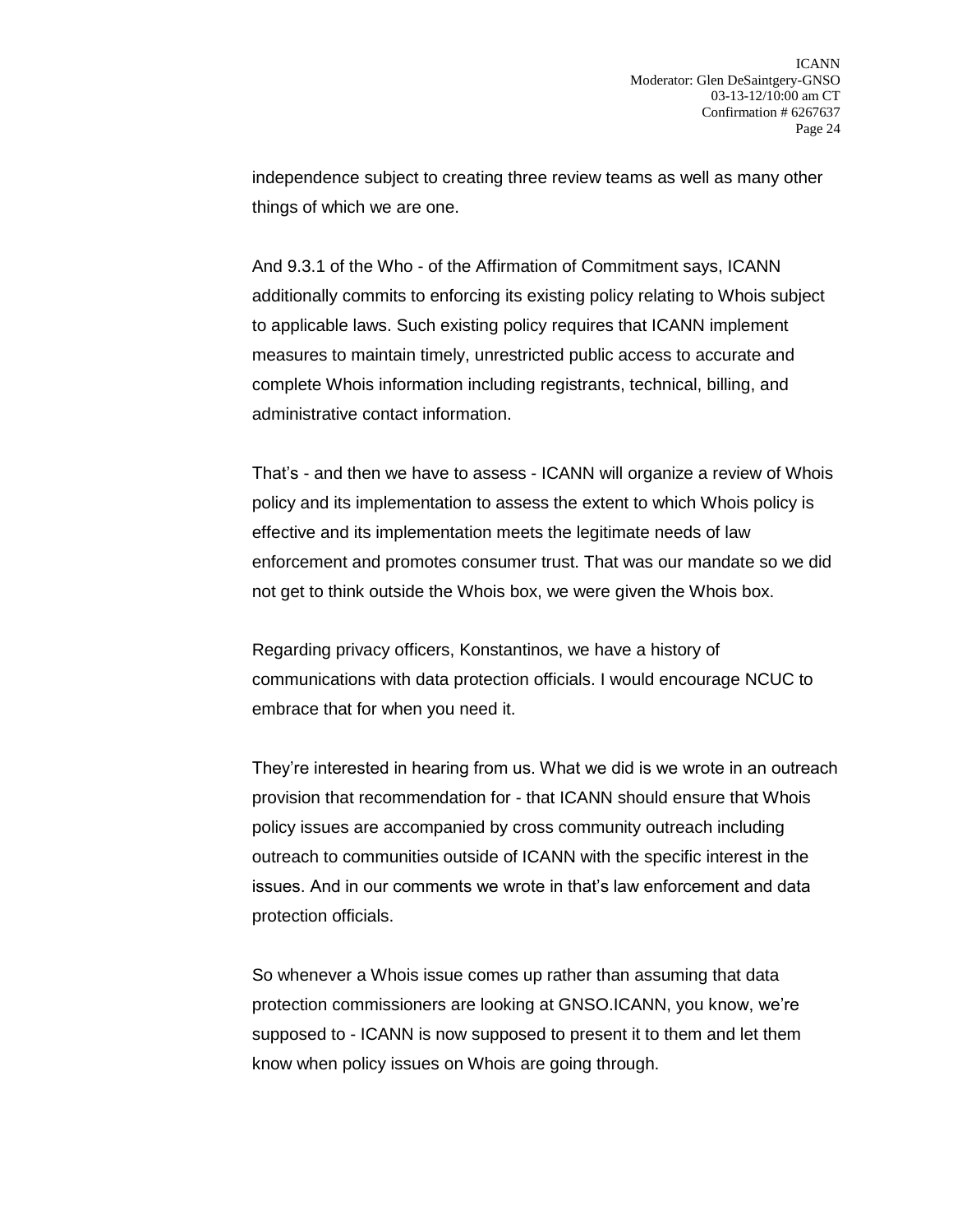Konstantinos Komaitis: Thank you very much, Kathy, for this great update. As you can understand Whois raises significant consumer protection issues among other issues of privacy and Milton actually yesterday in - during the public comment period made a comment, which I (unintelligible) thought was very accurate.

> That, you know, the unfortunate thing about the Whois - and I think that's one of the problems, is that it appears to be closely related to surveillance and that's the comment that Milton made. And possibly we (unintelligible) need to distance Whois from surveillance because it doesn't necessarily mean that, it shouldn't of course necessarily mean that.

> I would like to open the discussion now on the Whois issue. And I would like to hear from you what - what you've heard, where you stand, and what you believe should be the way forward, especially for the Non-Commercial Users Constituency. Any comments? And what changes? Milton?

Milton Mueller: Well, one of the things I noticed - you know, based on this false assumption that Whois is something that ordinary consumers are constantly using to protect themselves, there is a proposal - I'm not sure if it's a recommendation or not but there's some discussion of this idea of having ICANN itself operate a Whois interface that would unify and also that this would be multi-lingual.

> And it seems to me that ICANN would have to spend millions and millions of dollars to actually implement this and given that it both reflects and reinforces this false assumption that Whois is a consumer tool rather than a surveillance tool by which other parties want to keep track of what domain name users are doing, I think that we should take a position to encourage them to get rid of that recommendation if indeed it is a recommendation.

Konstantinos Komaitis: Thanks, Milton. Any other comments? Kathy, please, and than Rafik. Kathy?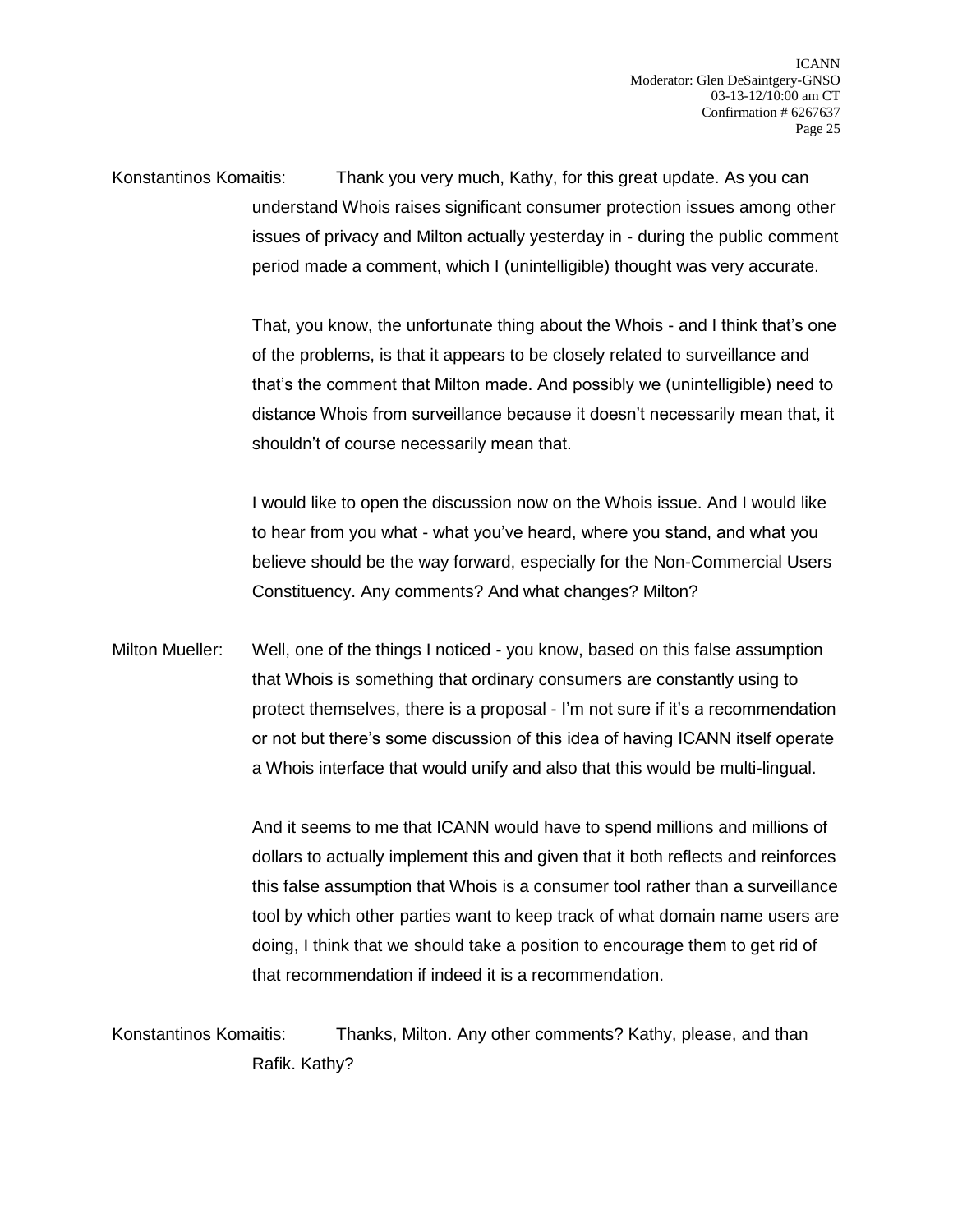Kathy Kleinman: Quick note, Milton, I shared your concerns. I've fought this one because I wasn't sure what resources a portal would require. You know what ICANN (unintelligible) best response was? And it was an official response, is that we're already doing that, it's Internet.

> The only problem is they weren't doing it for the data.com - the full data. They always show you what's in the VeriSign database. They don't show you what's in the registrars. So they said, the implication was it wasn't a huge thing.

Milton Mueller: But if they multi-lingualize it that's a huge thing. That's a completely different and also they're integrating.

Kathy Kleinman: I don't understand.

- Milton Mueller: What they're doing with (Interneck) is you know, it's basically asking Whois and it's not - it wouldn't be a huge thing. I mean it would - but they're talking about a thing that incorporates thick Whois and also multi-lingual, I think it would be quite an investment.
- Kathy Kleinman: Quick note, it's the same investment we're asking registries and I mean multi-lingual is where we're going with the IDN, the Internationalized Domain Name. I'd love to talk to you about this offline because there are other proposals on the IDN side that you may or may not like.

Konstantinos Komaitis: Sorry, (Andres), please.

(Andres): Thanks, (Andres) (unintelligible). I'm sort of new to this topic so I'm going to ask a very, very basic question. Is there any study or any sort of academic report or ICANN work on trying to certain exactly what are the privacy concerns with the Whois system?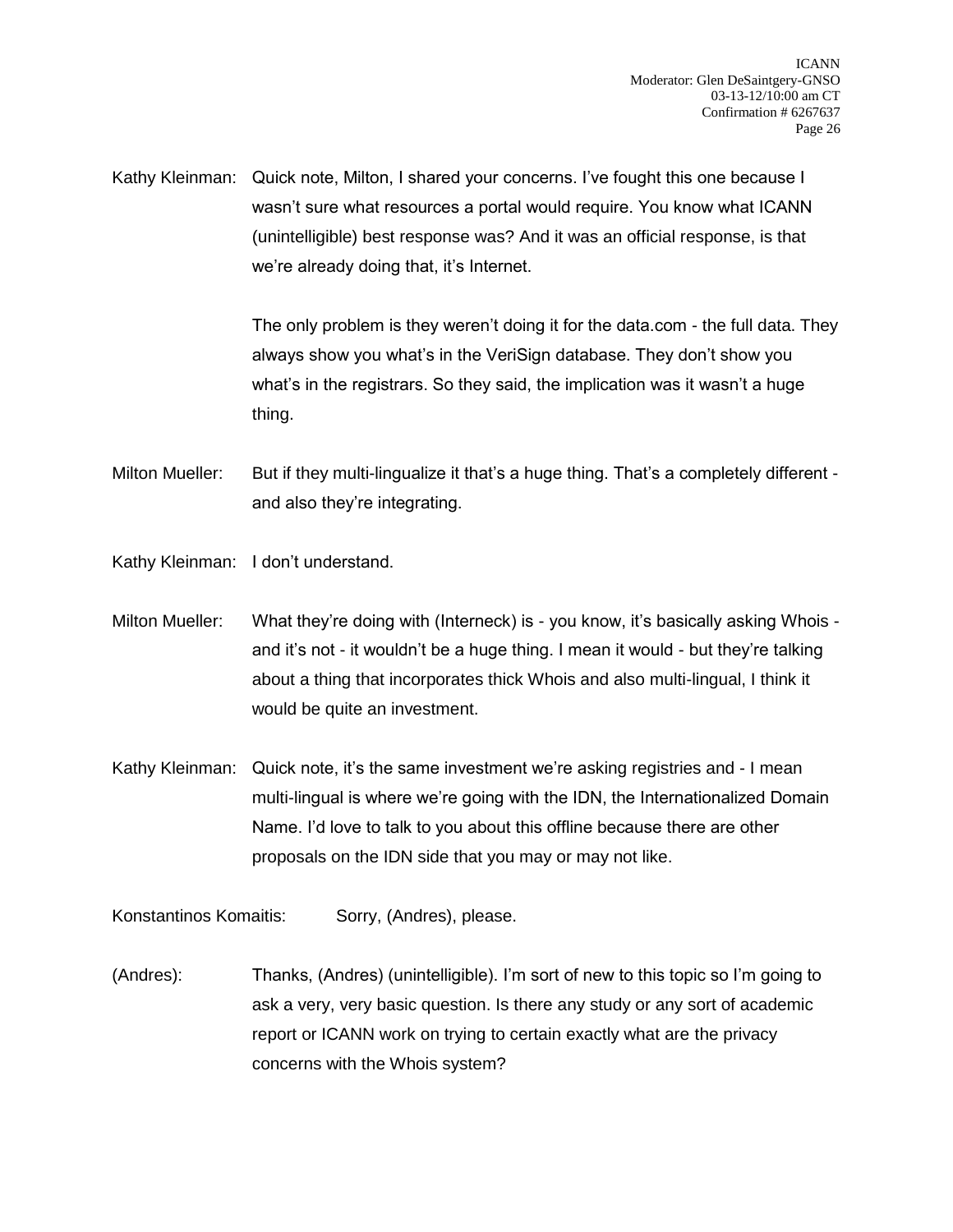I know I'm trying to think of any sort of hard data that may give us an indication of whether this is a problem at all. I have to admit I have not come across anything but I would be very, very interested to read anything for someone who is starting this from very, very start, thanks.

Konstantinos Komaitis: Thanks, (Andres). (Unintelligible), please.

- Man: Not sure whether there is something more up to date but there is at least a report from the University of Oslo, three or four years old. The offer is done at (unintelligible). I can spell it out like you - offline if you prefer.
- (Andres): (Unintelligible) Googling it and if not I'll ask you, thank you.

Konstantinos Komaitis: Thank you very much. Maria?

- Maria: Yes, I hate to ask this question for fear of volunteering myself but I'm not (unintelligible). But as the Whois review group reports is it likely that there will be more processes or policy developments coming out of that? And if so and as a general point, we probably need to think about staffing then from our point of view.
- Konstantinos Komaitis: Kathy, is there any indication that this work will continue in terms of policy?
- Kathy Kleinman: Definitely, that's definitely envisioned. It looks like Wendy has something to say and let me flip through to find my slide that talks about - so that I can quickly identify each one that I think will go to policy.
- Konstantinos Komaitis: Thank you. I will pass this off to Wendy. And Wendy, I know that the public comment period finished on the 18th, am I correct on this month? So we really need also to strategize and discuss a little bit on which comments and what NCUC will be submitting. So Wendy, please, and then I think it's Avri.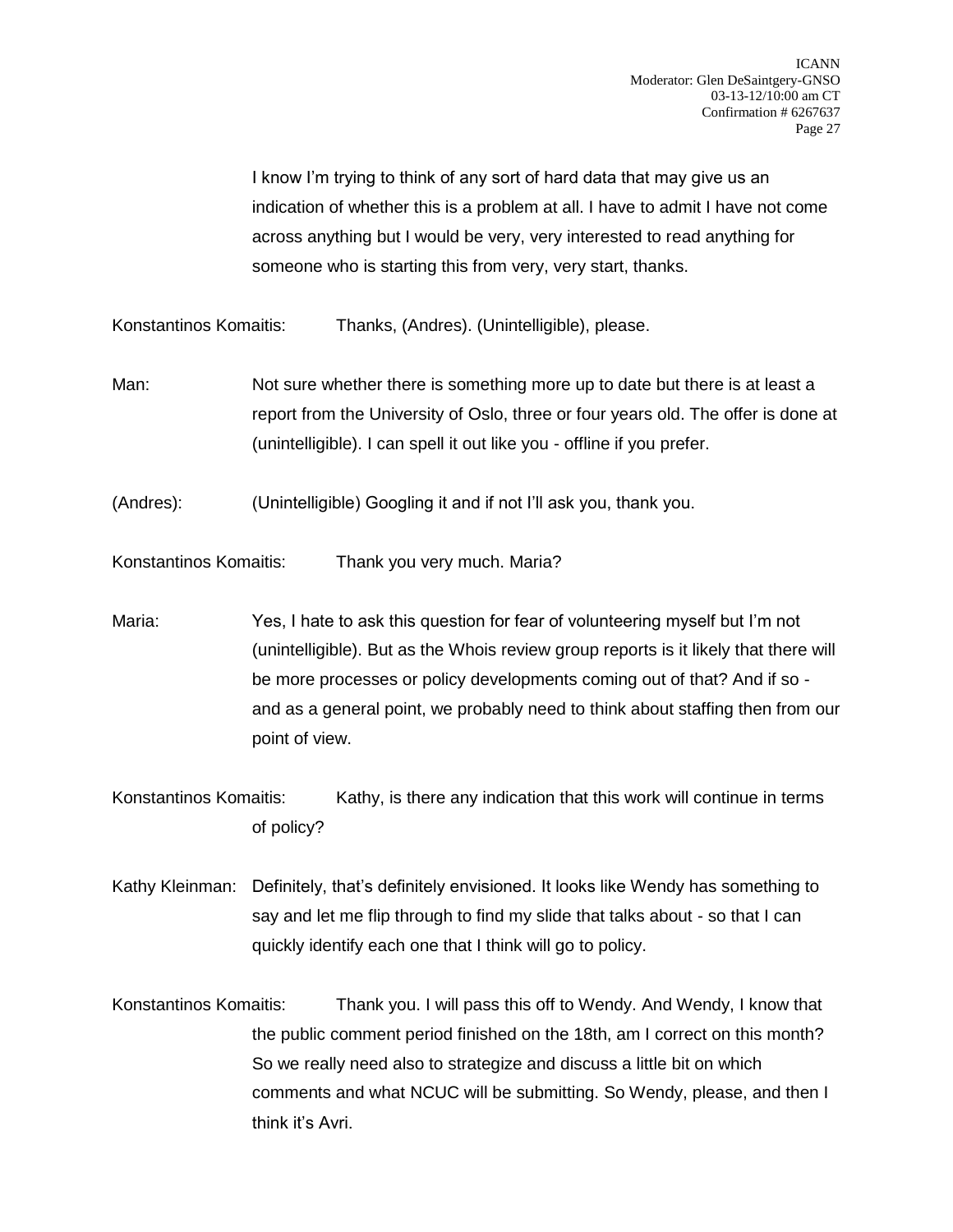Yes, Kathy, then Wendy, then Avri.

Kathy Kleinman: Recommended - the recommendations on data accuracy and proxy and privacy, which are different by the way, guys. I'm saying them in the same breath but they're - that shouldn't - there are no easy answers to them so they would have to go to a (unintelligible) and possibly a development process. So I can show you exactly which recommendations (unintelligible).

Wendy Seltzer: A couple of quick points. We are asserting that these - any of these implementation of any of these recommendations would have to go - not implementation. Any of these recommendations would have to go the GNSO Council if they were to become policy. The Board does not have the power simply to legislate these policy matters.

> The other issue that coming before Council for a vote on policy development on Whois is the thick Whois issue. And where we have a motion on the table we couldn't conceivably move to amend that motion if it looks as though it's going to pass to consider issues of greater concern than the simple - the relatively narrow question of whether VeriSign should be forced to operate a thick Whois, which is the current question.

- Konstantinos Komaitis: Thank you very much, Wendy. Avri?
- Avri Doria: Yes, I basically have I guess three points.

Konstantinos Komaitis: Sorry, Avri, can you please state your name?

Avri Doria: Yes, Avri Doria, member of NCUC. I guess I have three questions. One of them is the last one that Wendy brought up on the thick Whois and just wanting this to be something that is actually stated further is I still can't really figure out how all new gTLDs being required to have thick Whois became policy.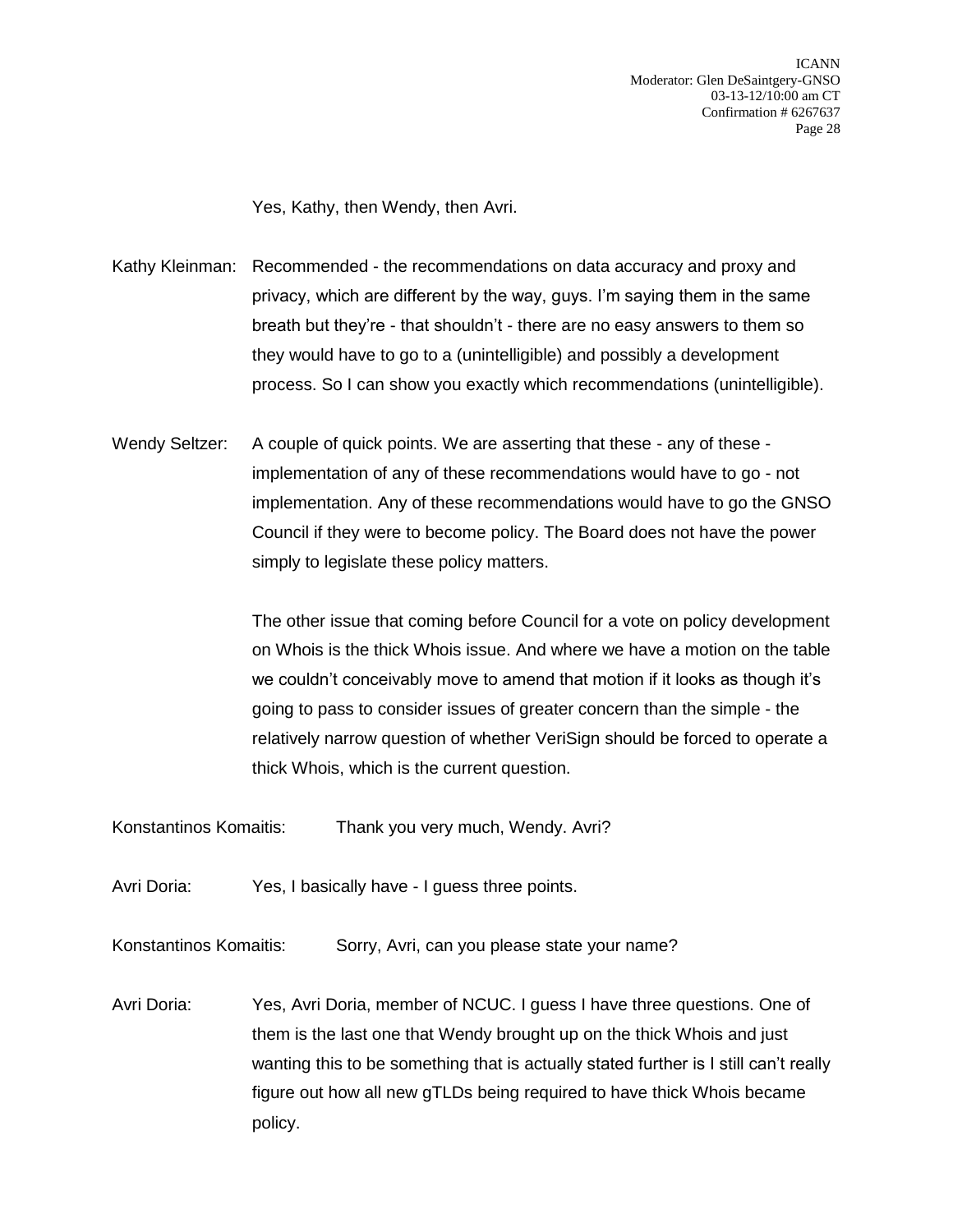I must have been sleeping the year that that PDP was held. So when Wendy talks about the wider issue I think that's the specific wider issue is how did we get here. That brings up the second concern, which I guess I'm starting to feel a little comfortable with, but you've got these empowered AOC review teams and I think the AOC review process is a good one. I often refer to it as ICANN's magna carta.

But what I've been worried about is that people would say the IO - the AOC is such an important review team and say that it doesn't have to go through a further policy process.

And I'm not yet convinced that everyone accepts that things can't go from the Whois review team to policy without going through a whole PDP process. So I think that is something that we definitely have to remain on guard for.

The third thing is just a quick process thing, is if Kim is no longer the - I guess it was the NCSG - it's not the NCUC's representative on that because it was by stakeholder group, how long has that been the case for?

And has he been replaced? Is that something that we want to bring up to the NCSG meeting that that needs to be replaced? Is there enough work still going on in the review team that that should happen? That's a...

Konstantinos Komaitis: Thanks, Avri. On the Kim (unintelligible) issue I was notified because after the point that this review team has been created, you know, we've sent Kim.

> He had to leave for personal reasons two-third of the way and the review team felt that there was no need to be replaced at the time because they were already - they had already discussed all the issues and they were just producing the reports. And Kim was already part of this discussions.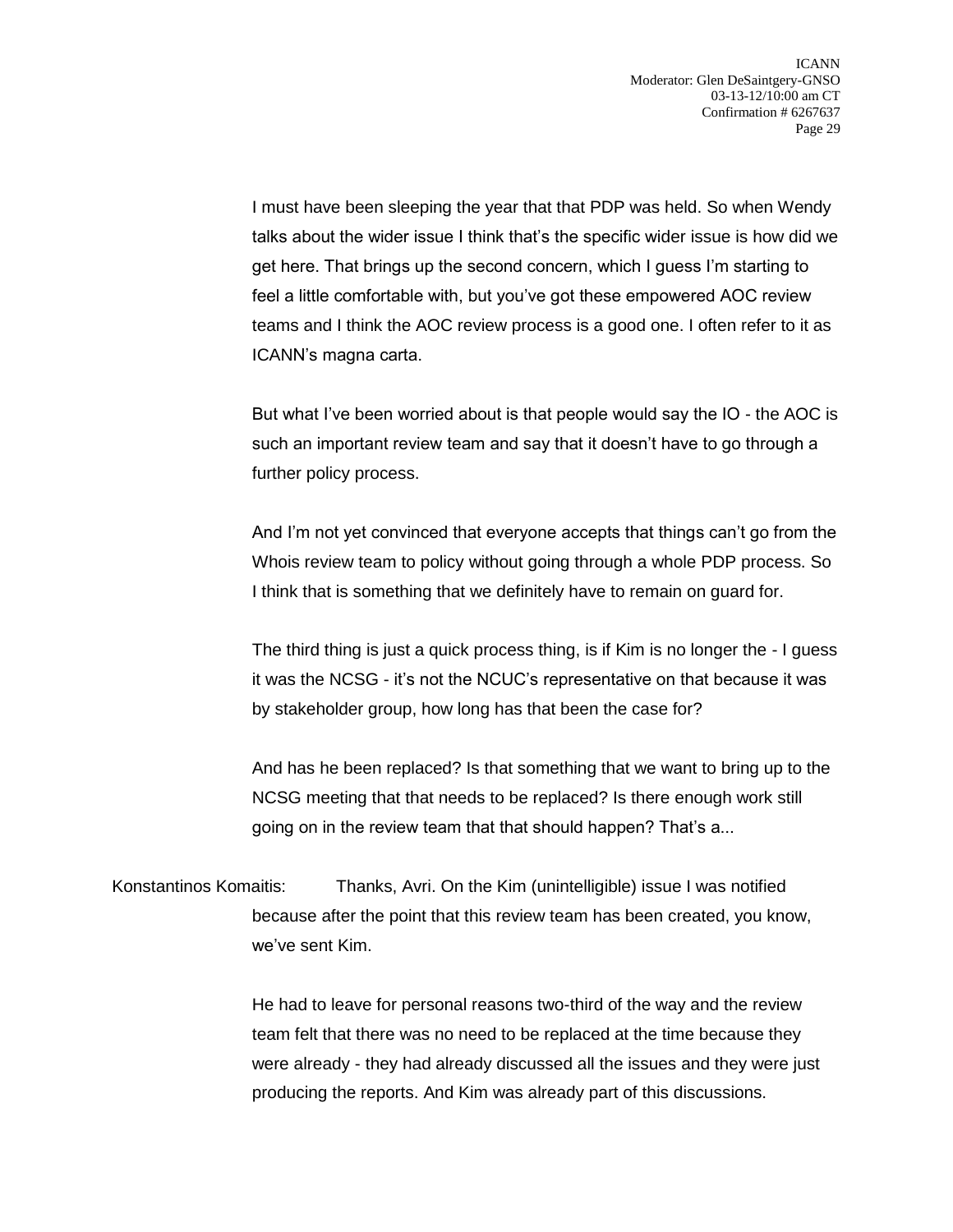So literally it was two or three - two months basically before the report was officially published. And actually Kim came back to me saying, we already - I already submitted the recommendations from the non-commercial user's perspective.

So between Kim and the review team I was assured that non-commercial interests were represented.

Avri Doria: If I can follow up?

Konstantinos Komaitis: Of course.

Avri Doria: And when the review team is taking in the review comments and amending their report, it's good that there is a non-commercial orientated registry group representative but as those recommendations are perhaps altered based on many comments do we have more than a person sort of wearing one hat and a shadow hat able to protect those interests?

> Or do we need to try and get somebody knowledgeable into that review process? And do we have a right?

I mean it's nice that the review team says, don't worry about it, you've been covered. And the NCSG's saying, yes, but there's a right to be there. And perhaps that's an NCSG question, not an NCUC question.

Konstantinos Komaitis: Yes, before I pass on the floor to David, it wasn't just the review team, it was also Kim. So on that basis - but because, you know, the process was not clear to what will happen after the reports were (unintelligible), possibly a very good way to approach this will be to speak to the review team and ask them, you know, that if they continue this process we will need to assign someone to replace Kim in order to represent non-commercial users.

David and then I have Carlos - no, okay. David, thanks.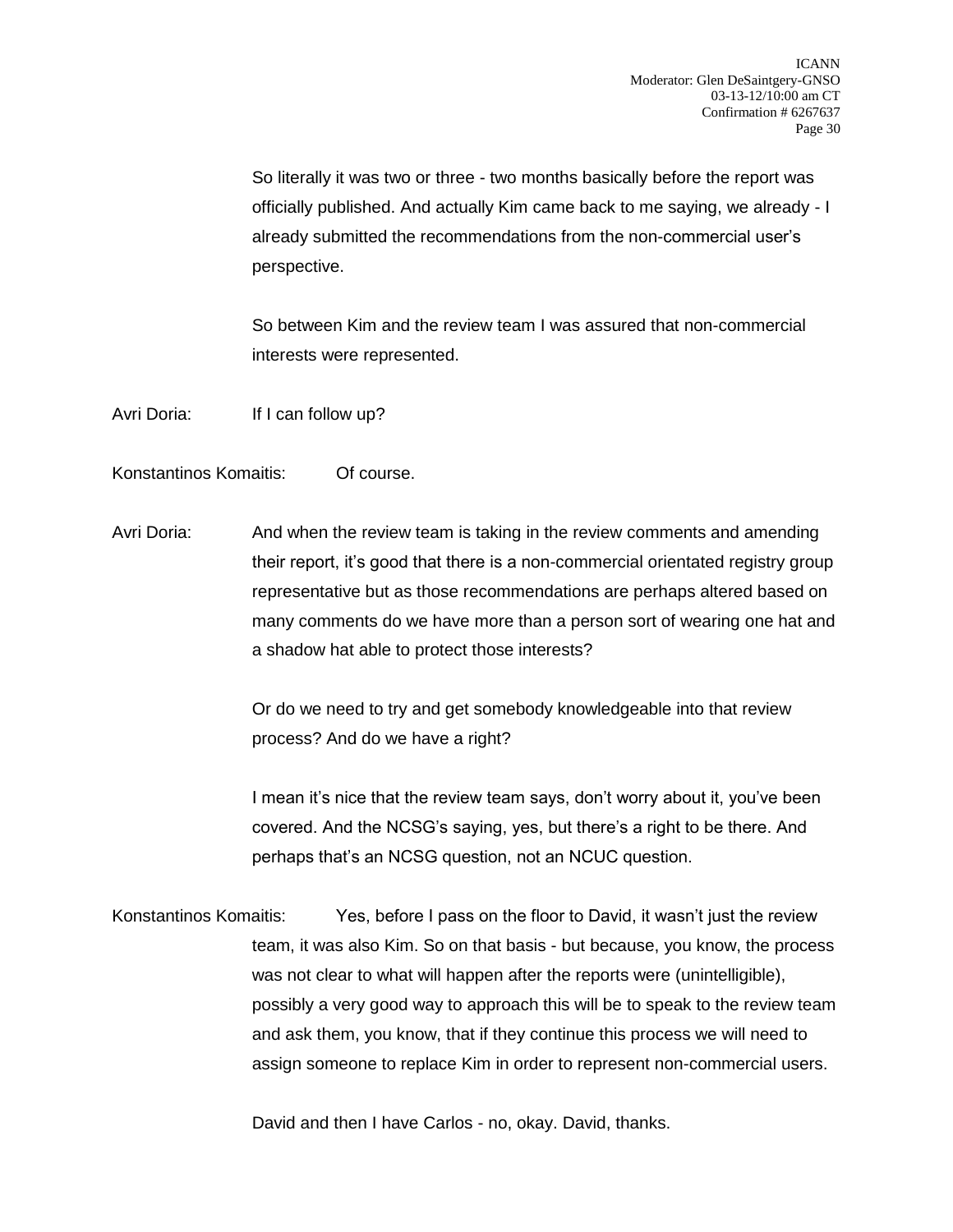ICANN Moderator: Glen DeSaintgery-GNSO 03-13-12/10:00 am CT Confirmation # 6267637 Page 31

David Cake: I just wanted to - from my experience on the SSI review team - I should say my name for the transcript, David Cake. The constituencies are not - or stakeholders are not 100% entitled to a position. They are entitled to - they present candidates and some of those are selected.

> So there is no process in place that you automatically entitled - a stakeholder group is automatically entitled to replace a representative. I think it's reasonable to ask - you know, consider those issues that - you know, generally there is no procedural thing that we are entitled to replace people who (unintelligible).

Konstantinos Komaitis: Thanks, David. I guess what I was trying to say is that if discussions of substance continue then definitely we need to (unintelligible) someone, that's the point that I was trying to make.

> On the public comments, can we please address this very briefly before we move on to the next issue? I know that Wendy - and I'm going to ask Wendy again, is preparing public comments that she will be circulating through the list. And on her behalf I would really like to ask any of you who have actually read the report to please contribute and send comments to Wendy.

So I will go to Wendy and then Joy, thanks.

Wendy Seltzer: Yes, so I am preparing comments. Some of those comments are going to be focused around the specific recommendations that the review team has and ideas - suggestions for emphasis.

> I think that since the review team does make strong findings in the body of the report around the need for privacy and the importance of privacy I'm going to recommend that that be called out explicitly in the recommendations and that privacy be given equal strategic priority to accuracy in the Whois.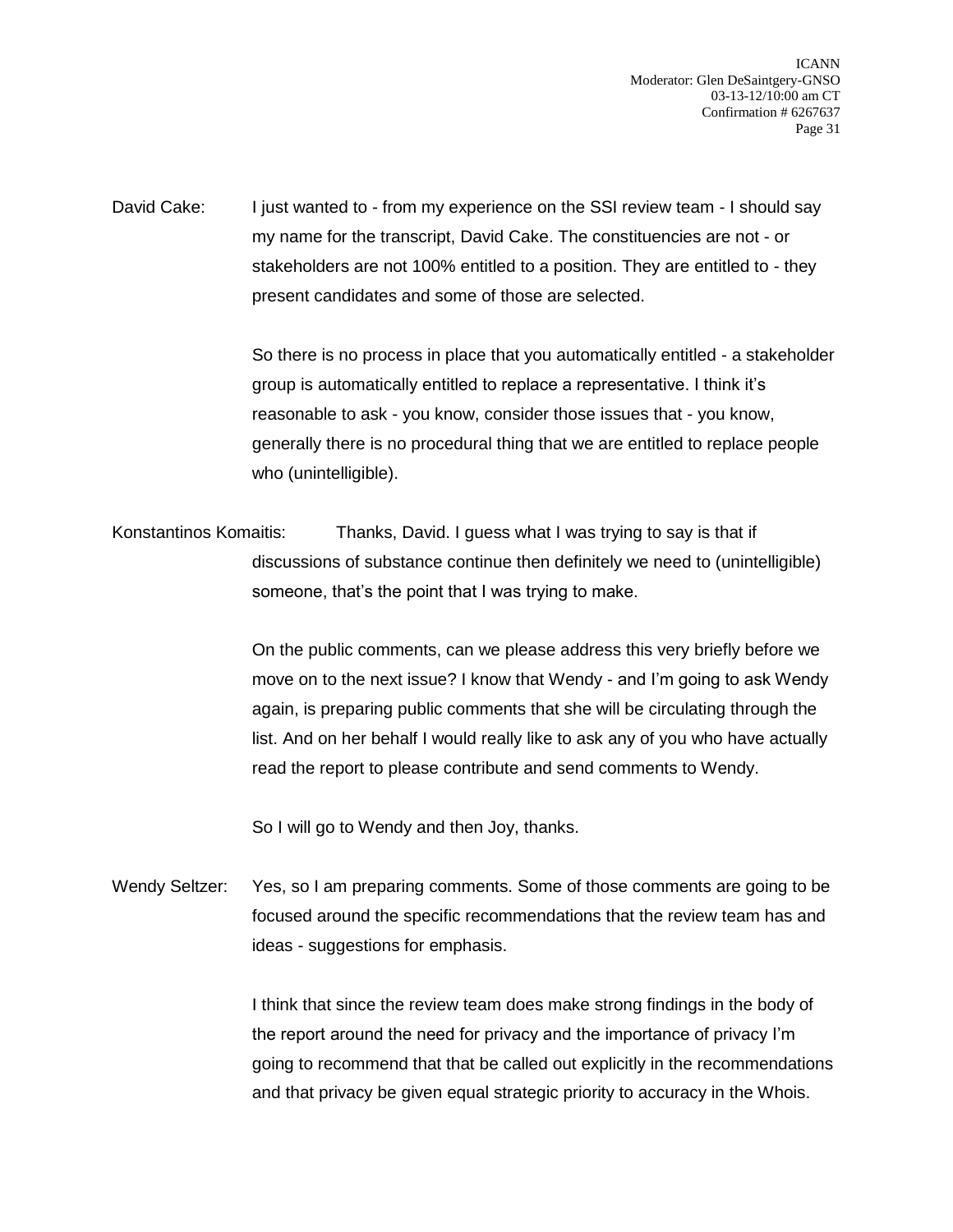And then it has some sort of specific comments on the report details and the level of support that could - that exists for some of the recommendations made there.

Konstantinos Komaitis: Thank you very much, Wendy. Joy?

Joy Liddicoat: Thanks, and thanks Wendy and Kathy for your work on this really important issue. Two questions really, the first one, somebody - I think in the meeting yesterday, asked about the dates the comment period closes and whether there was some informal convention about comment periods not closing within a week of an ICANN meeting or something. So I don't know if there's any clarification on that.

> And the second - well, that's sort of question got more (unintelligible). I'm certainly keen to support, you know, the rights related issues which you've been raising and the concerns you've been raising.

And also to widen those - with those specific examples, for instance, you know, why is privacy wanted, not only as (unintelligible) in itself but because it protects for example the rights of human rights defenders from improper use access to a use of information, you know, as we've seen with our members in Malaysia and Pakistan and other countries where their governments are - (unintelligible) and using this information to arrest, detain, and charge people with offenses.

So for local activity. Anyway, so I just wanted to find out if there's some way to - in the very short time available, I'm offering to assist in some way to bring those issues to the comments. And I just wanted some guidance of where (unintelligible) those and I can talk to that - there offline.

Wendy Seltzer: Thank you, Joy, that's terrific and I think the human rights framework for analysis and specific instances of human rights concern with Whois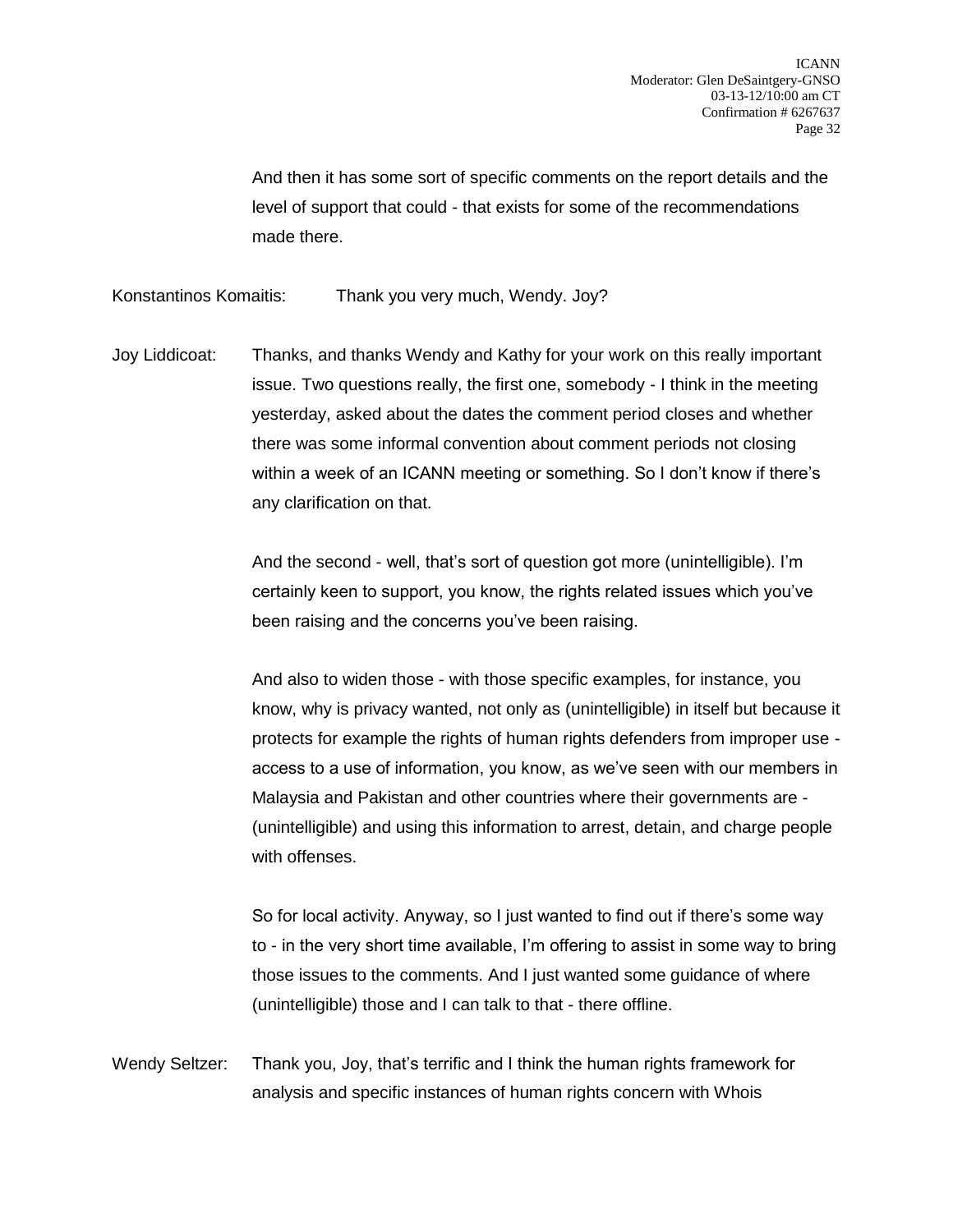publication and collection very valuable edition to that and really appreciate your help with those comments.

Konstantinos Komaitis: Thank you, Wendy. And actually I would like to add to the policy issues that we discussed, the human rights issue that Joy has brought up. I think this is very important. And Carlos also, I know that he is engaged in that.

Kathy, I would like to wrap this and move to the next issue please.

Kathy Kleinman: Perfect, quick note that the Whois review team's last (unintelligible) meeting is tomorrow. We've been out on public comment for three months. It was all I could do to keep them extended beyond this meeting and not close before the meeting. I said, you can't close it before the meeting. Go face to face tomorrow morning, anything you can send me before tomorrow would be useful.

> And I've told this to many people in many - in many, you know, constituencies and stakeholder groups to - if there's any way to send bullet points or anything it would be - or a draft or wherever you it would be useful because we are in meeting for about eight hours tomorrow.

Konstantinos Komaitis: Thank you very much, Kathy. Any last comments? No? Okay, I would like to move to the next issue. And I am thinking, you know, I'll go back a little bit to trademarks and then I'm going to go back to the law enforcement agency issues.

> On Thursday there is a panel on defensive domain name registrations at the top level. And this morning we had - I have been invited to sit on that panel. And basically the reason I'm bringing this up is that it suddenly hit me, five minutes before the meeting closed, that it appears this panel and the issue of domain name registration at the top level domain name, I couldn't understand it at the beginning.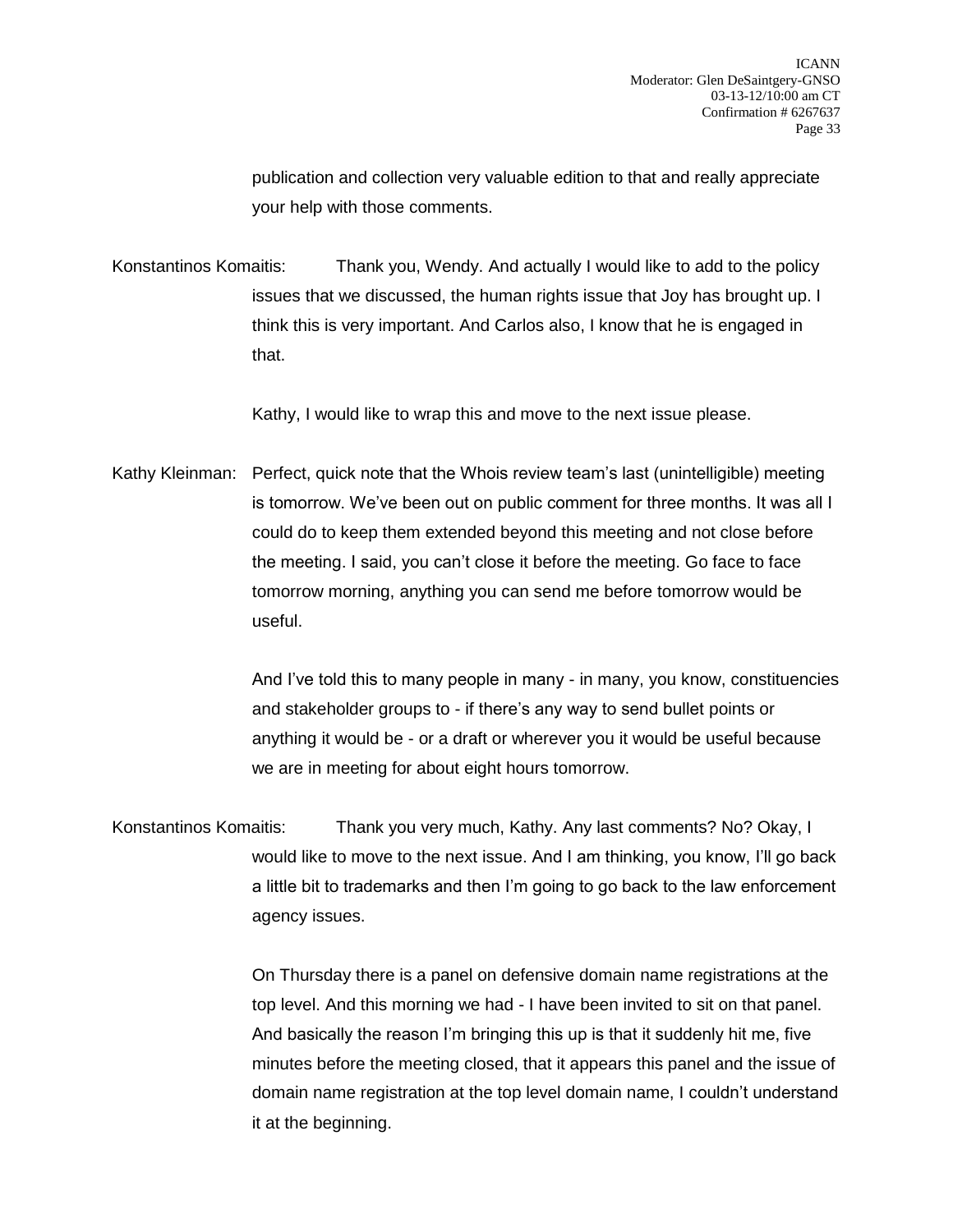I didn't really know how someone - how we can talk about defensive domain name registration at the top of domain names when, you know, the costs are significant and, you know, we're talking about more than \$500 million in fine. So I just couldn't understand it.

So it suddenly hit me as I said five minutes before the meeting that there might be an attempt by the intellectual property constituency, and because of the Congressional hearings and the National Advertisers of America and what they have been talking about, to bring back the GPML list on the table to bring back the Globally Protected Mark List on the table.

And this has been indicated at that breakfast meeting that we need a list that - and that list might come out of the (UDLT) and the National Advertisers forum decisions as to which names and marks are the ones that are being subject to cyber squatting activities. So we need to create a list for those marks that can be protected.

So as I said, at the second level, I sort of understand it even though I do not necessarily agree that defensive registrations is the plague that it's being presented. But at the top level it doesn't make any sense and we only said it actually does make a list attempt to create a list where some marks and brands will be protected.

So I would just like to raise this issue the attention of everybody. This, of course, is me interpreting things but in this instance I really think that this is most probably what they want to do. And I would like to open this to everybody.

There has a public comment period that public comments have been submitted. I submitted comments. If I recall it was on behalf of NCUC, you know, it was circulated - yes, it was on behalf on NCUC. I circulated them to the Executive Committee simply because I didn't have the time to drop them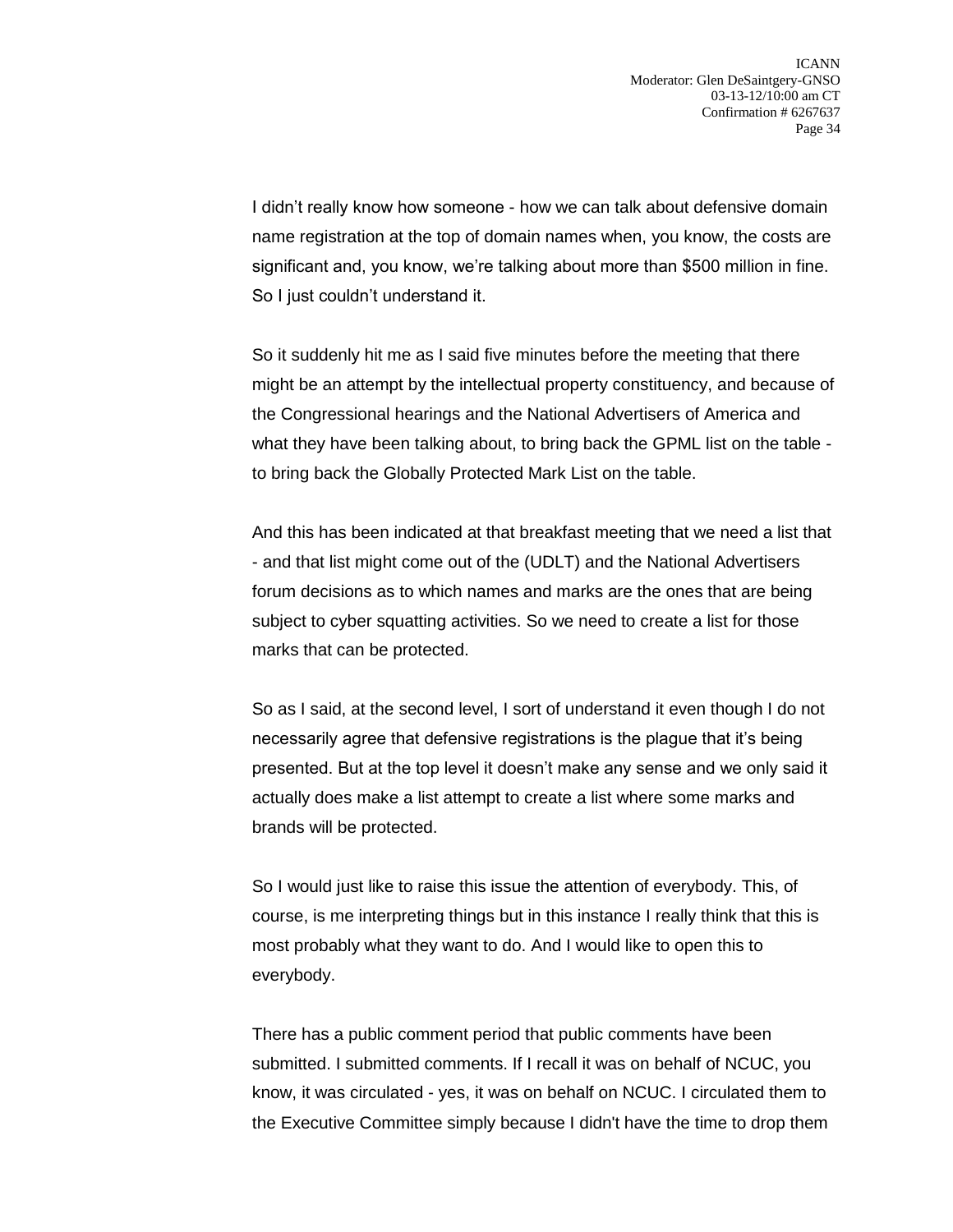and I only managed to do it before the last day of the public comment. So please any comments on the very issue, Avri.

Avri Doria: I'll just quickly reiterate the comment that I submitted as an individual comment to that and I think the idea that these are defensive applications let's not call them registration - defensive applications is actually complete nonsense. And in fact calling them...

Constantinos Roussos: You're on record on that?

Avri Doria: I'm on record on that I think yes, but I just wanted to reiterate here that allowing them to call them defensive applications is already surrender. That these are competitive applications - there's already protection, you know, in terms of trademarks, there's already protecting the so-called rights of others, the euphemism for trademark help, but that already exists and that's very strong. So call these anything other than I want to be protected from competition in a process that has been created for competition is absolutely ridiculous and indefensible.

Constantinos Roussos: Thank you very much Avri, very well said - Mary.

Mary Wong: I read Avri's public comment submission and I thought it was very well crafted, it was - and it's absolutely true, you're right and it's exactly what you just said. I think the word defensive registration has been used in the trademark world for a long time unfortunately - even before the gTLD program, so I don't think that that's going to go away. See what is happening is - I would say that there are still elements out there that definitely want some form of the GPML back.

> The AMA is here at this meeting and they have proposed, I think as you and some others know, some form of a do not sell list. It's not clear how that's going to work, it could work as a block of certain names for preregistration by trademark only - in some ways it is broader, it will be worse than a GPML. I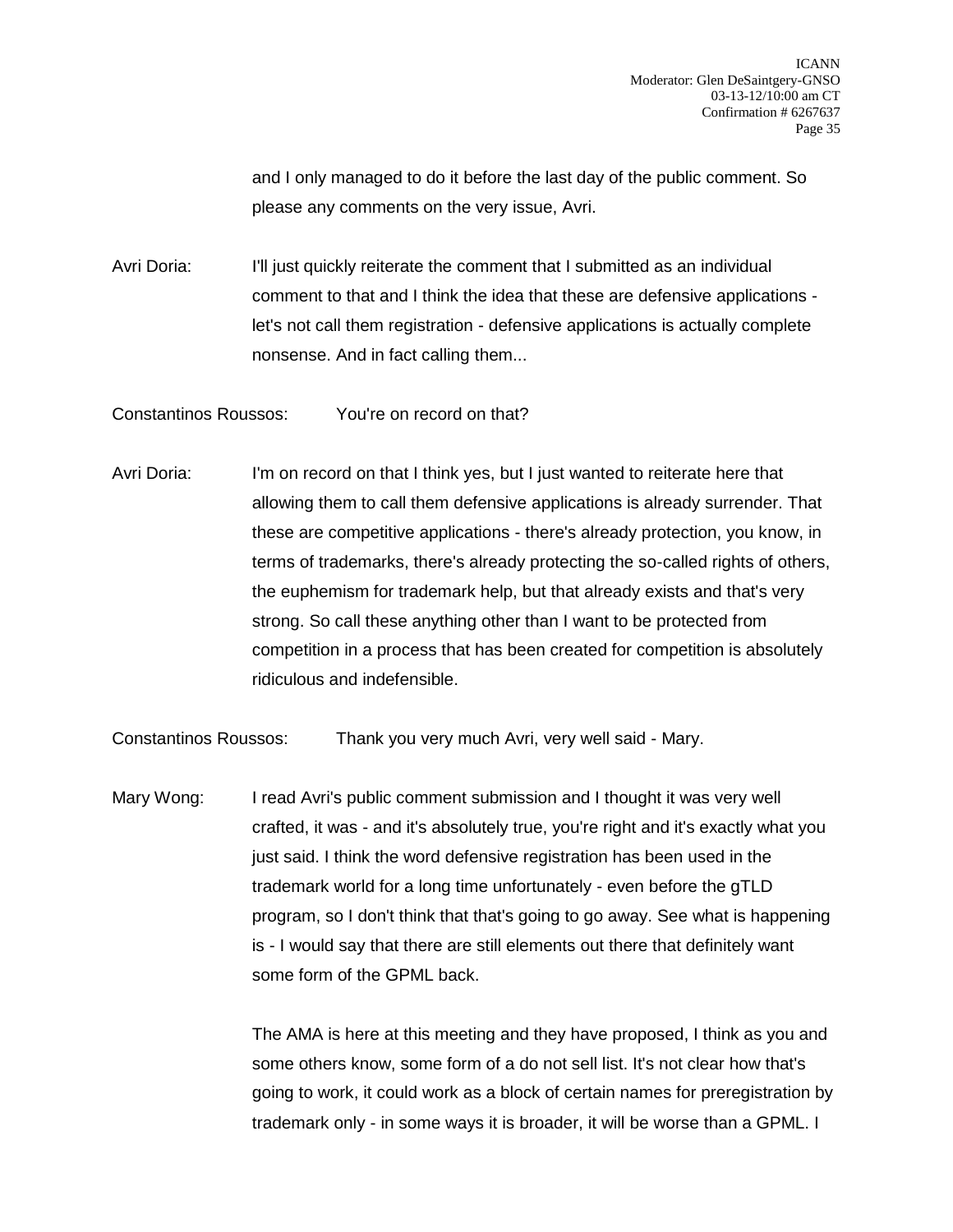think my sense is that what some of the intellectual property interest who are here, I'm just trying to work out how that proposal from the AMA of a do not sell list could be crafted and developed in a way that will be acceptable to a broader range of the IP interest, because not all of them were in the same boat as the AMA when this process started. So I would just say be watchful of that.

- Constantinos Roussos: Yes before I pass on to Milton and Kathy, you're absolutely correct and that was made very clear, there is a very clear distinction between the trademark community that is being represented and has been represented here for a long time and the AMA action. The IPC appears to be a little bit annoyed with the way the whole thing (it hasn't happened) but by the AMA. Having said that, it doesn't make our - it doesn't make the issue better, the fact that even the (VA) deal bringing back such a lease, I think that is very problematic because we've worked very hard to make sure that this list doesn't exist because it doesn't exist under traditional international law of the rule of law. So Milton and then I have Kathy.
- Milton Mueller: I just have a question, I'm a bit confused about when we talk about defensive registration now are we talking top level or second level or both?
- Constantinos Roussos: Well everybody was confused, his speech this morning made it clear that we are talking about the top level.
- Milton Mueller: Okay so as I understand it properly then a defensive registration, what we're talking about now is somebody paying \$185,000 to get a new top level domain to defend themselves against the fact that somebody else might get a top level (bidding). You know, this is ridiculous because, this is ridiculous because, you know, this defensive registration makes sense, it's all about costs right, so it makes sense if there's a \$20 (lien in) registration and your choice is to take them to the UDRP or to court which costs between \$5000 and \$20,000, yes you'll spend the \$20 to defensively register.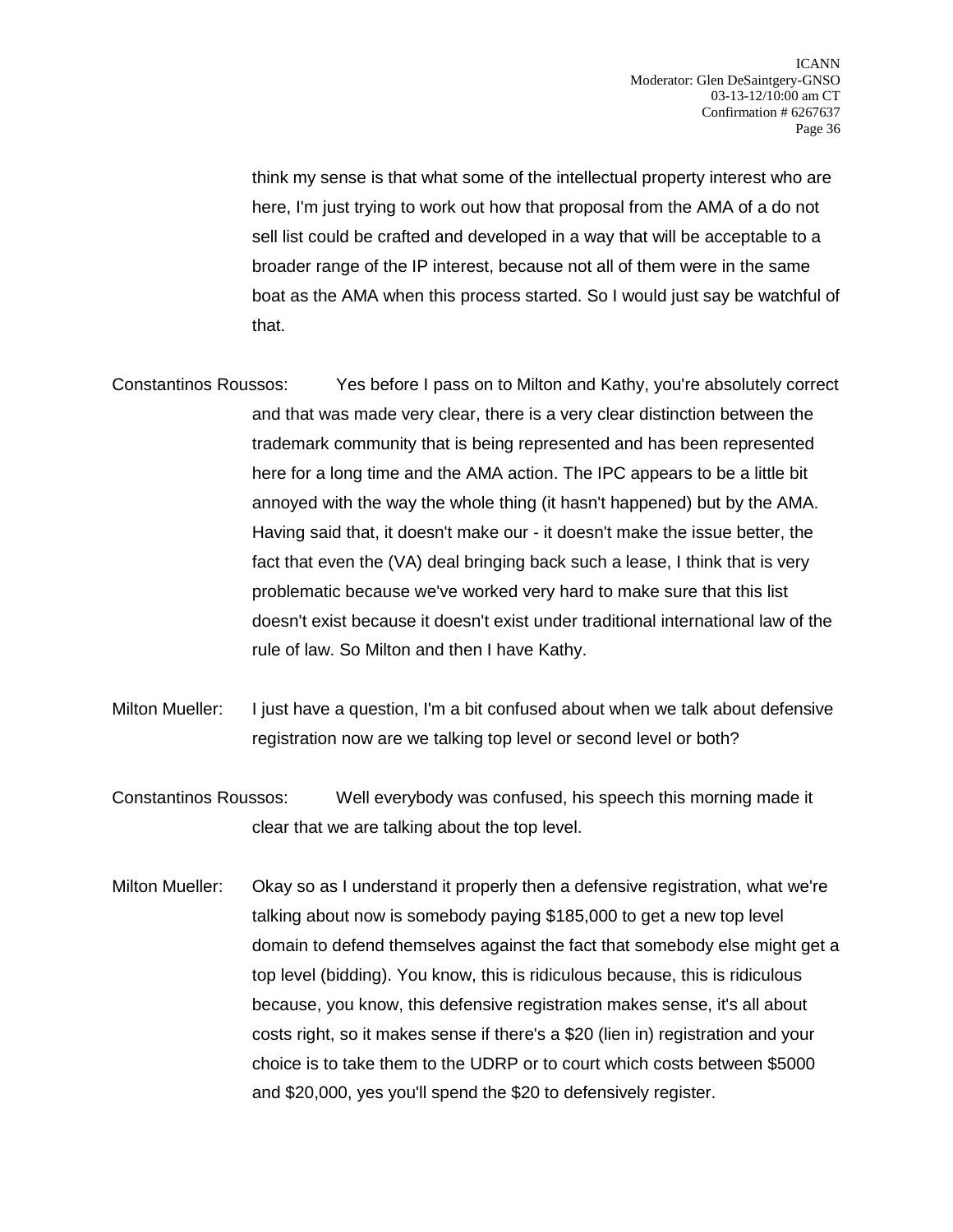If you're talking about a top level registration in which you're spending \$200,000 rather than just challenge it in court, anybody who tries to register your name in I guess it's absurd, it makes no sense to me. They're really having a discussion of this?

- Mary Wong: Yes.
- Constantinos Roussos: Yes thank you very much Milton, I thought but in the beginning I really couldn't understand it, I mean I told them I really don't understand what the issue is here. I mean what - we're talking about half a million dollars, well who wants to be so the trademark community spend half a million dollars. Anyway, I will go to Kathy, Mary and then David, thanks.

Kathy Kleinman: Quick question on the comment, what (breakfast) was that?

Constantinos Roussos: It was about the panel that - it's on Thursday, so we all met (the panel) to discussed that.

- Kathy Kleinman: I just wanted to make sure everybody knows what the GPML is, I'm not sure it's been explained, the Globally Protected Marks List is one of the recommendations of a group called the IRT that was tasked to come up with intellectual property protection's new gTLDs. They made a big mistake, they only put in intellectual property constituency members on it and if you business constituency members then observers for registries and registrars completely ignored NCUC.
- Woman: The (mirror) was on it for NCUC?

Kathy Kleinman: You are on - you're...

Constantinos Roussos: It was a (unintelligible) on an individual capacity, not as a NCUC member, right?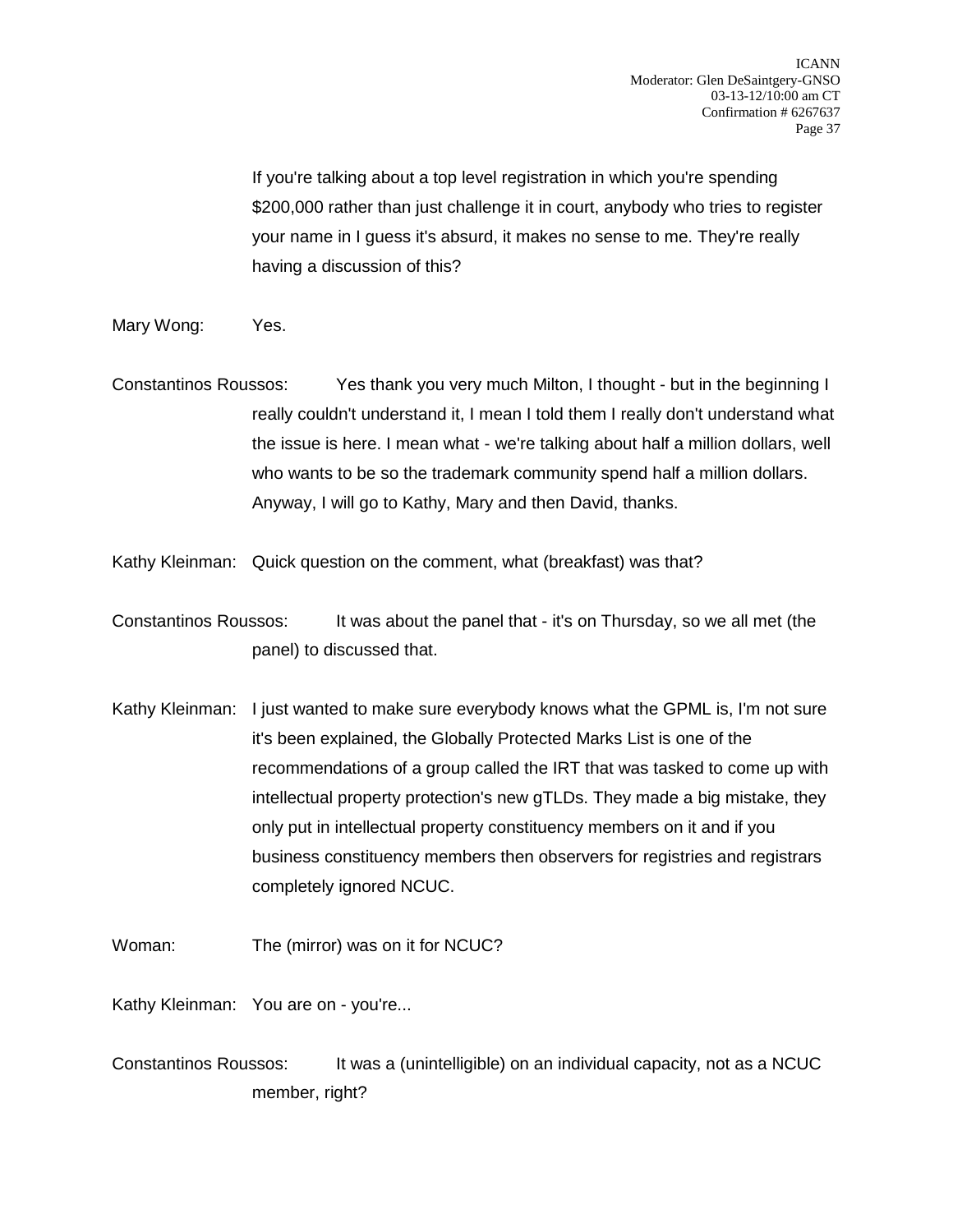- (Mary Wong): Definitely in an individual capacity as was made clear over and over by (media) - orally and in writing I believe, hopefully.
- Kathy Kleinman: So anyway a good procedure would require it it got bounced back into the GNSO with a very fast but very diverse community down the street, called the STI, Special Trademark something and Constantinos, Robin and I and Wendy were on it. But it was now the full GNSO looking at the IRT recommendations, most of which we accepted with some tweaks. But the one that was knocked out was really the Globally Protected Marks List, and maybe it was knocked out before the evaluation.

But the idea is that certain words would be reserved for certain trademark owners who would kind of get a writ of first refusal, you kind of had to prove you had the right to use Apple or Sony or Adobe - that was the Globally Protected Marks List, I've lived and breathed it. And then if you could prove you had a use that was different than you might get it through at the top level or at the second level, it was really an interesting and wild proposal. So I'm very upset to hear it's back, having spent two years of my life with a number of people at the table fighting it.

But let me just throw out - and you can shoot me, that CO had a rollout with a reserved sort of names only for an initial period. And it had terrible (resemblance) like Virgin that you just couldn't touch, they were considered off limits. Virgin and Green and I don't know, Caterpillar was on it, as was Xerox and Häagen-Dazs and things like that. But the world didn't come to an end and then they opened up after the initial period they kind of opened everything up.

My question here is, it seems to me we've already got the remedy here, it's called the legal rights objection. Somebody registers a trademark - there's a process, it's called a legal rights - you hold up your trademark really loud, you file a pleading with all the attorneys you already have in-house, you say that's my mark, go away.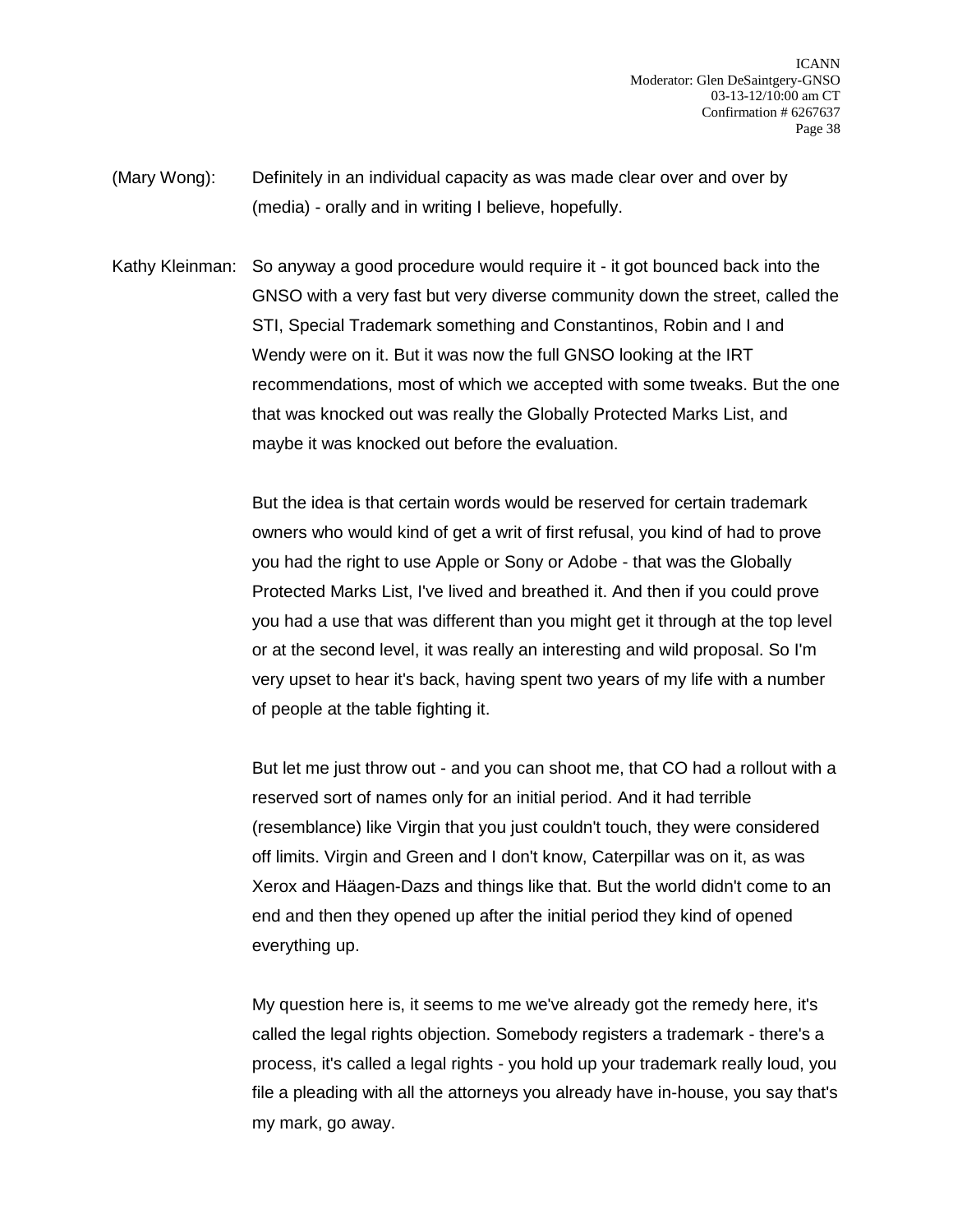Constantinos Roussos: Thank you Kathy, I think that it has to do also with, you know, it's what I would say, it's basically who's going to survive the auction date afterwards and that's what's happening here. Mary and then I have David, thanks.

Mary Wong: I'd like to after I get some partial explanation coming up from Milton's question, it's more than objecting to somebody else. My understanding is that if you do not get a shot in the first round and somebody else does, a competitor does, you are forever precluded even in the second round because in the second round you will then be matched for strength, similarity and other things against existing TLDs. So there is a fear that somebody else will get something in the first round. So part of the defensive registration is really to get their place in the queue and so that they will have a shot and then on May 1 when the list comes out, they can decide whether they want to pursue it or not.

> Because on May 1 or there abouts, the full list of applicants and applications actually you know who the applicants are whether there's 254 and (totals) are right now, but the full list of applications will come around about May 1. And at that point you can see if your competitor has gone in and what gTLD (strain) they're applying for and at that point, you can then decide if you want to withdraw your application. And if you withdraw, it's not going to cost you \$200,000 because you do get a partial refund. So there's more to it then that, but in that sense the legal rights objection answer does not answer that concern.

Constantinos Roussos: Thanks Mary, (David) and then Avri.

(David): Yes my understanding of this issue is that it isn't simply about - it isn't the same sort of the same domain squatting thing where people will worried that people will jump on the domain and they'll speak, you know, if someone will spend \$185,000 in order to get a top level domain they could be legally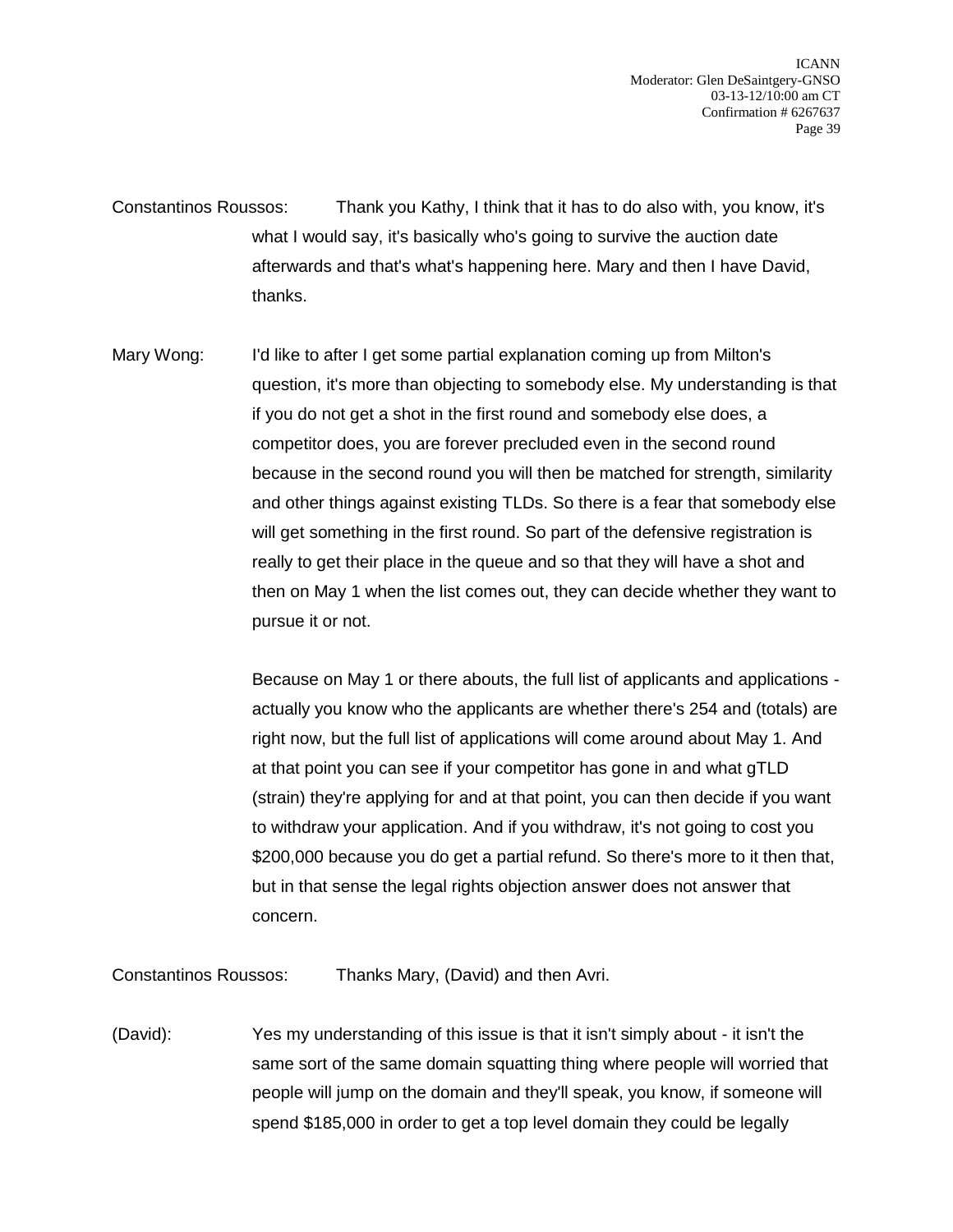overturned, you know, in a few weeks. It's more - it seems to be largely (beta) people are worried that other people who have a perfect legal right to that domain will they apply for. You know, that Apple Computer should have to put in their \$185,000 just in case someone wants to actually sell fruit, using their .Apple and that sort of thing.

And is this a - anybody concerned, I mean the idea that people might apply for domain names that they're legally entitled to does not really seem like a problem that we should be addressing. Even if it is political - even if it is inconvenient to people who might also want to consider applying for that domain name if only they knew everything.

Constantinos Roussos: Thanks David, Avri.

- Avri Doria: Thanks, two things one, I'd really like to recommend just as a practice that we don't call it registrations, we call it applications because as soon as we call it registrations there's a whole lot of baggage and understandings and assumptions and agreements that we attach to this top level that don't belong there. The other thing is I recommend against using the financial argument and saying no one will do it because it's a lot of money. To a non-commercial, to me personally, \$185,000 - half a million sounds like a lot of money. To a large company that does marketing and does commercial shoots, this is trivial money.
- Constantinos Roussos: I was told it actually is more (unintelligible), it's actually not trivial money - yes we know it's a lot of money or whatever, I just wanted to (helpful).
- Avri Doria: One hundred eighty-five thousand is what lunch costs you on a good commercial shoot.
- Constantinos Roussos: Thank you very much Avri it's Roosevelt isn't it? Please state your name also, thank you.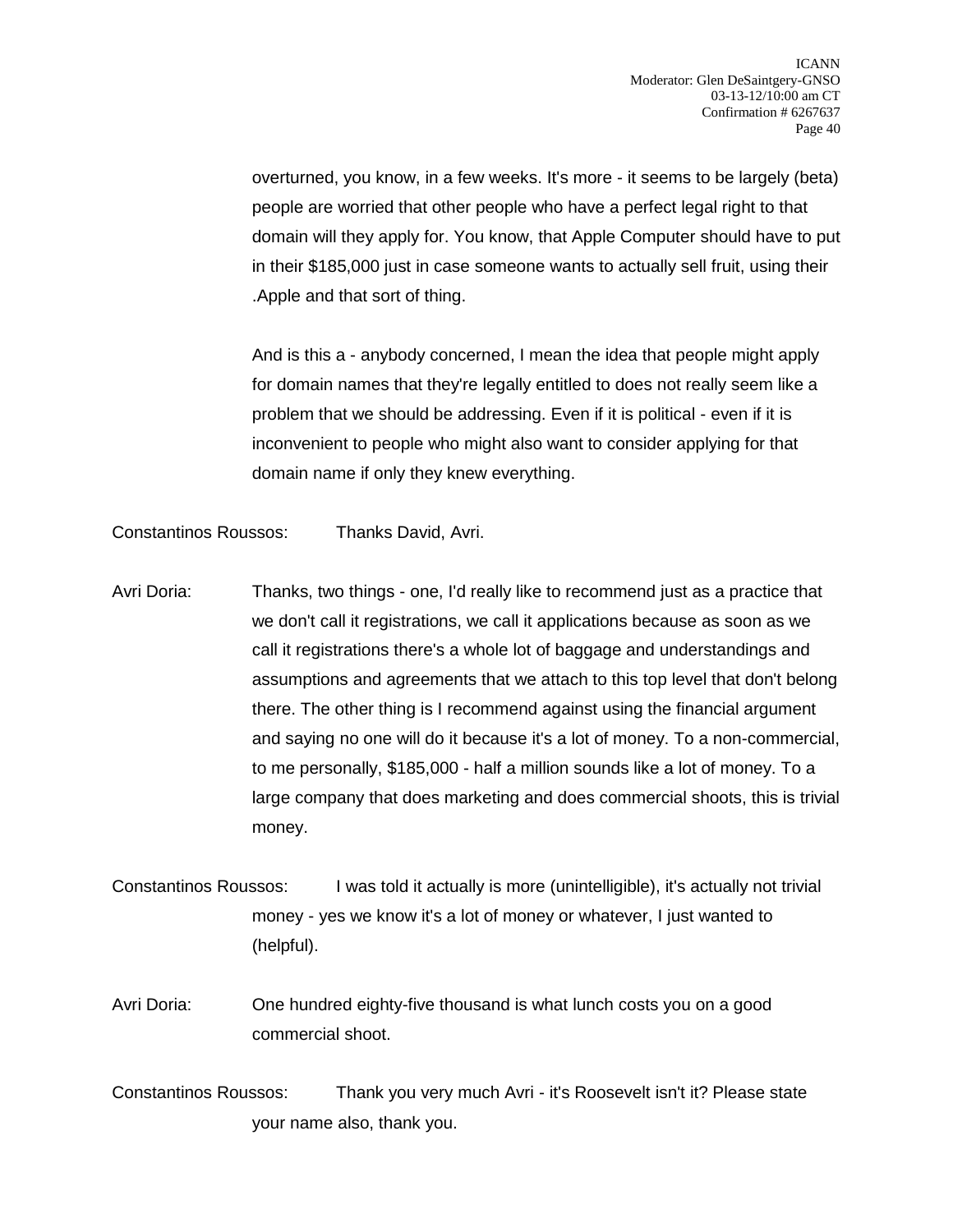Roosevelt King Roosevelt King, I'm from the - I'm the Secretary General of the Barbados Association of Non-Governmental Organizations, it is a national organization that embraces all the organizations and the country. I'm a bit concerned pardon me but I'm very new to this at this point, I should not be but I am, because I was there at around - from the start back in the late 1990's and mid-2000 when we formed that (ground), but I'm really concerned about this reservation of men like let's say it was term generic name like Apple. Why would you give protection to a company because their name - they choose the name Apple that is something that is what belongs to the world.

> I'm very concerned about those things (taking) the domination and that kind of what you say, shouting out - closing out kind of effect that people try to do. And but I won't say anymore at this point, I just wanted to register - that is really a problem and that the owners really is not the rest of the world not to use the name, but on persons who are choosing names, to choose the name Apple, you need to understand that Apple is a global thing, is a earthly thing and that some else is using the name so find another name, that is my position.

> In terms of the protection of things like the Red Cross, maybe I could see a little bit more with something like that, especially given the role of Red Cross globally and some other things I'll be hearing about the - that's happening with the Red Cross that not really in keeping with the reputation that it kind of upholds, especially here (in this situation). But this - I just wanted to register that and I would really like to know are there any reports as far as the program that has being made in terms of the Red Cross and the (IOC)?

Constantinos Roussos: Thank you very much Roosevelt, two things first of all (NCC) but went over issues were debated and discussed - actually raised the issue of generics and it, you know, it was an issue of why Apple exactly showed the Apple Corporation of the Apple record labels for that matter should control a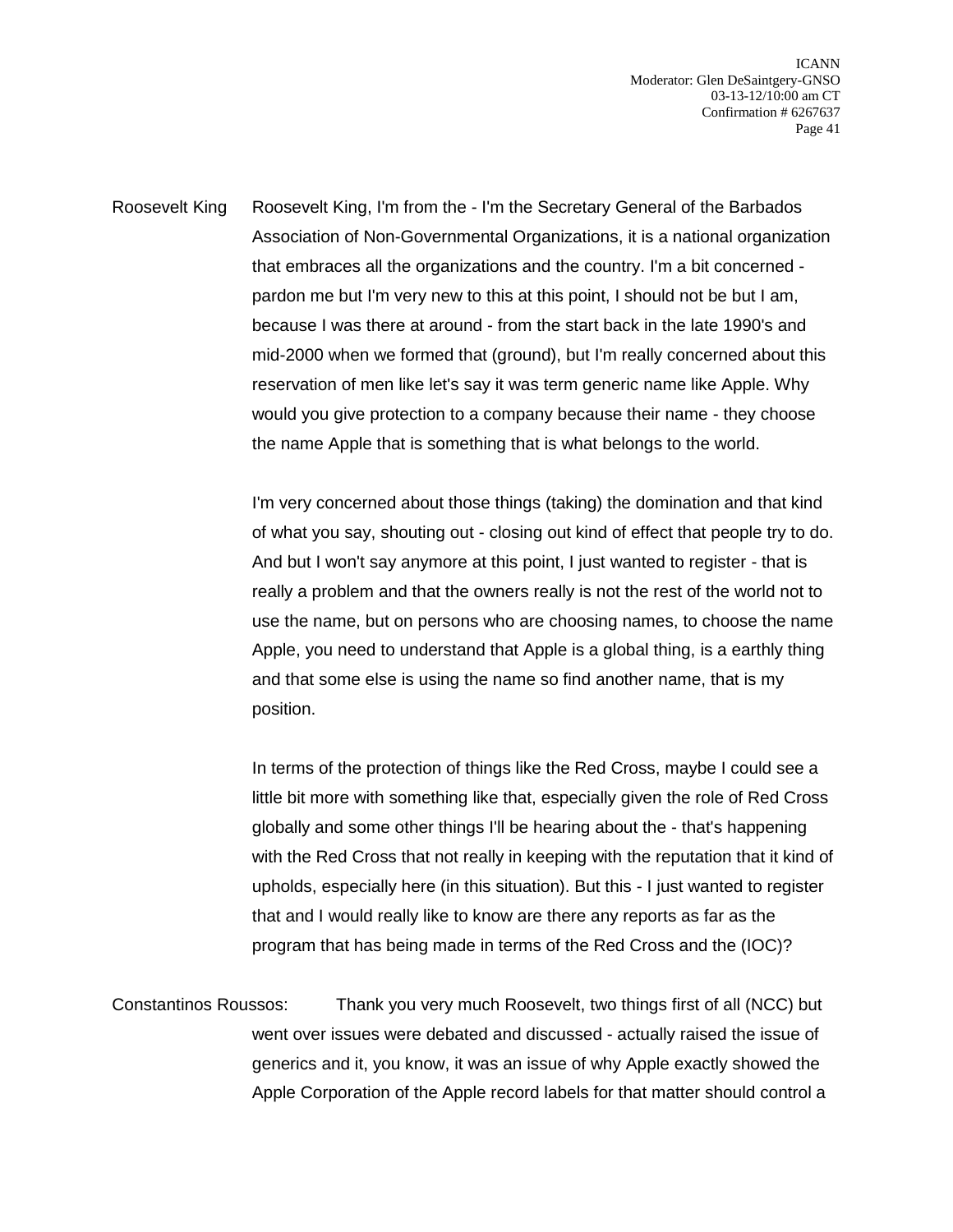term that belongs to the world. But, you know, this was an issue that was not really (further) discussed within the ICANN context.

In relation to an update concerning the Red Cross and their (legal) mark, there is a vote before The Genesis of Council - well it's a motion actually before The Genesis of Council and there's a vote that will take place tomorrow by The Genesis of Council and, you know, in order to see whether action (made) - how the mark will be protected or whether it won't be protected at the top level domain. Any other comments on this issue before we proceed to the following one. Nothing.

Woman: I just wanted to thank you for having me - I have to go to unto another (interview).

Constantinos Roussos: Thank you very much for being here. Actually it is (concerning) I was thinking of having a 15-minute break, do you want it now or do you want it at 11:00?

Milton Mueller: Now.

Constantinos Roussos: Yes okay let's have a 15 minute break and come back here at ten to eleven in order to continue the discussions. Can you please stop the recordings, thank you very much.

Woman: Anybody's who's in here and wants to gather with me for a couple of minutes for some bullet points for Kathy on the WHOIS Review Team, please come and say hello.

Constantinos Roussos: Thank you very much, this is the (MTC) Meeting, Part 2 - we continue with policy discussions and the next policy issue that I would like us to discuss is law enforcement agencies and the RAA. Now Wendy do you want to say something?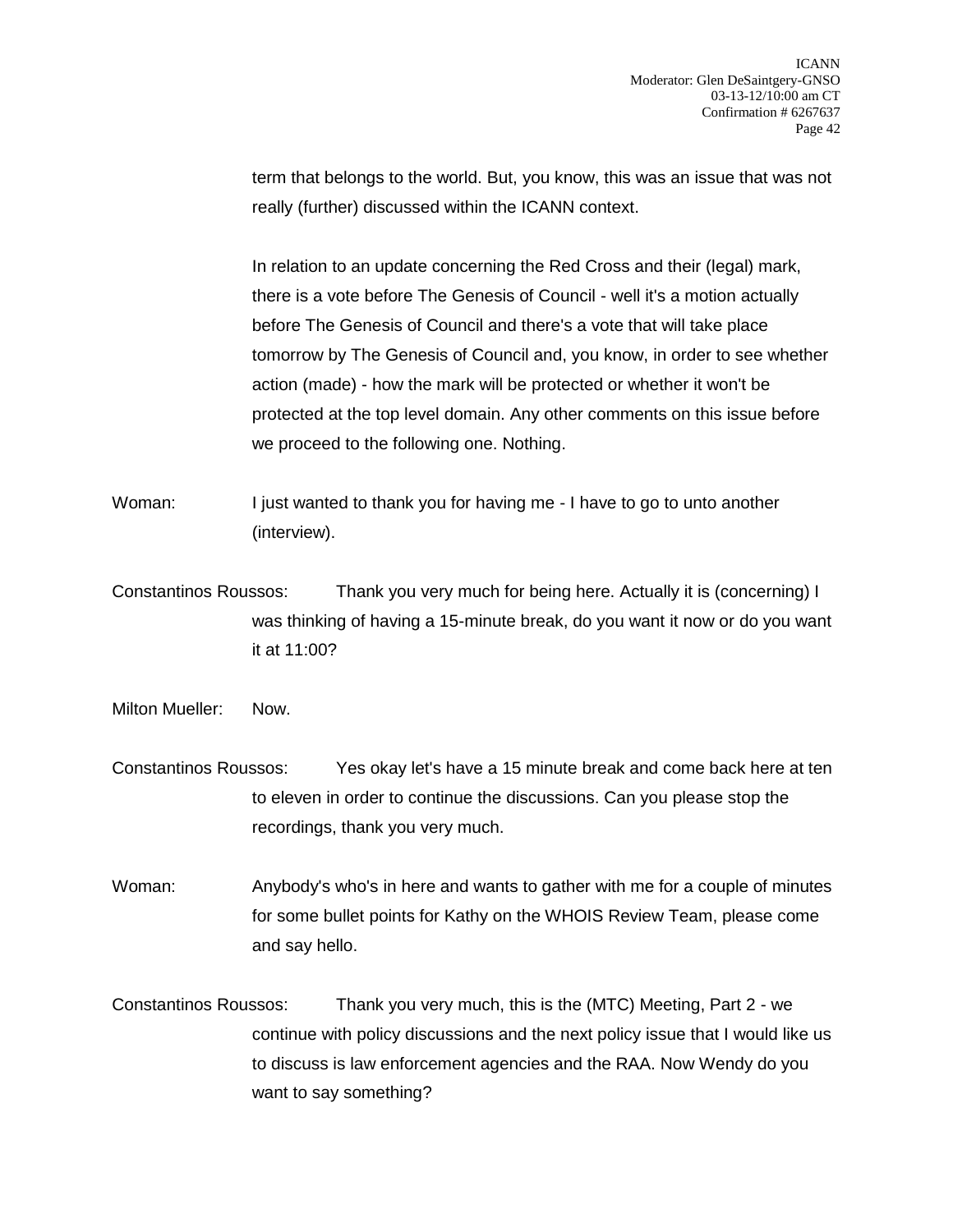Wendy Seltzer: Uhm...

Constantinos Roussos: On the microphone please.

Wendy Seltzer: I was wondering whether we could - when in time is the strategic planning get it's session?

- Constantinos Roussos: As soon as we finish with the law enforcement and a little bit on the human rights issue, we're going to the strategic planning. So I would really hope by 11:15, 11:20 we would be able to start the strategic planning discussions and then an hour to discuss that and the event into NomCom before the NomCom (comes). Okay, so can I please ask you Wendy to give us a very brief update on the RAA and the law enforcement agencies that I know that it's also very close to a lot of our members and raises immediate of non-commercial issues. Thank you.
- Wendy Seltzer: If the (finch) comes in here so I'll try not to repeat because I think I covered some of that in the earlier WHOIS discussion. What we're seeing primarily is that law enforcement has 12 demands that they have made or it is being interpreted to us that law enforcement has 12 demands for the Registrar Accreditation Agreement. I think our most constructive response to that can be to talk more directly to law enforcement and get what they actually want which is sometimes distinct from the 12 demands as interpreted up through the GAC and back down through the ICANN negotiating team.

Instead of continuing to prepare - what we keep seeing our checklists in which each of the 12 demands is laid out and there's a checkmark agreement in principle, agreement on language or not and we could have agreement on all of them and still not get any closer to what law enforcement actually needs and yes have an agreement that's bad for user privacy.

So is there time in this particular Registrar Accreditation Agreement to negotiation to make that kind of shift or is there a way to use the pressure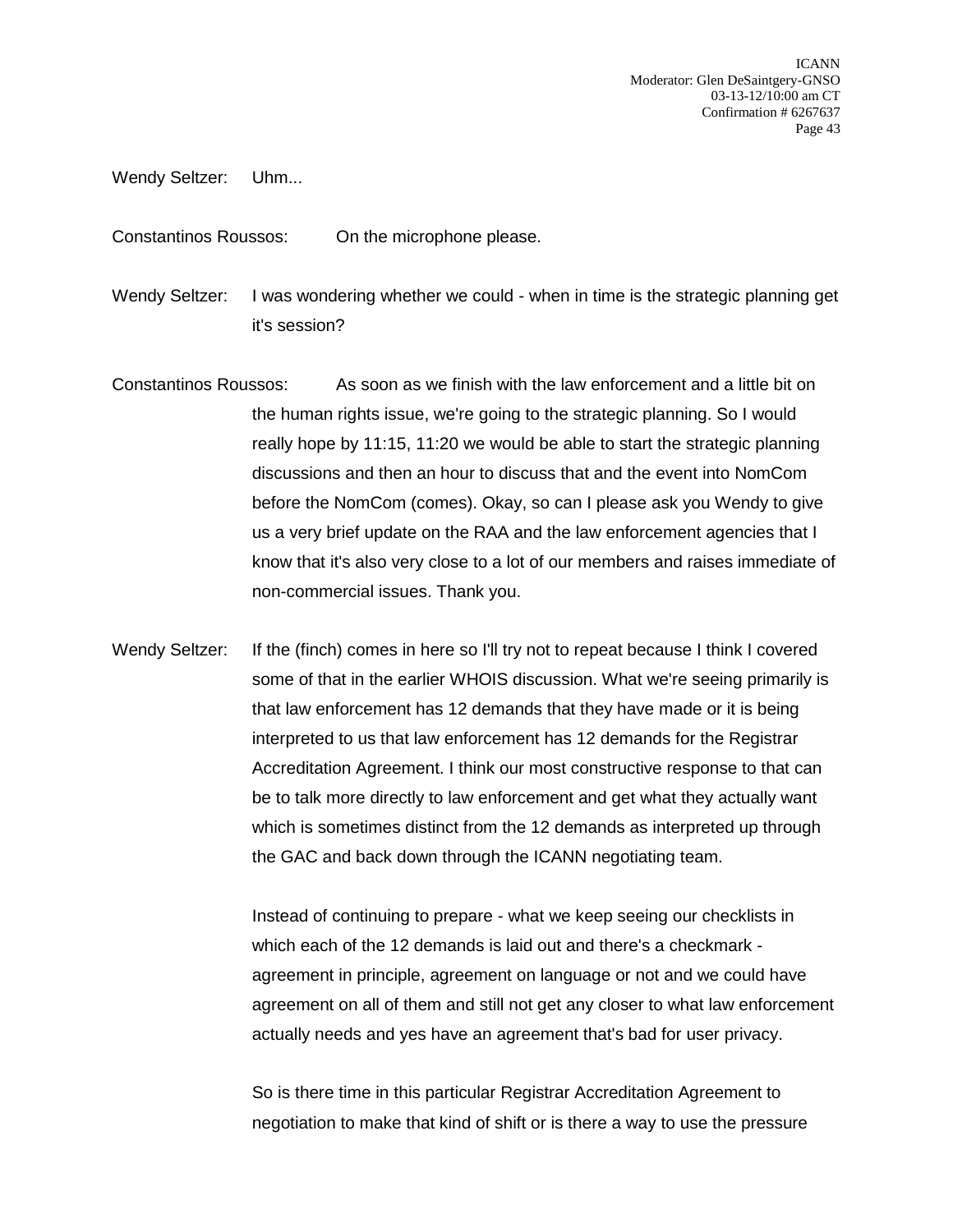that after all these things have to come back to GNSO Council for approvratification before they go into effect to say, you should be talking to us now to make sure that when it comes back to us we will actually approve this, rather than simply ramming it through bilateral negotiation and having it die there.

Constantinos Roussos: Thank you very much Wendy, that was a great update. What - as you have seen, you know, the FBI has already set on the GAC table because they're part of the DOJ so there are issues there. There is a lot of pressure coming from the GAC on this very issue and (torment) the Registrar Accreditation Agreement and to modify it in a way that it gives law enforcement agents more powers to actually control and they use control in the loosest of sense, what is happening within the domain and registration. I would like to open with this issue now to the floor for any comments from anyone. Milton.

- Milton Mueller: Well Wendy's suggestion is an interesting one, we are always getting information about what law enforcement wants indirectly and why don't we invite the FBI to talk to us?
- Constantinos Roussos: I think that that would be great and we need to, I mean are you suggesting we do that in Prague or are you suggesting we might then in one of (policing) meetings or even in Costa Rica - try to meet in Costa Rica? I mean what would you suggest here, sorry I didn't understand that part.
- Milton Mueller: Yes, well I didn't say did I. But I guess it would be better if it could be done here, if we could set up a meeting with Policy Committee members and I've seen what's his name - Bobby Flame...

Constantinos Roussos: Bobby Flame.

Milton Mueller: Bobby Flame around and so I know he's here and there's got to be probably other people from Justice or FBI here.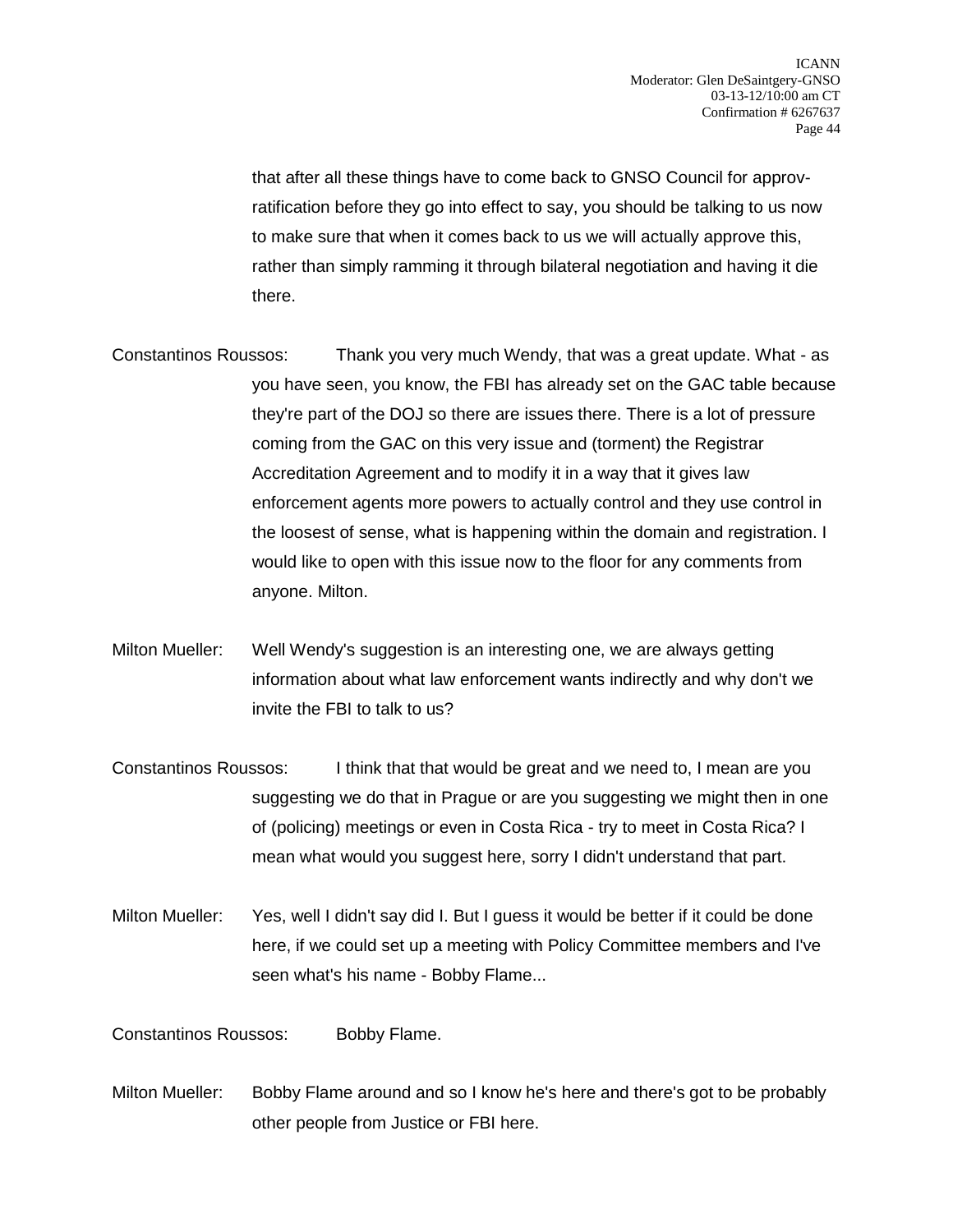Constantinos Roussos: Thank you Milton - Wendy and Avri.

Wendy Seltzer: I've spoken to a few of the law enforcement people here as well and I'll just flag to some of the newer participants that a good way to - a good benefit to going up to the public microphone and making comments is that that's a way to engage people in discussion afterwards. Either find people who made interesting comments or make a comment and then find the people who are interested in that issue will find you. So some of the law enforcement came up to me after I made comments on WHOIS.

Constantinos Roussos: Thank you very much Wendy - Avri.

Avri Doria: Thank you, I think if you can get a discussion going with them here that that's cool. I think if it's a Prague issue and they're invited in, I think we should think about, I mean the way I like to say it is a law enforcement officer should be handcuffed to a privacy officer every time you talk to them and that you shouldn't talk to one without the other one in the room. And so if we are going to invite them into a meeting, we should invite a pair - that they come in pairs, thank you.

Constantinos Roussos: That's a very interesting (piece) - (Carlos).

(Carlos): Well very bluntly I don't feel comfortable with discussing the death penalty with the hang man, you know, we have to discuss this with the policymakers, you know, with the Minister of Justice, whatever. I really I'm not comfortable well having lived for some years under a dictatorship, but this is a personal issue, I don't feel any way comfortable with dialoging with these people here on these issues. You know, this is not the right way for them to be, we have to talk to policymakers, not to the guys who arrest us - eventually.

Constantinos Roussos: Thank you very much (Carlos), it actually raises a fair point, the question however becomes whether these people are here and they're here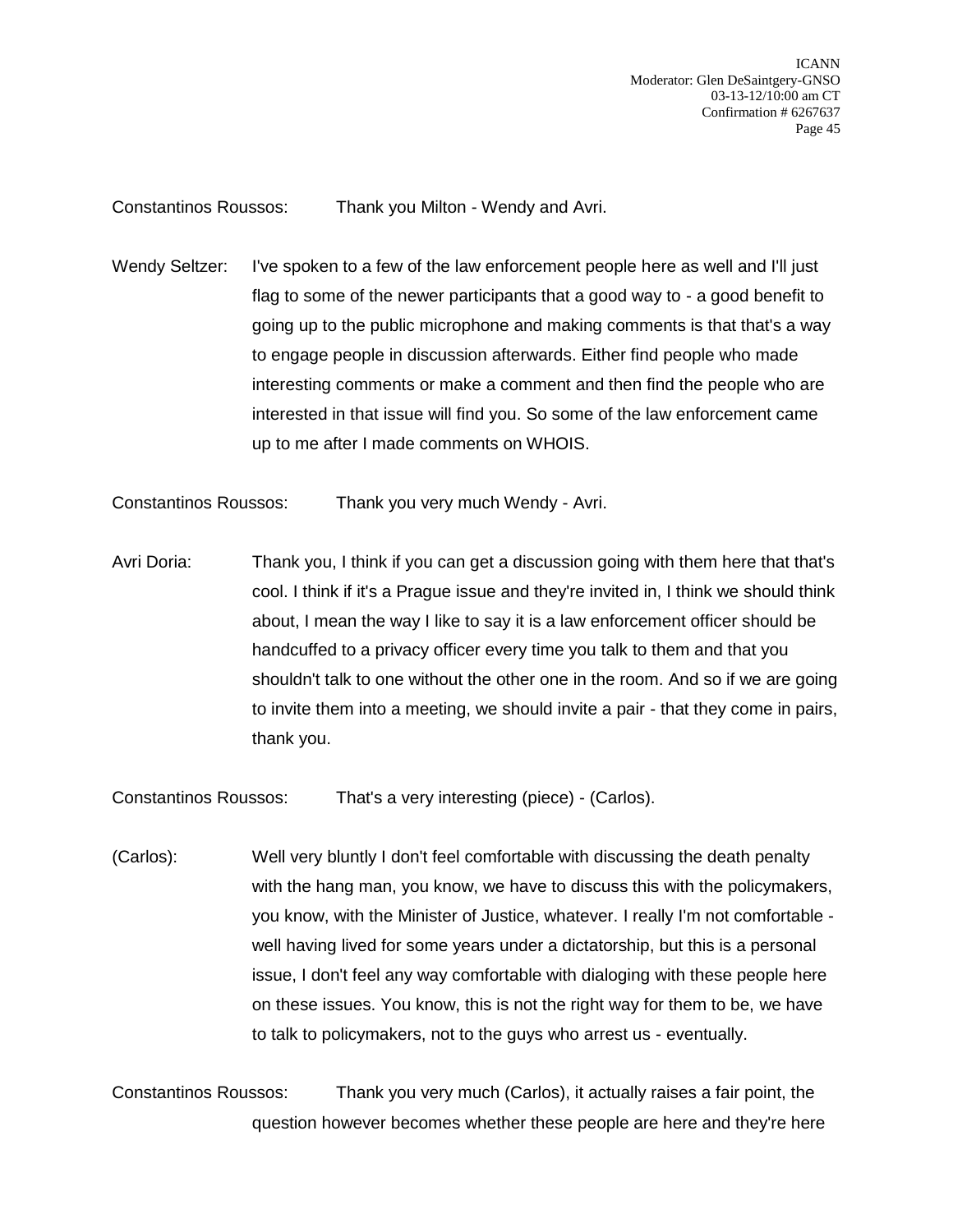to stay and this is becoming more and more obvious as, you know, in every meeting. So the question is whether we like it or not, do we want to engage with these people that are here to stay or we just want to blank them out and actually, you know, go somewhere else? (Carlos) and then Milton.

(Carlos): Okay but can't we at least advance a proposal to prioritize in this dialog if you want own cyber security, law makers instead of law enforces, you know, not, you know, I understand that this is already an issue in which you cannot turn the events but, you know, I don't see this worry even here - this concern even here, it's amazing for me.

Constantinos Roussos: Thank you very much, Milton and then Mary.

Milton Mueller: Yes, I think (Carlos) is right I think the law enforcement agencies are used as basically the front people for the - by the government - certain government policymakers decided that the law enforcement wants this and to some extent the law enforcement people are here advocating that. And I think the interesting thing to me about Wendy's suggestion originally was that we actually don't have direct verifiable about what they're asking and why they're asking for it. And it's not like we need to dialog with them so much as to convince them, you know, obviously they're going to - it's like talking to the trademark lawyers, but...

Milton Mueller: (Unintelligible).

Milton Mueller: ...but we do need to find out what they're actually saying and how they're actually justifying it and whether there's anything we can find out from these people that will help us make our case is pretty much what I was thinking.

Constantinos Roussos: Thank you Milton, Mary.

Mary Wong: So speaking not as a trademark lawyer right now, I'd like to follow-up on what has just been said by (Carlos) and Milton and I think it is a good idea to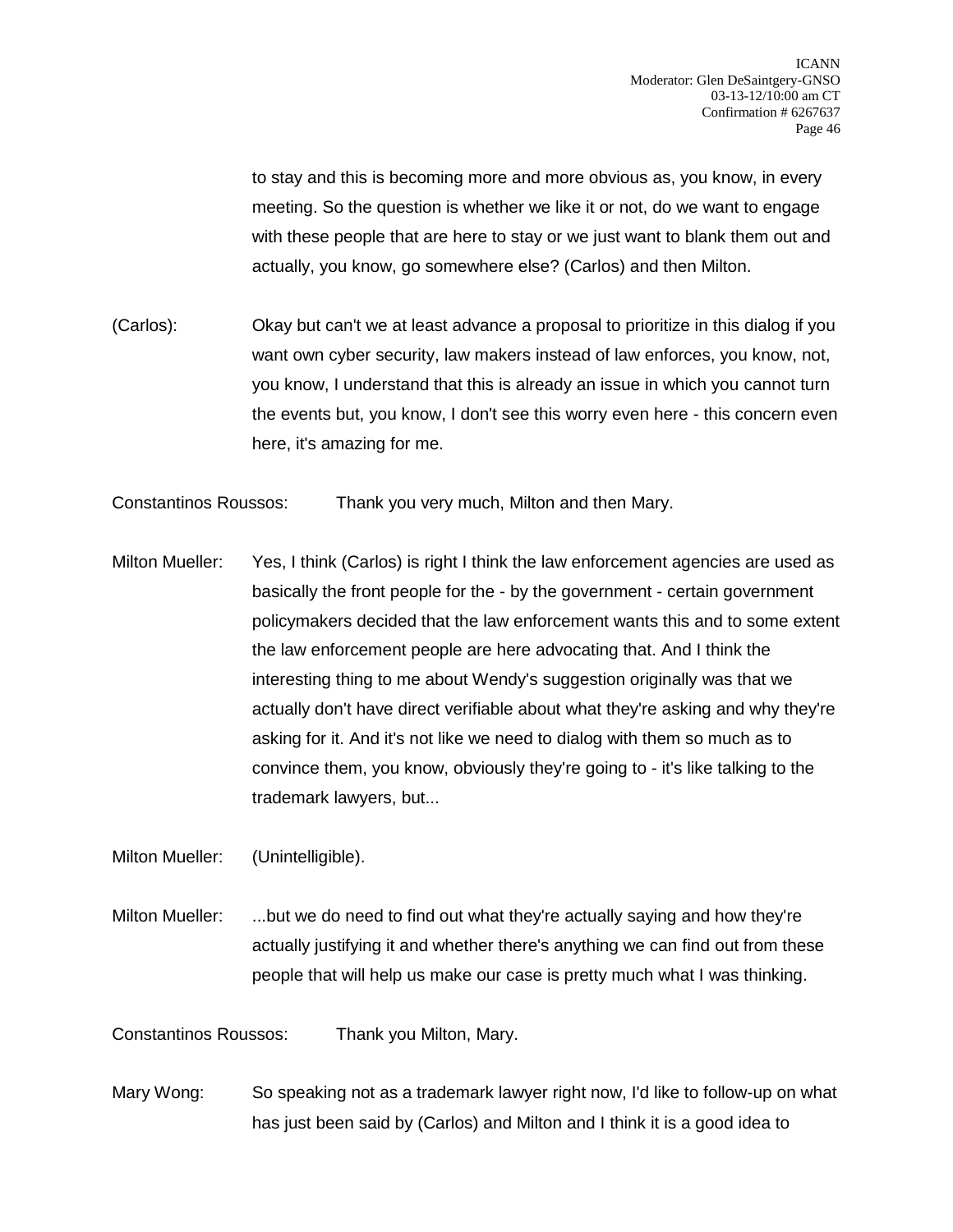engage directly with Bobby Flame and perhaps also (Benedict Edit) - I guess that's the guy from the Serious Organized Crime Agency in the UK and they tend to both be here - I think having that discussion briefing, asking questions directly would be extremely helpful. But I'd like to suggest that we supplement that by informal discussions with certain GAC representatives as we know that GAC is reluctant to appear as the formal GAC and I know a number of us already have very good relationships with individual GAC representatives.

So this goes to (Carlos)'s suggestion earlier on, some of us already have good relationships, there are ample opportunities at meetings like this to ask them to come for a drink or come for coffee of a small group of people. And I think to some extent Wendy and Joy have already planted that seed for further discussions at the formal GAC meeting. And I think that those of us with those relationships should really capitalize on that. We all know that all the other groups do that very, very aggressively when their interests are concerned.

Constantinos Roussos: Thank you Mary, (Bill).

(Bill): I don't know when we would find time to do all these meetings, but I support doing them. I actually - well I understand (Carlos)'s concern and I think we should promise not to reveal his identity to Bobby Flame. In the American system, the FBI representatives actually have quite a lot of influence over the policies and most people I think in the Administration - in fact they're going to defer to them.

> So even if you say you want to talk to the policymaker, well you should talk to the FBI, because the FBI people are the ones that are - Bobby Flame comes to all the ICANN meetings, he interfaces very closely with everybody around these issues in the GAC, he's definitely the point person and I think back in Washington his views carry a lot of weight. So, you know, we want to ask to have something chained to him that's mine, although of course in America,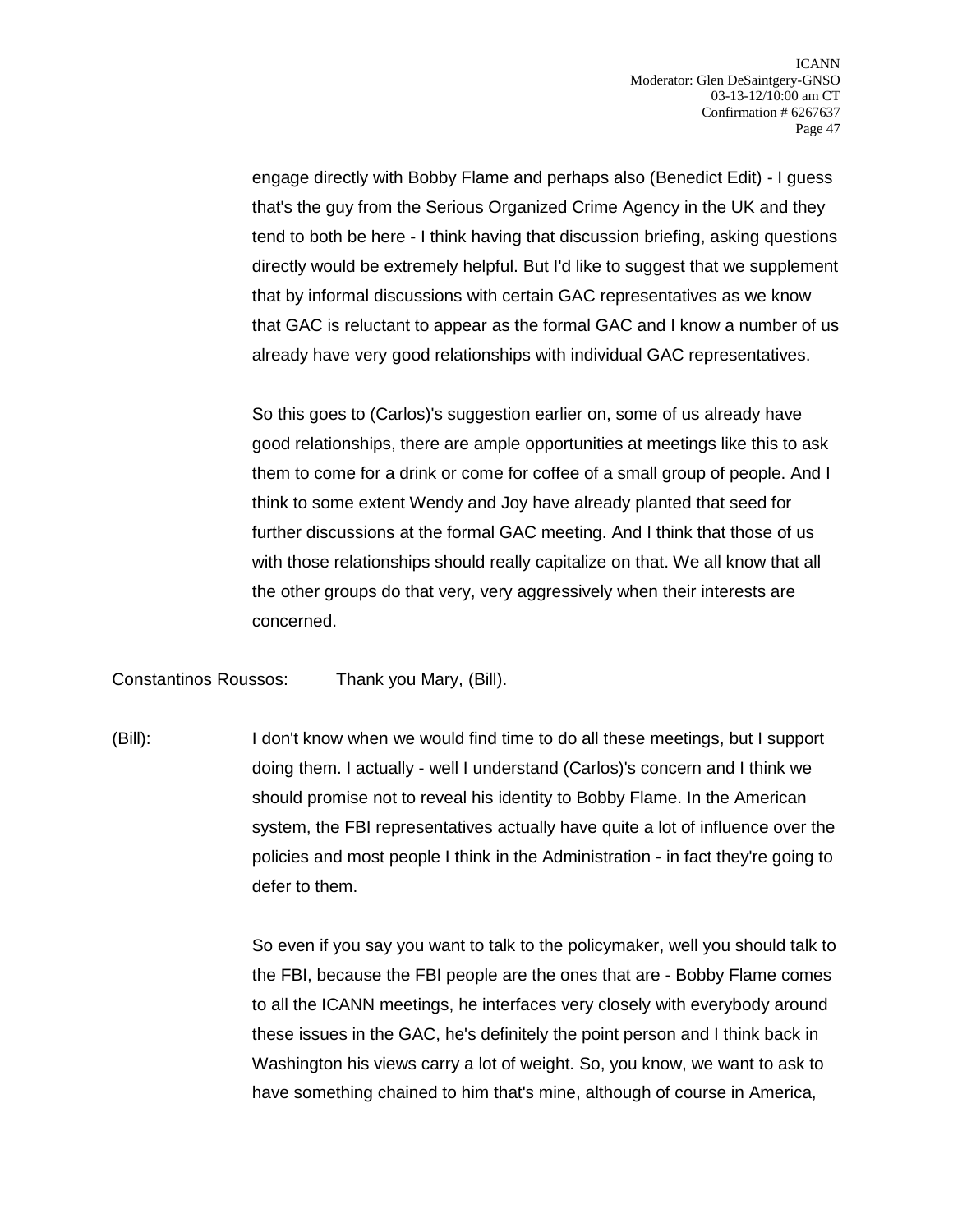we don't have a privacy commissioner - we don't have privacy, so it makes it easier.

Under no - who I would really like to chain, maybe we can chain if you wanted two of them - if you wanted to bring the both of them together, that would be a fun bridge, but in any event, I would definitely - I think talking to them about (one of the division) - during the council meeting you all from the registrar constituency made a pretty interesting comment that I thought at one point to it when you kind of said, you know, with all this stuff about who is (visiting), they never really make clear how they think this is actually going to be helpful and why it's absolutely necessary.

And there, you know, there's just this kind of assertion all the time that they got to have this and they got to have that, but nobody ever asks them to really walk through their rationale for precisely what they need and why they need it and how they use it and so on. Well I think it actually - having that conversation and putting non-commercial on their horizon more, because they never talk to us and would never think to talk to us, is a good idea.

Constantinos Roussos: Thank you Bill, any other comments on this issue? Joy.

Joy Liddicoat: Thanks, just to pick up on the point that Mary made and I think someone else about directions of government, definitely very happy to having opened the door to discussing the (instrument act) issues to - and also having relationships with a number of gov- gave me - to raise take opportunities to raise these issues or others that are of concern, I think the main thing is to be clear about what it is we want to say and what it is we're asking you to do and but, you know, with that said, I'm very happy to take those opportunities to do it.

Constantinos Roussos: Thank you very much and actually I think this gives me the opportunity to go to the next issue that (Carlos) also emailed me yesterday to add to the agenda if possible. And it is the issue that Joy raised at the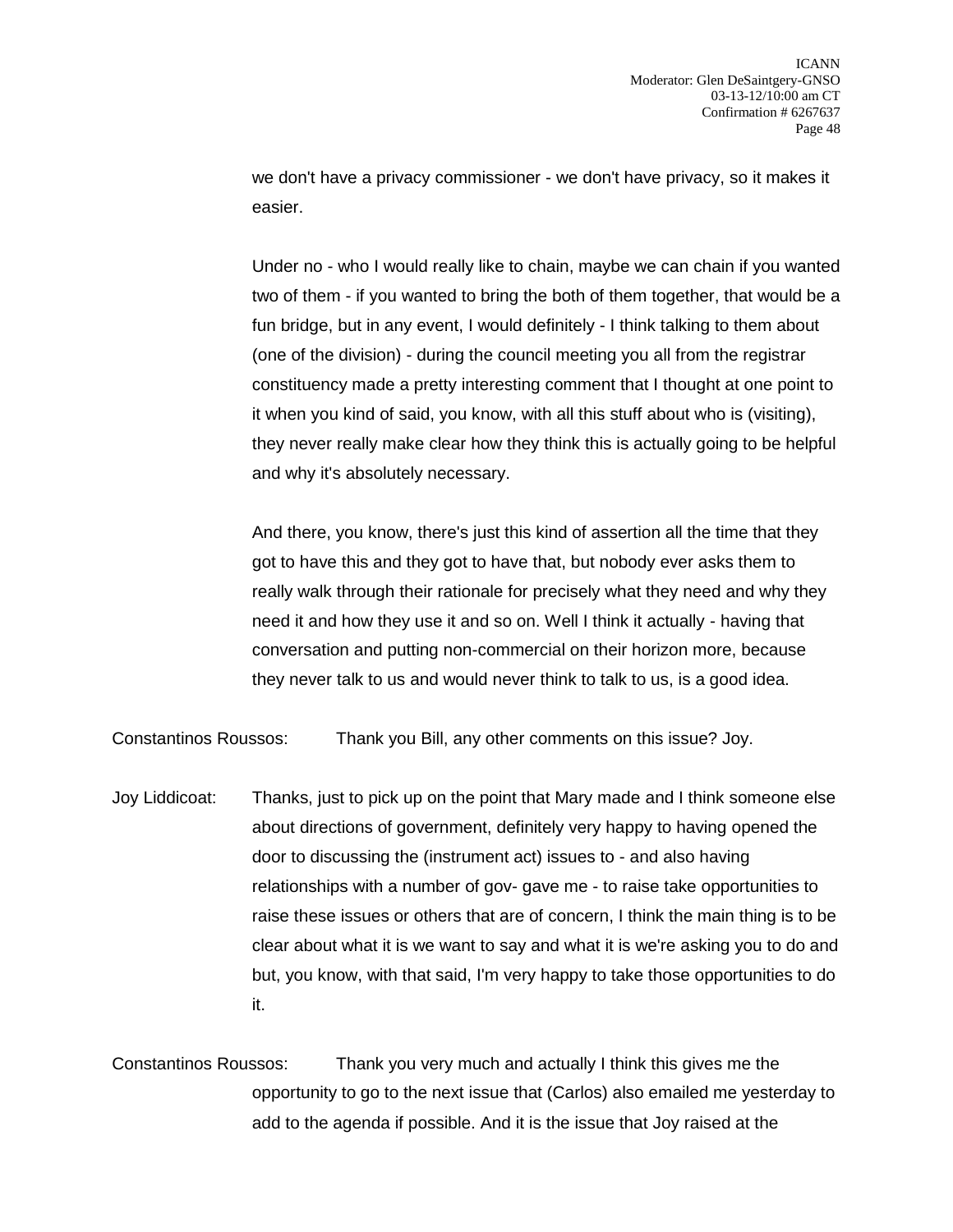meeting - at the Genesis meeting concerning human rights. I know that there was a conference on human rights that took place in Geneva and it was two week ago if I recall and with a initiative by the Swedish Government and I know that both Joy and (Carlos) were there so basically I would like to ask Joy to deliberate and elaborate on the rationale of her suggestion at the council and then of course (Carlos) to (CD) into those discussions, thank you very much.

Joy Liddicoat: Thanks Constantinos, so just to explain the context for the human rights council discussion. So the Human Rights Council is made up of government members who are - states who are members of United Nations and APC's strategy for engaging with the UN Human Rights Council has basically been because up until the panel on federal expression just last month, the Human Rights Council has not engaged at all on issues to do with the intimate related human rights letters. And there has been system of discussion of them despite the range of other spaces their government's are engaged in related Internet related policy issues, including the (ICSPD), including here in ICANN. And our goal was to connect the dots the (future made).

> And to say the same governments that are here present in ICANN discussions, that are present in (idea) discussions should also be in their roles within multi-stakeholder environments honoring the human rights obligation. So (Frank Laroo) who's from Guatemala is the official repertoire on (federal) expression and he began writing this topic of - introducing this topic of the Internet to Human Rights Council through a series of consultations throughout regions in 2011, looking at freedom of expression in the Internet.

> Just as a special repertoire, saying what other issues, what are they - this is a new topic, and he deleted his annual report to the Human Rights Council last year and he's been doing this with the support of a Swedish government and a broad network of civil organizations, including Electronic Frontier Foundation, (ONI), (Deplore Foundation) (APC) and many, many others. And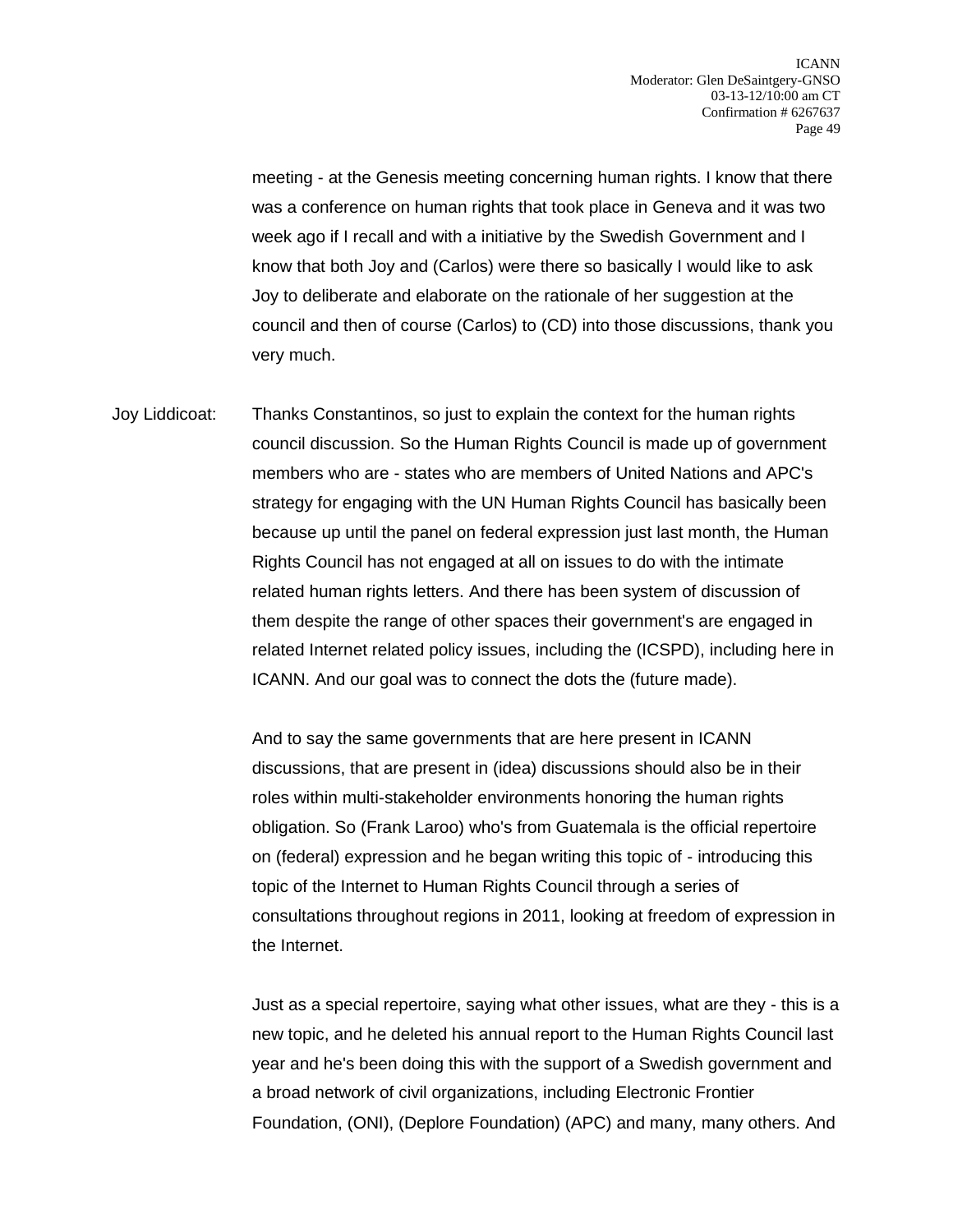one of the outcomes from his annual report was a suggestion that the Human Rights Council can take place. The panel itself was a fairly low risk option, it's a group of experts that talked to governments about issues and explore how they should be responding.

I think I'll let (Carlos) speak for his own piece of the outcomes, but this time last year Human Rights Council members such as Pakistan were saying, "Why are you even talking about human rights to deal with the Internet, the Internet is just a network of computers, there's no relevance at all." And that statement's on record in the UN, you can find it. Now we have even from governments such as China specific information of the relevance of human rights to Internet related policy issues.

Now, you know, we know that behind it lies a desire for the role in increasing the regulations of Internet and, but nonetheless, we think that it's a significant, howbeit small step forward to have that general information. And what we're asking governments to do is to bring that information when they come here and to be advocates for human rights and their duties to promote and protect human rights and ICANN and other related agents. Hence the design to raise this matter with the GAC and the joint CIS Council, the GAC meeting we're having on Sunday and there was some curiosity about that from GAC members and the willingness to talk more from some of them.

So we have a doorway open there and by the introductions that we've been mulling over whether we should start. And the context of (PDPs) to think about doing human rights and text analysis where human rights issues arise. Anyway that's a very brief summary of a lot of work that's been going on in a different sphere for about two years and (Carlos), I don't know if you want to make any other comments or observations on your experience here.

Constantinos Roussos: (Carlos).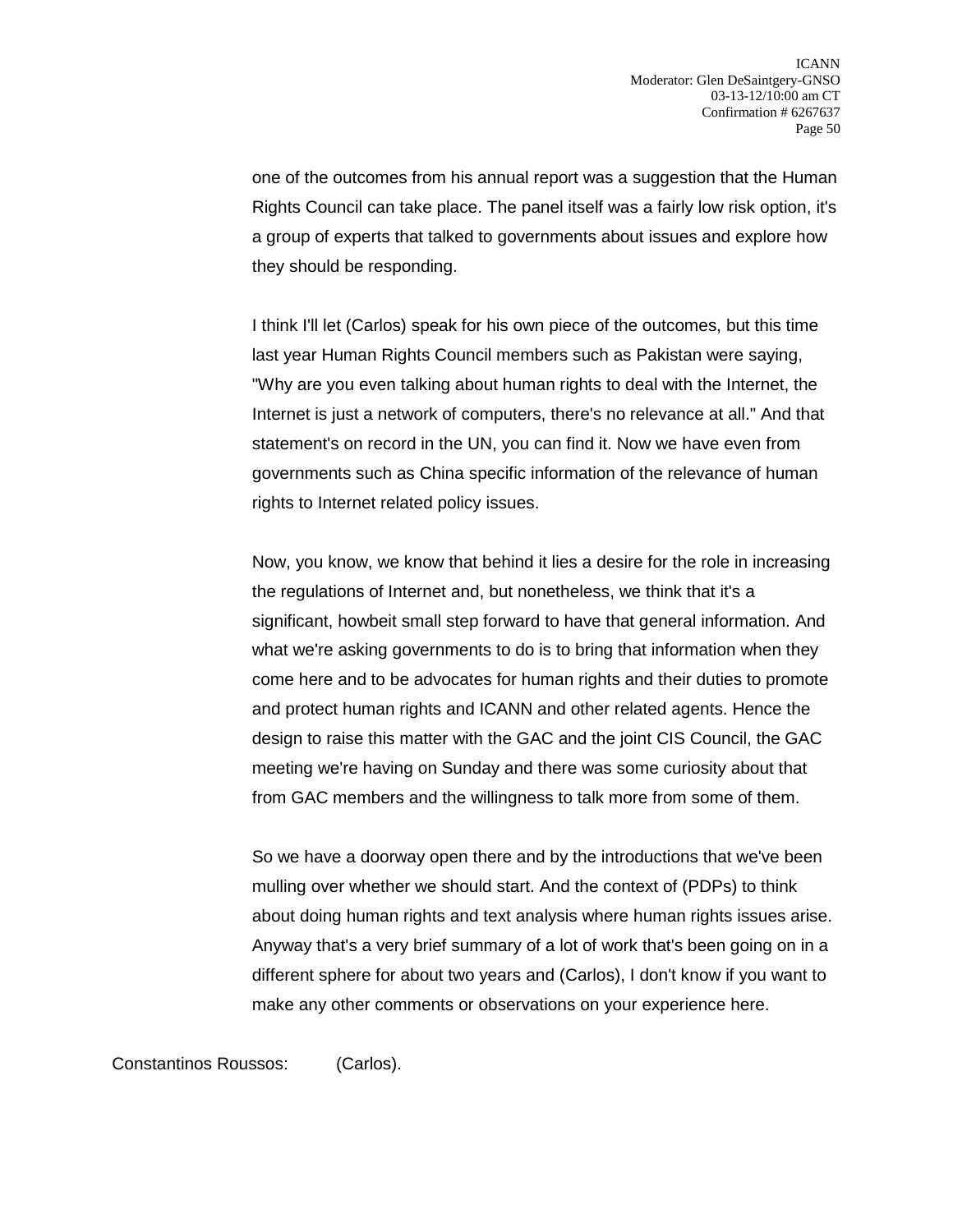(Carlos): Well that was a final Internet freedom and freedom of expression in the Internet and was as Joy explained an initiative to work with support by the government of Sweden. My feeling is that that space is far, far more important for it is crucial of human rights then IGF even ICANN or whatever. But the downside is that it's of course an inter-governmental space. So us being there was really a con- a tremendous concession. And at the beginning of the panel, there was a literal fight led by the Cuban Government on why we were there and why the say the host or the moderator or the animator of the debate was an anchor from (Al Jazeera) instead of being a member of the United Nations, a staff member of whatever of United Nations.

> Well we had a separation, small or less similar to the first IGF when that anchorman from the BBC came to run the debates. But in this case they were very strongly opposed to that, so the panel started with these difficult another very interesting thing is the number of countries that shine manage to put together in a joint declaration, balancing if you will - if this is a way to express it, freedom of expression with the security of the states.

> And these number of countries I think more than 20, right Joy - arranged from Saudi Arabia to North Korea, so these are - it's not a group of countries which are, you know, other group of (show) political if you want or ideologically countries. They are countries which are very close to the United States and countries which are not very close to the United States - all together saying the same thing. And what is the basic characteristic that perhaps the only one is that these are countries in which freedom of expression is not welcome of course.

> But it was a very strong statement and pulled together the Philippines and several other countries, you know - this I think is important. And I would like to stress this is a state of civil society has to try to be - we have to be there somehow, although it's very difficult because that's the space where human rights are really, let's say decided in terms of international policy and practice. This is my thing, okay.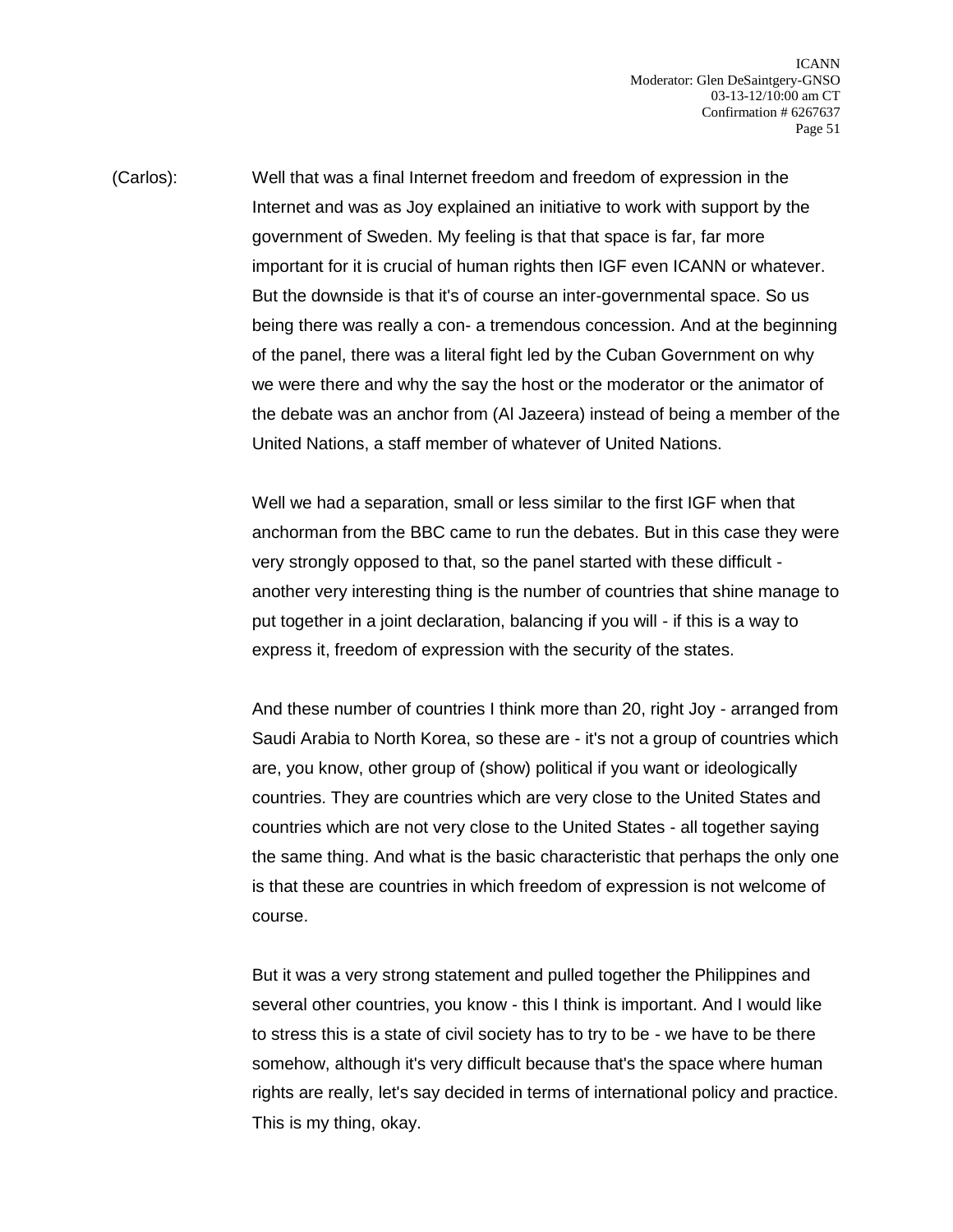Constantinos Roussos: Thank you (Carlos), Carlos.

Carlos Afonso: Thank you, Carlos Alonso from (FTV), so just on a strategic note and building upon the comments that (Wolfgang) made yesterday about bringing technical issues of human rights to the traditional human rights conferences and events and doing backwards the same movements and interbreeding human rights reflection to ICAAN meetings so I would say more technical events. There are a bunch of events on human rights on Internet that we have in this very first semester and that's as Joe mentioned - Joy mentioned about the work of (Frank Delawho) - (Frank) is - correct me if I'm mistaking, but I think in this year the topic of (Frank)'s report's going to be about hate speech and certainly the Internet's going to play a important role in that.

> As last year he has worked on openness and Internet. So Frank is putting up a consultation - a regional consultation for Latin America in Panama in April 12 and 13. After that is meeting in Stockholm in Sweden put up by the Swedish Government if I'm not mistaking on April 18 and 19 and then - and this is a short piece of advertisement, we are doing a conference on human rights and new technologies in Rio, together with the guys from Access Now. So it's a, you know, the guys from Access Now ourselves from (FTV) on May 31 and June 1, and then that's my suggestion.

As we were discussing human rights and technologies and the whole of ICAAN how this topic, maybe we could come up with a strategic position for (MCC) for this year to maybe try to tackle two topics. The first one is the topic that is quite traditional topic for us which is to create a human rights assessment into ICAAN policy which is a topic that we have been discussing for a long time now. And the second will be to suggest a workshop on the IGF on human rights in the ICAAN issues. So to bring this idea of human right assessments to ICAAN issues to IGF and propose it as a (MCC/MTSG) event in the IGF. So that's it.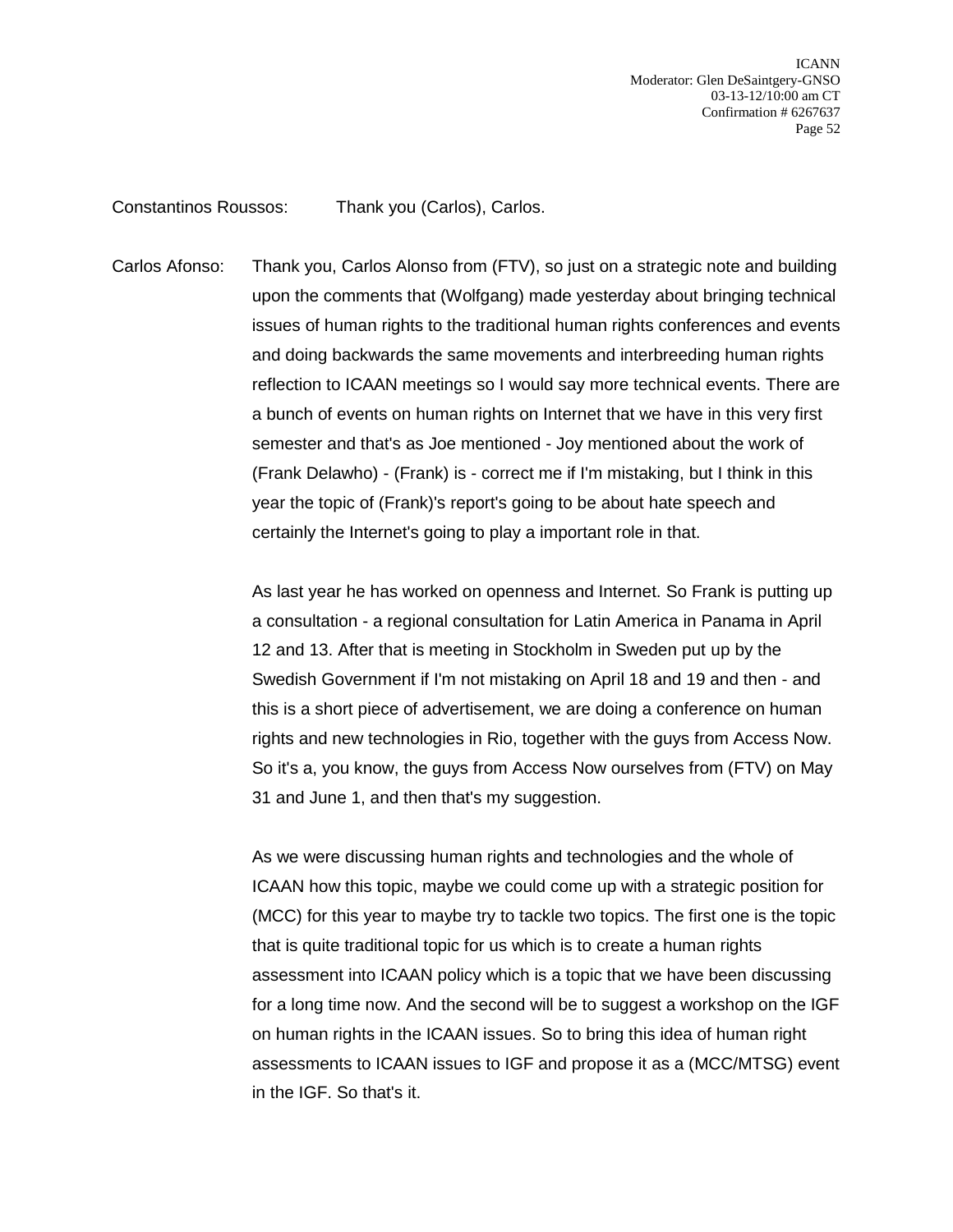Constantinos Roussos: Thank you very much Carlos and before I open the floor I know that (Bill) wants the floor for a comment. I guess I will play a little bit the devil's advocate here, I don't want to underestimate the importance of human rights and of course what's happening in other forum, what I want to ask and what I think that the people are going to start asking within this space is how will these discussions relate to ICAAN in the main news? And I think that this is something that we really need to tackle before we start pushing an agenda on human rights here.

> I can see personally a lot - the recent excerpts in-between, but I really want us to be prepared to answer that question and once we get to answer that question, we will be able I think to push our agenda on human rights because I also think that it's very significant. There is (Bill Robin) and then Mary, thank you.

(Bill Robin): I find myself in a strong agreement with Constantinos on this point because, you know, I think, you know, yes he has quite the voice for this I believe so. You know, when we've tried to sort of make these points for example in GSO council the raising of human rights stuff and Joy's been quite consistent on this and she's been there and really kind of rattled them a little bit, it's really clear that 99.9% of ICAAN has absolutely no freak in idea what you could possibly be talking about. So if we're going to try to push this, I think we have to do a little homework first and really try to elaborate the connections.

> And frankly it's not easy, I mean this is a discussion that's been going on among (MISS/IGF) type socio society people for a long time and some of us have participated in book projects trying to look at the links and there have been lots of reports etc., but nailing down precisely what the connections would be would be really seriously important if we think we're going to try and get these people to even begin to think about this as real parameter, excuse me, that they have to dig up onboard.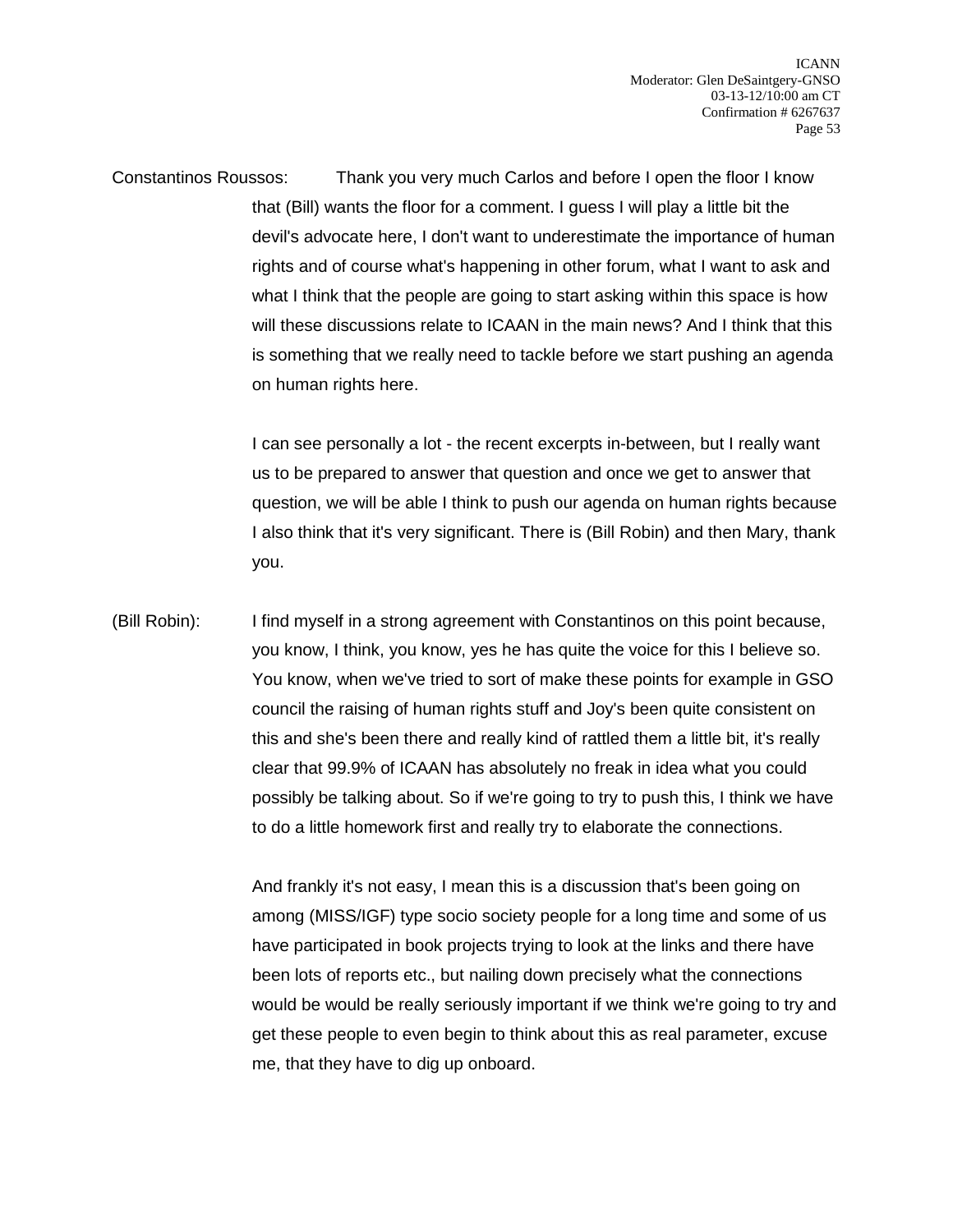The other point I would make is that the Human Rights Council, I don't know about engaging I understand that APC's invested in doing this and I think it's a good thing to do but boy you guys got a lot - I mean Joy's a old hand in the human rights conflict, so she knows this stuff, but I, you know, I was just astonished at that meeting. I mean what a completely dysfunctional (unintelligible) really useless organization for lack of the - I mean the quality of the discussion was just ridiculous. They spent, you know, the last 15 minutes arguing over the sequence by which one raises ones flag to be recognized.

I mean it was truly pathetic and so I mean they're very, very resistant to beginning to even think about talking to people like us about this. So again if you've got the bandwidth and the energy to try and do it okay, but it's a long haul and (MCSG) and (CFC) being pretty bandwidth challenged, I think we do have to consider where we can most optimally allocate our higher efforts. So I'm strongly support the people who want to do this, but I don't know how much we can centrally take it on. If you guys could maybe craft some documents to get us started then that could help the thinking among everybody here, that would be a good first step.

- Constantinos Roussos: Thank you (Bill), I think that Wendy wants to jump in for another brief comment.
- Wendy Seltzer: I want to congratulate Mr. Chair for his excellent presentation here and to it was just a protocol.

Constantinos Roussos: Thanks Wendy, Robin then it's Mary then it's Milton.

Robin Gross: Yes I want to address this question of what do human rights have to do with ICANN because it is something that we hear all the time. We hear business folks who really dominate the conversations here say, you know, why are human rights an issues, why are human rights an issue, I came to private corporation. Human rights doesn't apply to actions of private corporation, well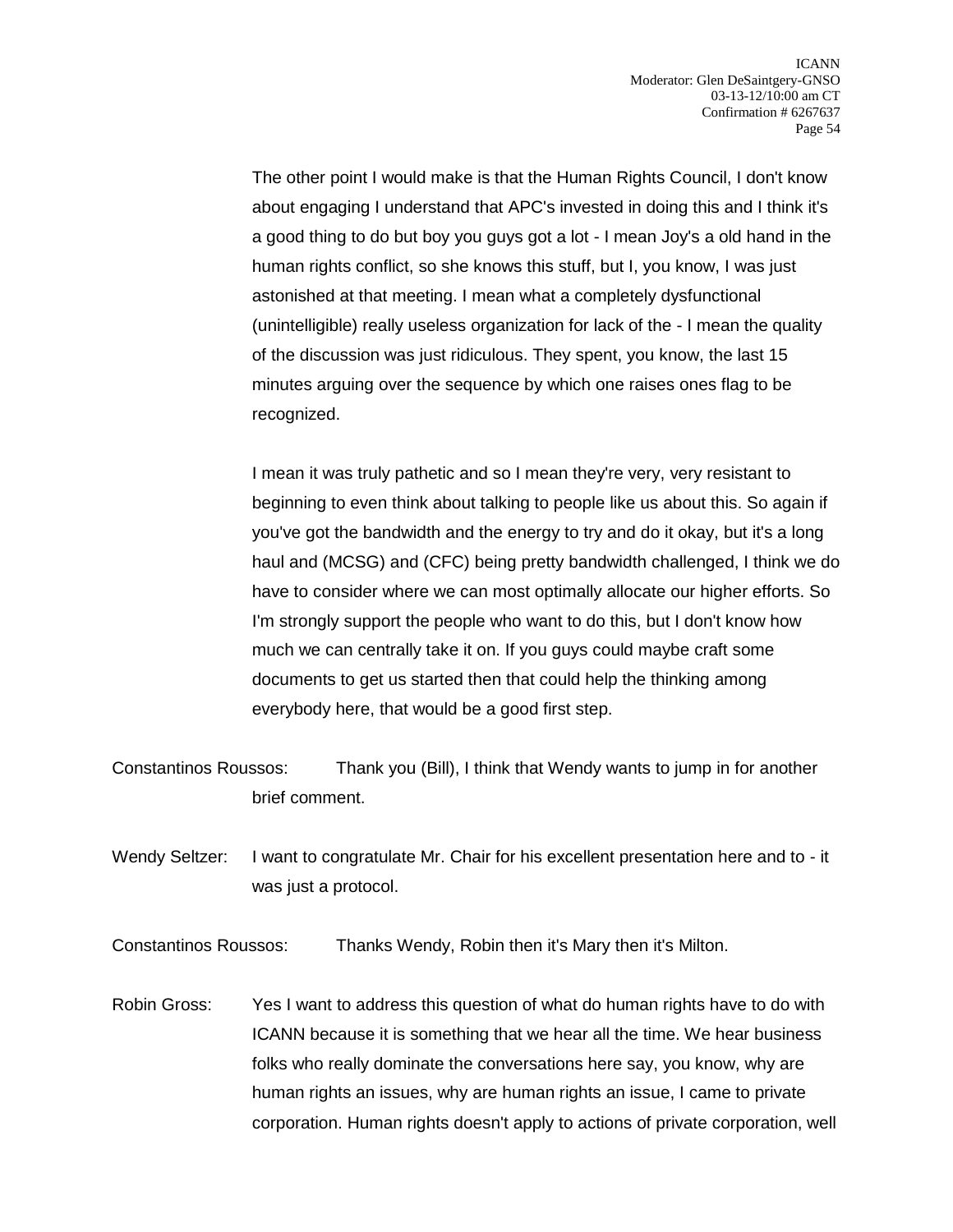so this is sort of the starting point that a lot of people come to the table from and it is - I completely agree that it is our job to make people understand the connection - the nexus between human rights and how they apply to domain names.

So, you know, let's talk about - let's think about what are some of the human rights - we've got freedom of expression, we've got privacy, we've got due process of law all of - and more, I mean this is just three off the top of my head. And then we can take those issues and we can track it back to how does ICANN impact the policies that they have, how do they impact freedom of expression, privacy, due process of law? Do they follow the human rights obligations that countries all around the world has agreed to abide by in the UN - universal declaration of human rights?

You know, asking that question and then we can go back and say, well look at privacy for example, when you want to register - you would have a right to privacy when you want to register a domain name, ICANN may make you make that your private information public or publish it on the Internet for everyone to see. So there is a privacy link to the polices that are coming out from ICANN. And remember that, you know, ICANN is this quasi partially governmental, partially corporate - or obviously very largely corporate but it lives in this very unique space.

And so we have to remind people that, you know, it is a international government organization - that's what it's charged with doing. Now if it thinks that it can do that without respecting the covenants of human rights that has been in place for 50 years, that's the conversation we should be having. If ICANN thinks that human rights don't actually belong here, then I think that is an issue that we really need to take up and champion because it is so important that people understand the connection between human rights and DNS policy and the role that ICANN plays in the world of governing these resources. Thank you.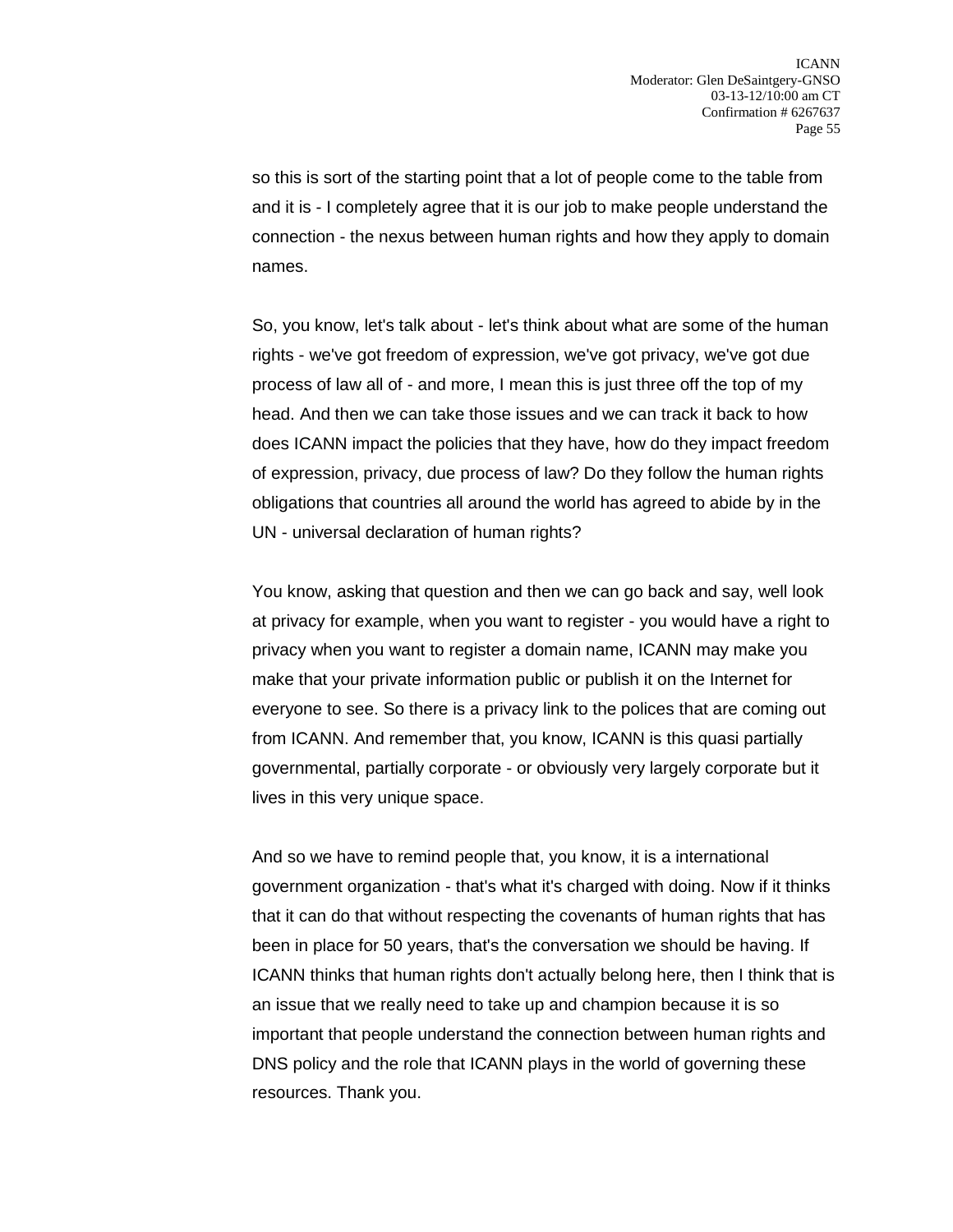Constantinos Roussos: Thank you very much Robin and before I pass on to Mary, I would like to ask all of you to make brief comments because we wrap this and go to strategic planning - we 45 minutes left, thanks.

Mary Wong: Okay and I just want to follow up and support the suggestions that have been made in particular by (Bill) I think the most effective way to raise that awareness among the ICANN community from the Board across to all the groups is to produce actual documents, reports, short papers, thought papers, (after ) ICANN (blocked) to post something for example and in addition to Robin's list I would suggest that for the immediate issues and I've talked about this before in some of our other meetings the WHOIS verification issue under the RAA, I think here's something that we can have very concrete advice proposals, metrics on.

> Another example would probably be a couple of the - and of course I'm not (blanking) on them so I'm going to keep them brief, I won't try and blunder what I actually had in mind, but I did have two or three specific current topics in mind, RAA being one of them. I do think that that is the only way that we have the ability to get people to understand that connection. And I think that that is the only way that people will know that we are doing serious work to make that connection here.

> And on that score, I want to then follow-up on (KT)'s earlier point, I'd had a number of Board members say to me, including a number that I think are actually very sympathetic to our group that the only thing they ever hear from us is about human rights. Not that it's not important - please don't shoot the messenger okay, but that there have been a number of other issues, including specific issues in ICANN that they expected to hear an (NCUC/MGSG) opinion on and either that was not very strongly made or not made at all. And I think one example that was given was in terms of development of the IBM implementations in the (AGB), and they didn't hear from us on that and they would very much appreciate it.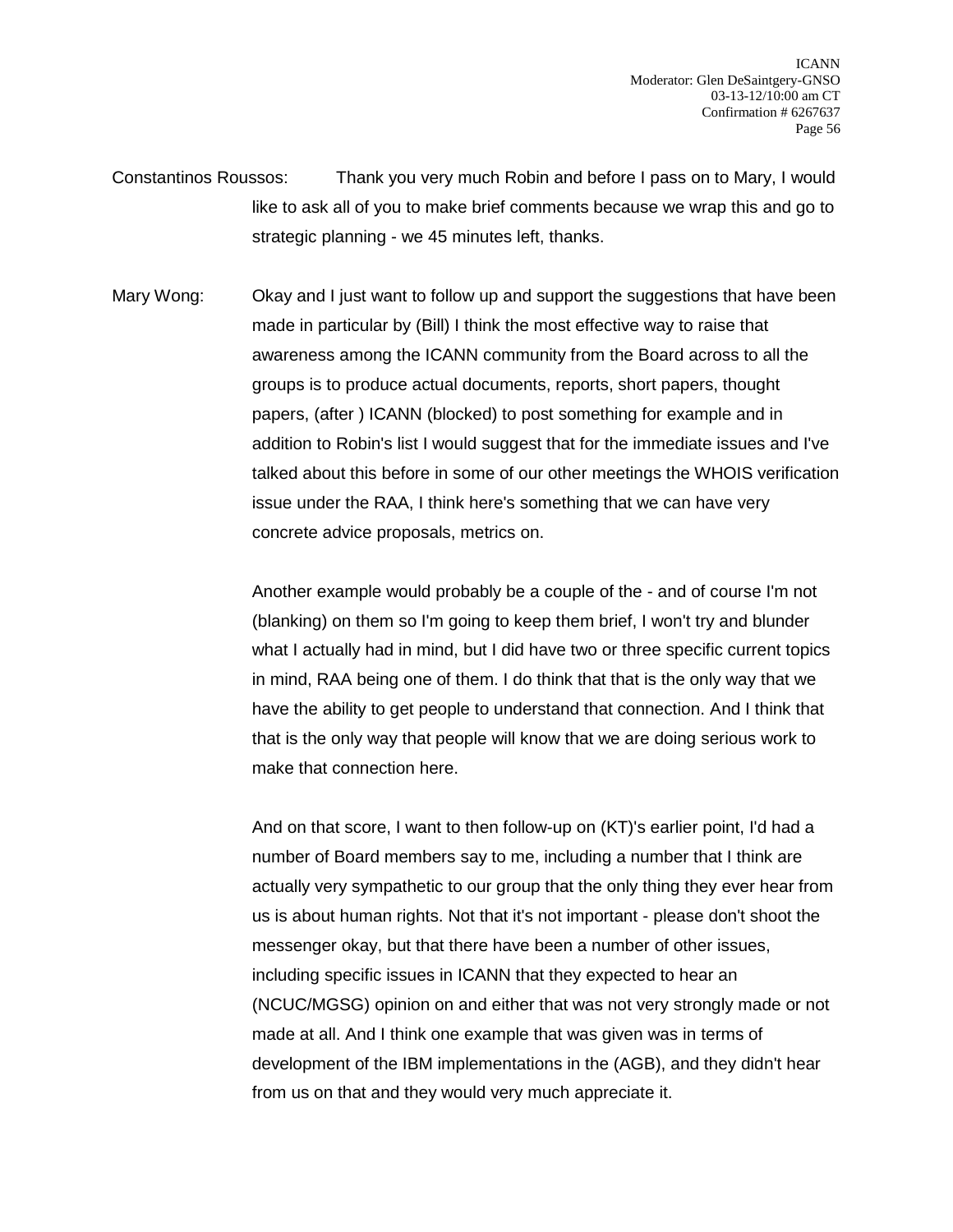But I said don't shoot the messenger, but I do think making a point is well taken, we do need to I think - we have a breath of interest among some membership and we do need to be mindful of resources but also in terms of how we project to the outer community.

Constantinos Roussos: Thanks Mary, Milton please.

Milton Mueller: Yes I just want to address Carlos's point that these inter-governmental institutions are the appropriate place to discuss human rights. I just - my view is that if I thought that my rights depended on what these inter-governmental organizations do, I'd be a very depressed person. And the thing about the - I understand that it's important to have those norms discussed there and it's important for civil society to be present, but we're - the strange thing is that where the actual operational implementation of these rights comes more in the context of things like ICANN and the address registries.

> And so that this is where we can actually influence how these things are operationalzed and it's a very strange situation in that these private organizations technically are not subject to these inter-governmental norms. However they of course impact on those rights as they're actually operationally implemented.

So the trick has always been to get people to understand technically and procedurally what is going on in these horrible complicated ICANN like institutions so that they can, you know, you all know this code is law simplification but if these things are hardwired into the way the, you know, the WHOIS is structured, the way the IP addresses are structured, the way the domain names are objected to and monitored then the rights are gone and it doesn't matter what these international organizations say.

Constantinos Roussos: Thanks Milton, Rafik.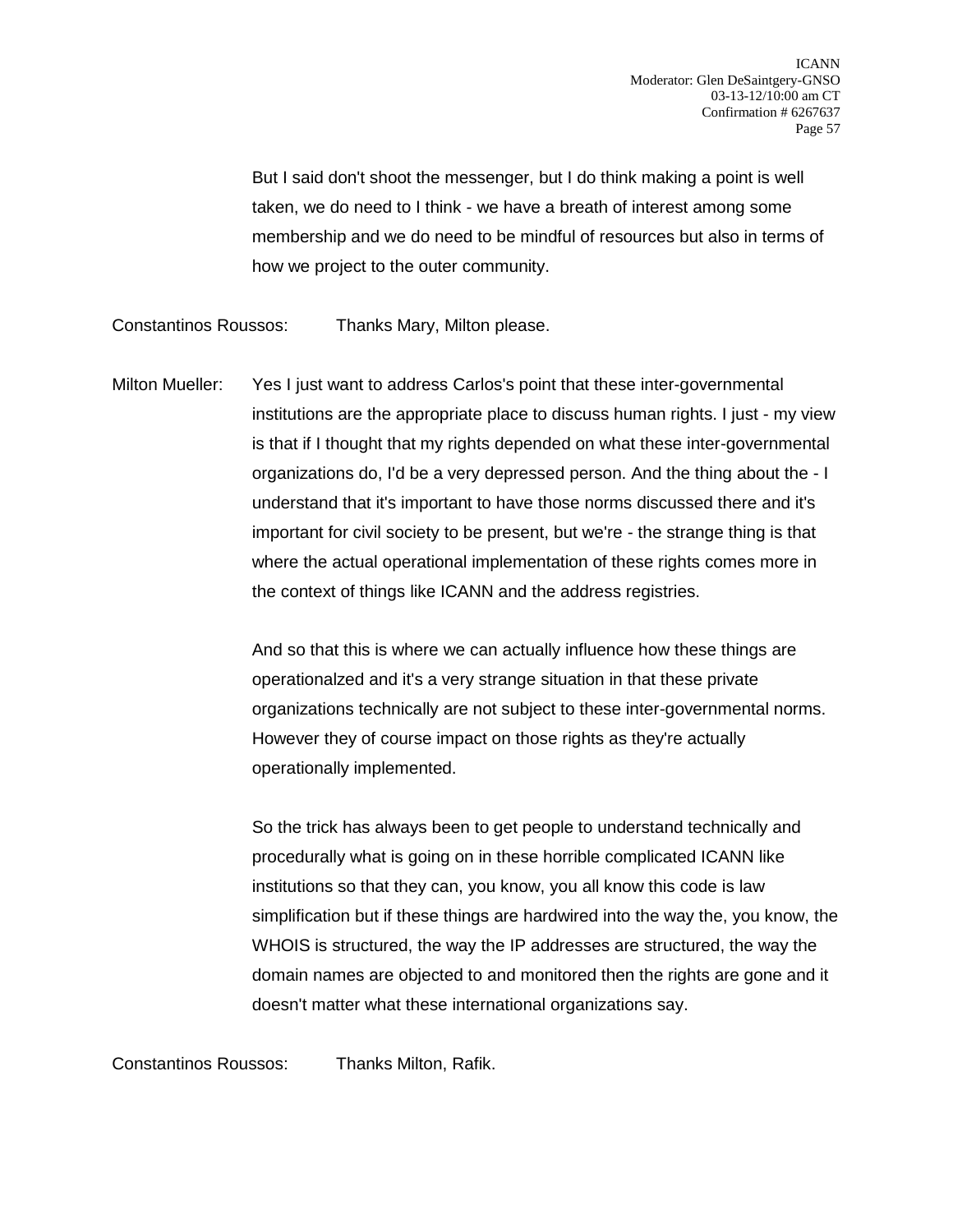Rafik Dammak: Thanks Constantinos, hopefully I'm not a lawyer but here in for the Genesis Council many times I will collect from the thread for the IPC and other constituencies - I cannot speak like Constantinos, sorry. Okay, so I say that I'm not lawyer hopefully and many times here in Genesis Council I hear about like trademark, copyright meetings and those, so we can in the spirit of fairness, we can bring that human rights (freedom of expression) and privacy. Nobody can prevent us to do that. And like for the ISOC and Red Cross I only heard about treaties as arguments, so human rights with the declaration of human - United Nations declaration of human rights, it makes sense that you can (break) everything.

> Just I want to reply to what Mary say about how the nTLD is important. But myself and Avri we are involved in several working groups about IDN and there are also some Board members (that have time) so (unintelligible) we didn't participate.

> And also NCSG was the leader for - to defend and advocate the support for the applicant from developing countries which nobody care (in many constituent stakeholder) groups. I'm always surprised that we are (accused) to defend human rights.

Constantinos Roussos: I would really like to wrap this up because we really need to discuss (unintelligible). May I suggest the following? We can create this quasi informal, very informal, group of people of applicants (unintelligible) at the same time. But I think Joy, if you don't mind; you can lead this on with discussions. Please contact Joy so we can actually bring issues that relate to human rights and start pushing this agenda to ICANN via the GNSO. Carlos, the last comment? Thanks.

Carlos: That's exactly what I was about to suggest. Thank you.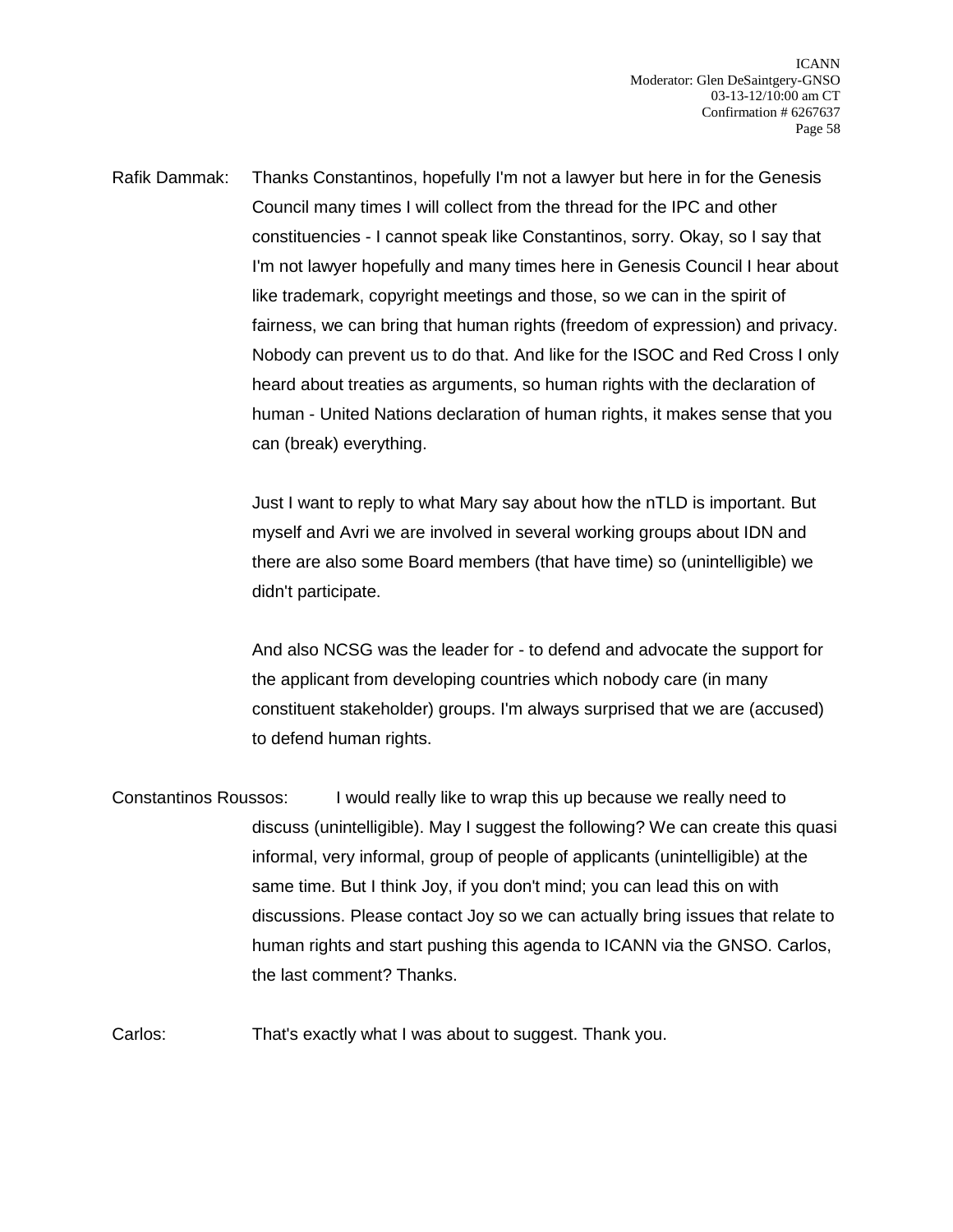Constantinos Roussos: Great minds think alike. Okay. Then I would like to move on to the next issue which is the strategic planning and all that and Wendy is absolutely right that we need to start doing that.

> So I will pass on the floor to Wendy and I will ask you to tell us, you know, how she perceive that and we can move forward. Thanks.

Wendy Seltzer: Okay, so I'm going to suggest that we have about 20 minutes here for this part of the discussion. My goal is to help address some of the concerns that Mary mentioned about making sure that non-commercial users are participating in the discussions of items that affect our interests as well as to pick up on some of the human rights discussion. I think that was very helpful in thinking about what are the principles that underlie what we are going to take into these discussion.

> Have a human rights framework, as Joy has talked about, for impact analysis would then be something that we can apply across the board so when we're looking at whether it's questions of IDNs or WHOIS accuracy or delegation of new gTLDs we can ask, "Is there a human's rights concerns?" Sometimes the answer may be no, that's orthogonal, other times it may point to less well understood parts of the issue, places where we need to probe further, places where we need to encourage staff and community to go back to examine more closely the impact of supposedly technical decisions.

So can we spend a few minutes of big picture thinking, what would we as non-commercial users like to see ICANN doing? What would we like to see our group doing? Not against any particular proposal that's in front of the GNSO Council right now but where should ICANN be? What should we be doing? Should we be an organization that takes an explicit stance on SOPA and PIPA and domain name censorship or should we be explicitly technical and respond to that only with the, "Don't break DNS (sec). Don't break technical protocols," but trying to stay out of the politics?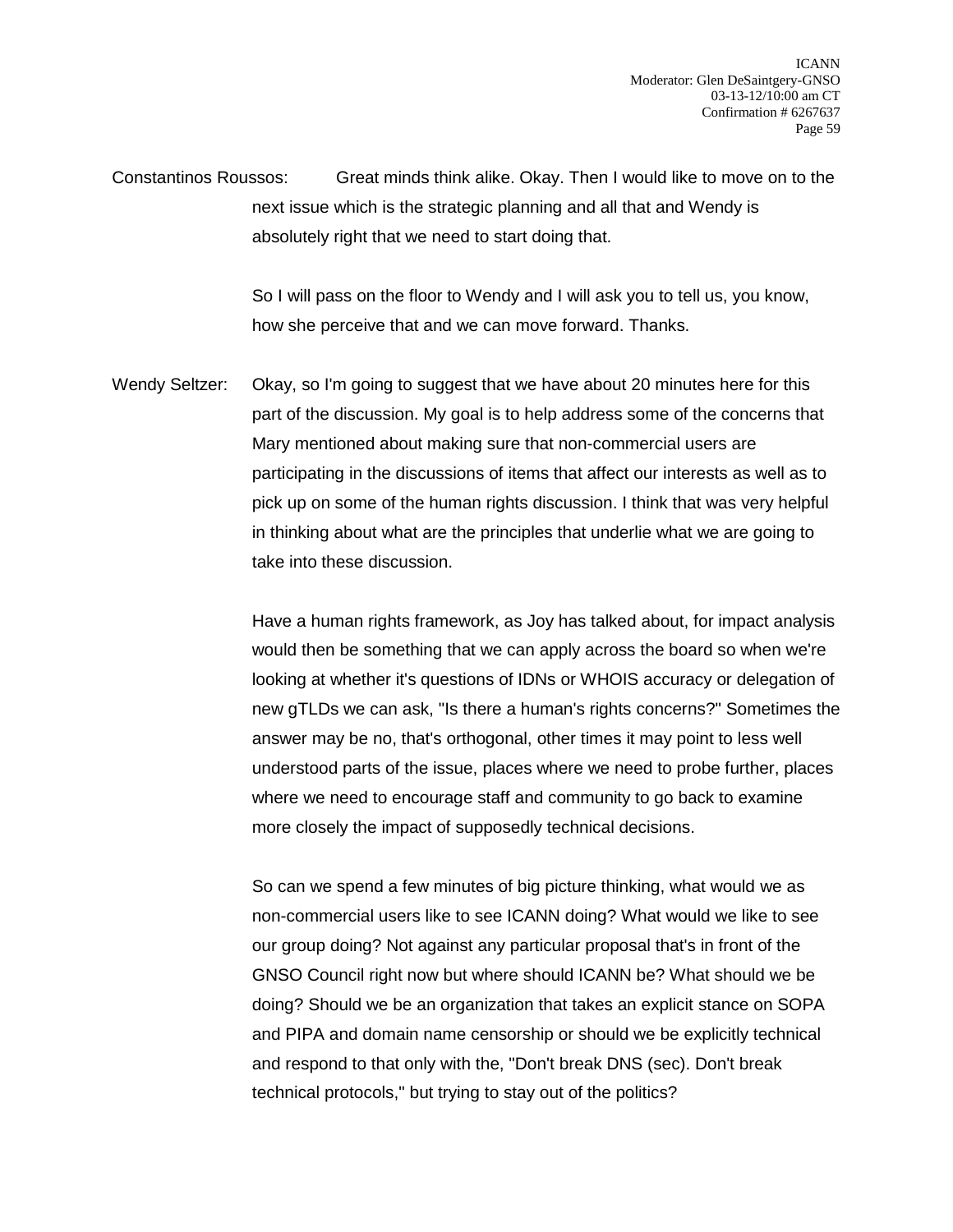Another piece of that would be where do we have strategic alliances that we can use so that it's not just non-commercial speaking out against the world, and I'm not saying we should be compromising our principles in order to ally with other groups, but where our interests align. Can we be talking with the registrars as customers and as users who want to help them expand and serve the non-commercial market?

Can we be talking with registries, particularly public interest registry? We talked with new registries that may be forming around non-commercial goals. Do we have interest in common with the business constituency? I think we do have interests that are consistent with business, particularly with emerging businesses and startups and entrepreneurs and innovators. And if those people aren't well represented in the current business and commercial constituencies perhaps we can help bring them in as allies in the other part of our non-contracted party's house.

So other big - either big goals that we might take or strategic positions that we might take, and then how might we move that forward?

Constantinos Roussos: Thank you very much, Wendy. I think that this is an excellent opportunity to start discussing those things. Two comments that I would like to make before opening the floor, first of all, I truly, truly believe that NCUC is in a unique position to engage in immediate (unintelligible) because of the diversity of its membership.

> The second, and another very important thing, personally I think we need to start, for example, approaching small and medium sized enterprises, and (unintelligible). Nobody's speaking about (unintelligible) and I have been approached by various (unintelligible) and I have been told, "I don't feel protected through the various (unintelligible) protection mechanisms that are in place."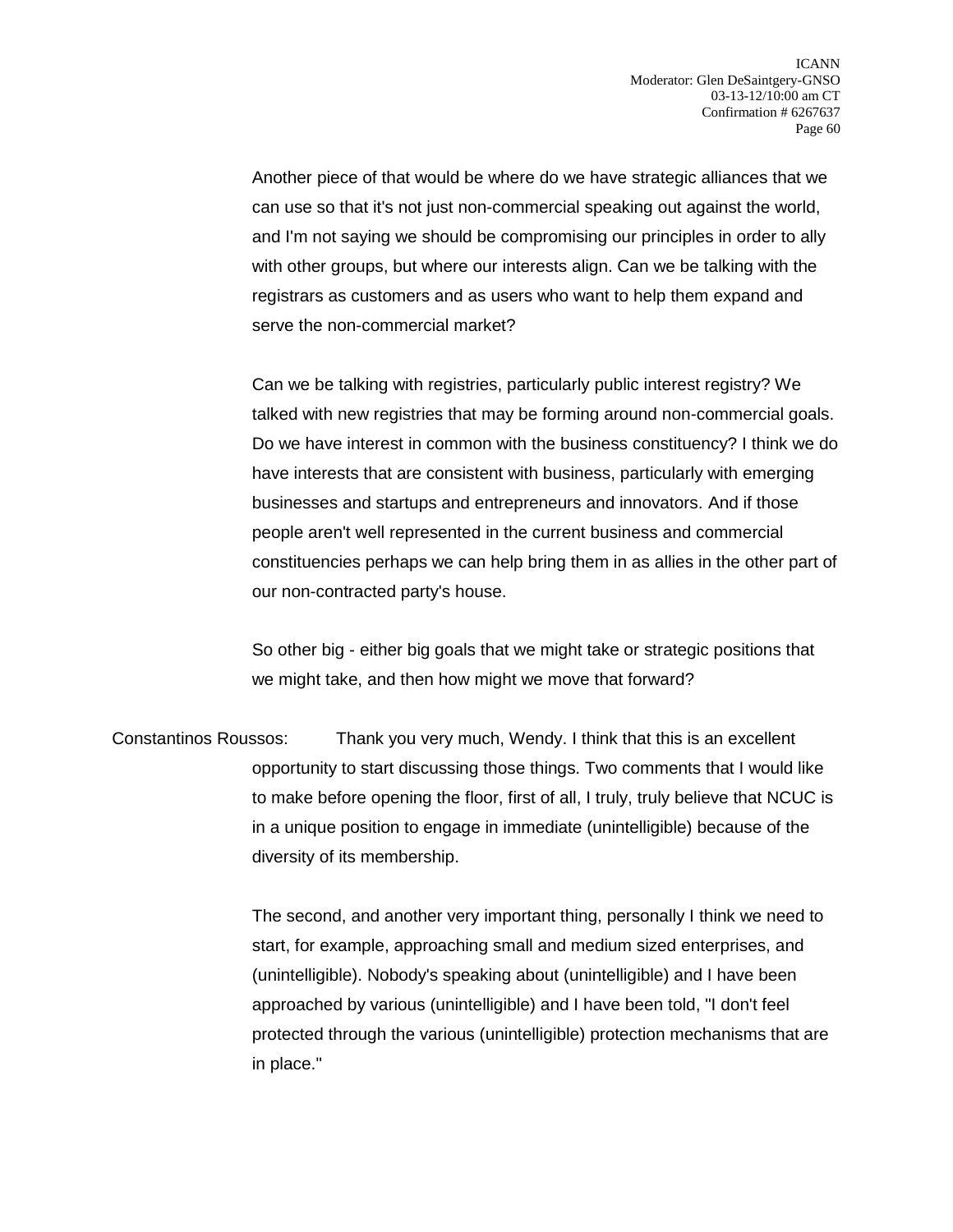So I really think that we need to bring them (unintelligible) for example something that Wendy said as to whether we share common interests with parts of the business constituency, and I feel that this is my (unintelligible) issues that we do share common ideas and possibly a common goal.

Of course, another big issue that has been lately made the rounds is this whole (unintelligible) construct where ICANN is being placed in all that, and where we want to see ICANN do is we want to see ICANN getting the construct again. So all these are issues that I think we can possibly start liberating and discussing. So I would really like to open the floor for any comments and (unintelligible) strategic planning and the way to take this forward.

And we'd really like this not to stop in a simple discussion but also to hear as to how we can actually move all these ideas forward. Thanks. Yes, I can't remember your name, but please. State your name before, thank you.

(Lydia Cruz): Thank you. (Lydia Cruz) from Costa Rica. I think how we (asking) about this is that it (unintelligible) planning, it's very, very important to make one point about the protection of the children. I think the children is the big, big risk in the Internet. They have other hand any kind of material could be risk for them. And I think it is (unintelligible) to get us a (unintelligible) about a (theme). Thank you.

Constantinos Roussos: Thank you very much. Please. Please state your name for the record.

(Remi): Thank you very much. My name is (Remi) (like an arm of a...). I'm from (unintelligible). I think business (is subject to) demand. It is relevant if we can also prevail on ICANN to see how this supports (unintelligible) enlightenment in (developing) countries because just like she was trying to stress, in terms of child online protection (unintelligible) needs to also needs (to include) the enlightenment strategy of ICANN so that individual members which we can to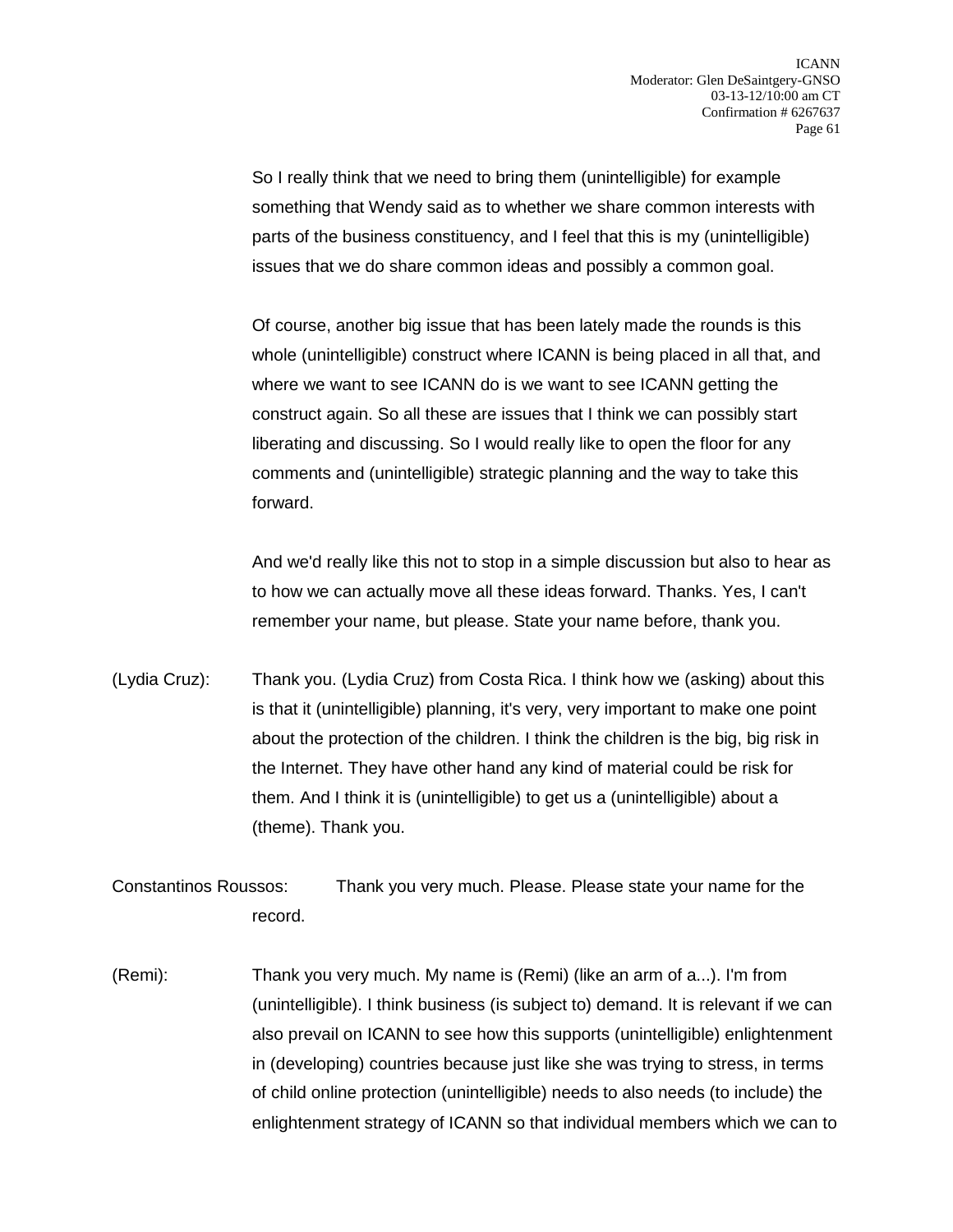also protect with (unintelligible) group should benefit, should be able to know Internet users has (unintelligible) African countries.

Most of them have basically mobile Internet access. So they are not as (unintelligible) to their own basic advantages. So we need to also look into that and encourage them all to (unintelligible) their strategy for (developing) countries that have more people to (unintelligible) positively. Thank you.

- Constantinos Roussos: Thank you very much. I mean, as Rafik said (unintelligible) have been working on (unintelligible) our countries, especially during this (unintelligible) program and I think this is a great initiative that needs to continue because we need to bring the developing world into the debate, into the Internet and allow them to enjoy its benefits. Anyone else would like to make any comment on any of these issues? Mary, please?
- Mary Wong: I'm not sure that this is actually specifically on the broad issues that you and Wendy raised, but I want to go back to something that Wendy's raised before which is also strategic planning for our constituency and relate that to the positioning point that I was making earlier.

And Rafik, I think to clarify, I think those Board members were not saying that we don't participate in working groups; I think they really appreciate that, and (jazz) came up as an example in some of those discussions. I think the point that they were making there, two things, I think one is that we have a lot of members and we have a diversity of membership. Where are they? I mean that may or may not be a fair comment with the separate discussion we've had before.

And in terms of visibility, not just in working groups, which frankly the Board doesn't pay much attention to unless one or two of them are in that group, but through the other means like the submission of public comments. That's one way. I think the other way, a multiple of other ways, is - would include, for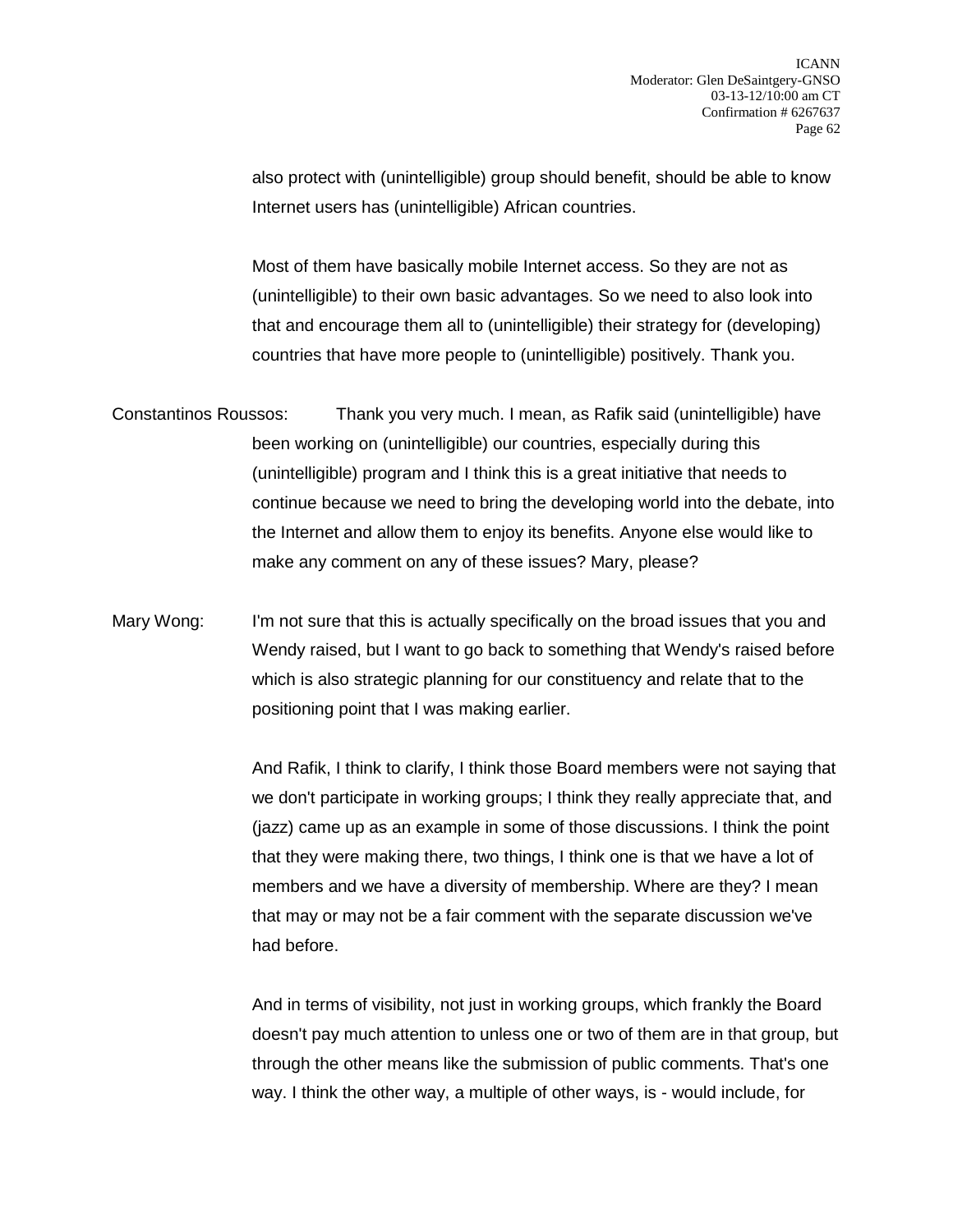example, even just specific suggestions like what we are now calling internationalization formerly known as outreach.

If we have very specific recommendations either in relation to the budget for this kind of thing or in relation to specific actions that particular subcommittees ought to be taking within the Board, I think that's the kind of thing they're looking for. They're looking for more people with more interests participating in a number of ways, and they're looking for specific recommendations.

So to relate that to the strategic planning discussion I know we had started before a discussion on how do we prioritize, I hate that word because that's a bad word in the GNSO, I think. But allocate people to take charge of particular public comments here are some particular issues. I think that would go a long way towards maybe fulfilling some of the broader goals that some of the rest of you have talked about.

Constantinos Roussos: Thanks, Mary. Any other comments, please, on that issue? Any other? No? Okay, then I guess where we are right now is we have identified some areas and I think that we need to continue these discussions and I would really particularly like to ask everybody who's here to continue thinking of ways and engaging more in the community, as Mary said, through the public comments, but above and beyond that I think that there are issues that we might even want to (push) within the ICANN ecosystem and I particularly like this idea of the human rights and how they fit within ICANN and how to educate them.

So Wendy, you have a last comment that you want to make?

Wendy Seltzer: Yes, just as a proponent of this topic I wanted to thank people for participating, particularly raising issues and I think the issues of development and access are very important ones that we are in a good position to help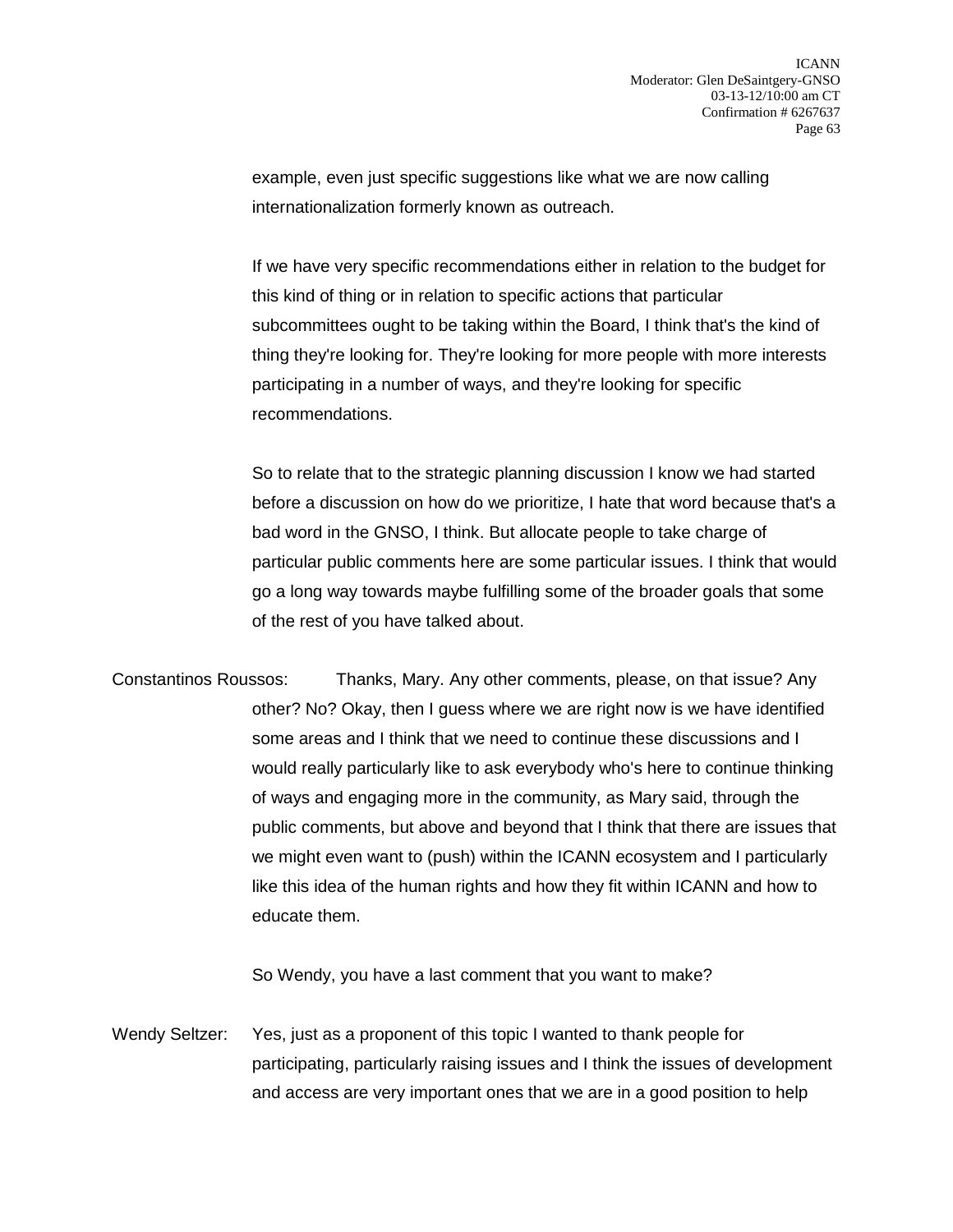bring to the table like the impact analysis on human rights, we should do an impact analysis on development and diversity.

Are the recommendations being made, ones that would have a disparate impact or ones that are fair and reasonable across the world? Or are there ways that we can help ICANN to improve its participation in the global community? Thank you.

Constantinos Roussos: Thank you very much, Wendy. And the next topic is the possible NCUC event at the ICANN meeting in Toronto which is in October. It is right after the (prag) meeting which takes place in June. Just to give a little bit of background why as to how this came about.

> The first NCUC summit was organized to perfection by (Robin Cross) in San Francisco with the sponsorship and support of our (unintelligible) members which I personally as the Chair am very grateful of them. There were other sponsors; especially a Brazilian members were there from Day 1.

The summit was a great success. It was actually that successful that it was even brought up during a GAC meeting at San Francisco - during the San Francisco meeting and very, very interesting issues and discussions were raised.

So as there has been discussion among the executive committee of NCUC supposedly repeat that, and unfortunately it would have been great if we'd had the bandwidth ability to do that at every single meeting but as you can understand we need to choose places, strategic places, where people are there physically and are able to organize this (event).

So Toronto is one of those places that we possibly can do it. However, before I pass it to Bill I would like to ask Robin, having organized the San Francisco event, to possibly give us a little bit of background on that event and share your experience with us. Thank you.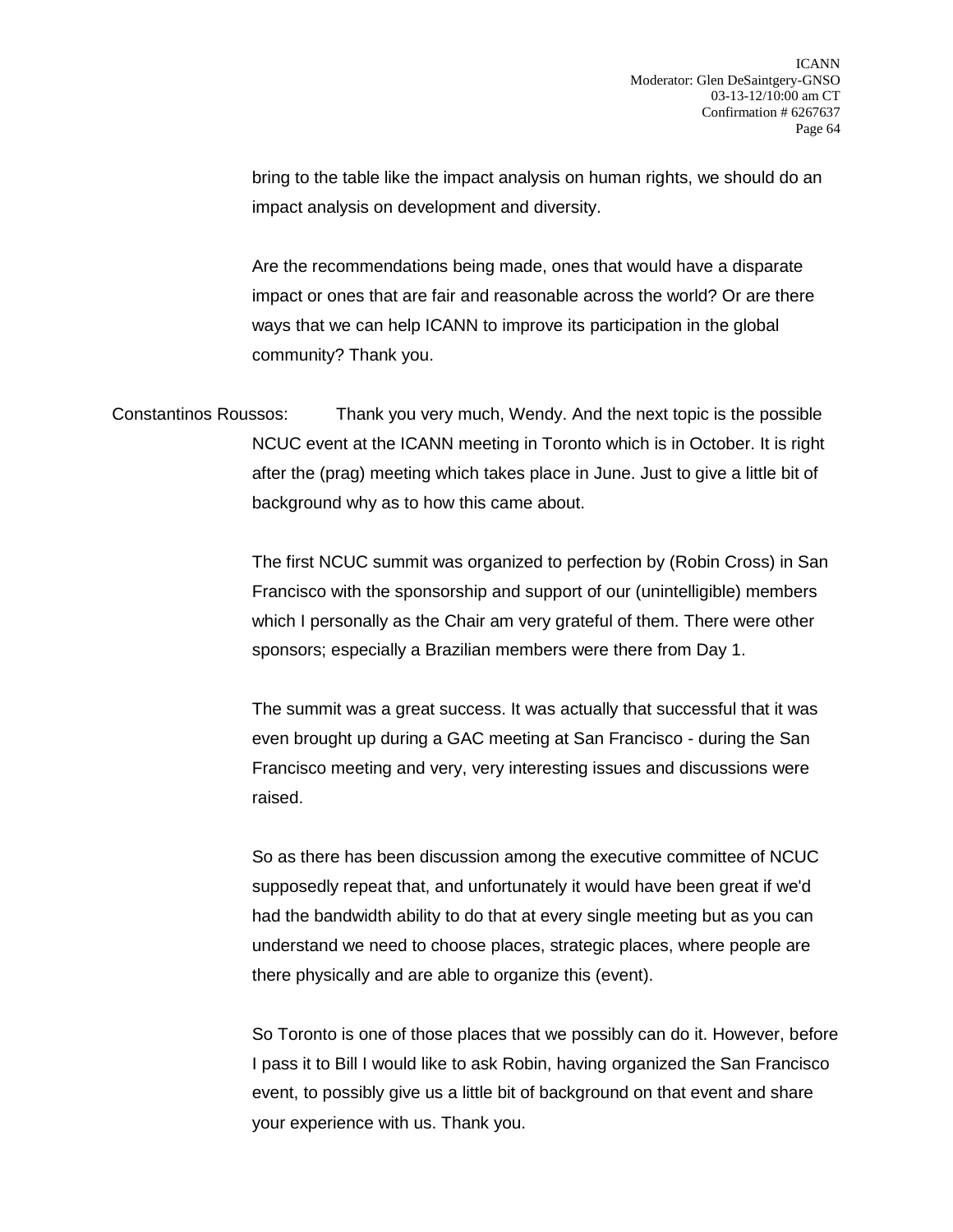Robin Gross: Thank you, Constantinos and I also really enjoyed the event and was really grateful for the feedback, the positive feedback, that we got and extremely grateful to our Brazilian main sponsors because we couldn't have done it without them, frankly, no way could we have.

> But what we did was we had a one day summit where we had about six different panel sessions and the keynote speaker at lunch, our keynote speaker was Craig Newmark from Craigslist. He lives in the Bay Area, lives in my neighborhood actually, and so we had six different panels on six different sort of general topical issues that ICANN is dealing with.

> And what we did is we formed a programming committee of people who have - within our stakeholder group who have particular expertise on the various issues. So, for example, take privacy, we had a panel that dealt with the privacy issues that ICANN deals with and we brought in speakers from different parts of the world and that had different perspectives on these issues and could really try to help educate the community who participated, or who has been participating in these issues.

> That was one of the goals of this meeting was to really provide education to participants. Another goal was to bring in new members, and so we did some advertising in the Bay Area and had a chance to bring in some - the local (Phillips) society, local individuals, just people who care about this issue could come to the meeting.

> So we had the programming committee of the different sessions and take, for example, like I said privacy, we had one expert selected from within NCUC who was sort of the program chair, if you will, for that particular session. And really we kind of tried to leave it up to that person to manage the scope of that discussion and organize the speakers.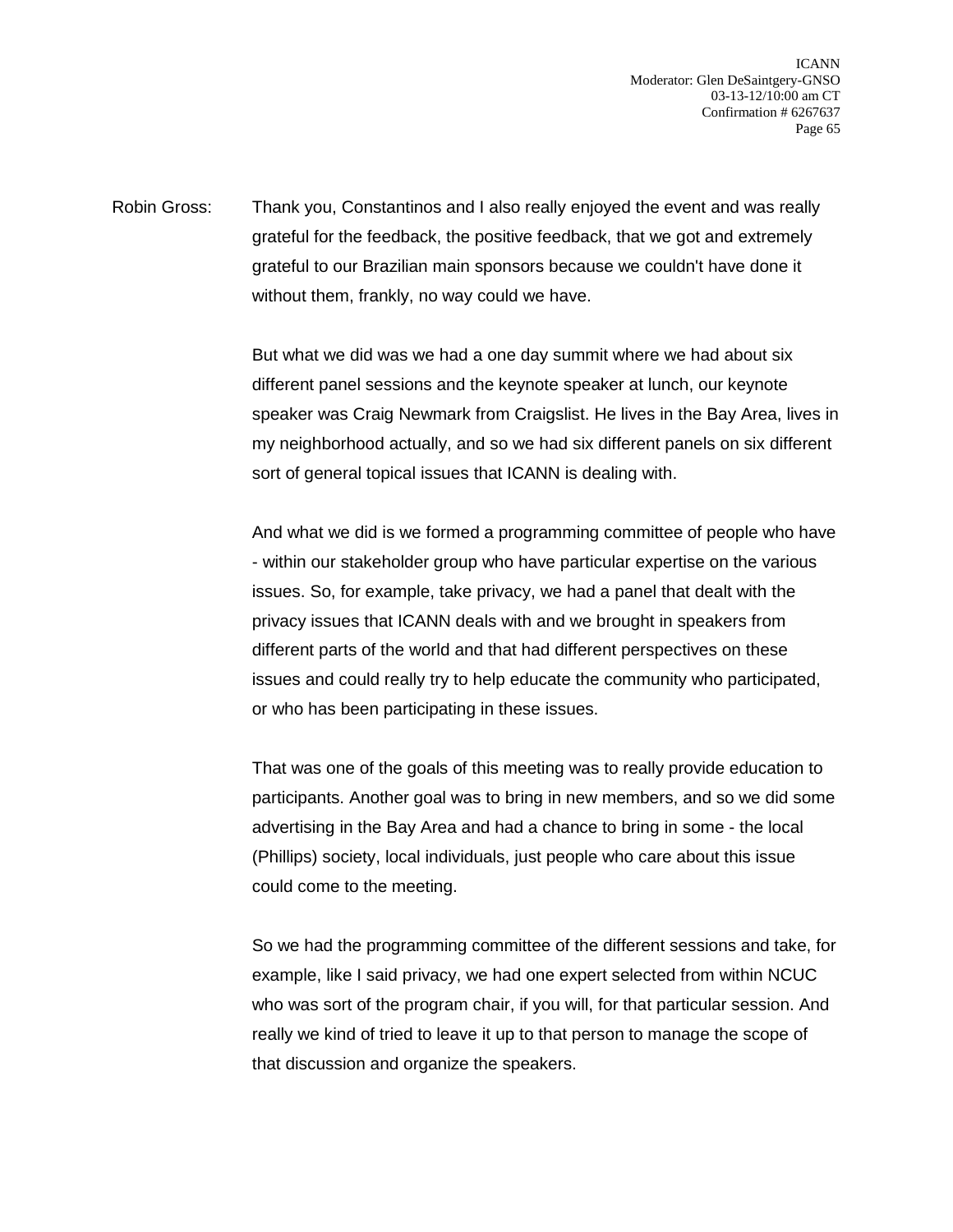The programming committee would talk together and provide feedback and ideas for the way the discussion should go and who the possible speakers could be. But we really tried to just let each person who has that particular expertise come up with the framework and the scope of that discussion and the particular speakers.

So again, we got a lot of positive feedback. The Chairman of the Board, at the time, Peter Dengate Thrush, he also came and gave some closing remarks and spoke, and then immediately after the day long policy session we had a nice little cocktail reception across the street and it was a great chance to just sort of hang out with the larger ICANN community. We invited a lot of the members in the community who aren't necessarily NCUC members to come and we had a great jazz band.

It was just a really lovely end of the evening for a day long policy discussion, and it also really kind of set the tone, gave us some direction for the rest of the San Francisco meeting because we held this the day before the ICANN meeting started. So we could bring in speakers who were already going to be here, they could just come a day early.

So I think we did get a - we got a lot of positive feedback about that and a lot of people said, "You need to do this again. You need to use this as a sort of a model that we do every year," or, you know, whatever the interval is. But - so I totally support the idea of trying to replicate something similar to that, or innovate on that for the Toronto meeting.

And I think that Toronto is probably the best location for that. I think it's the well, it's the annual meeting and I think it'll be the main meeting of the year and we've got a good number of members there which is important and access to infrastructure. So I would like to support this idea and I'm curious to hear what others think.

Constantinos Roussos: Thank you very much, Robin. Bill?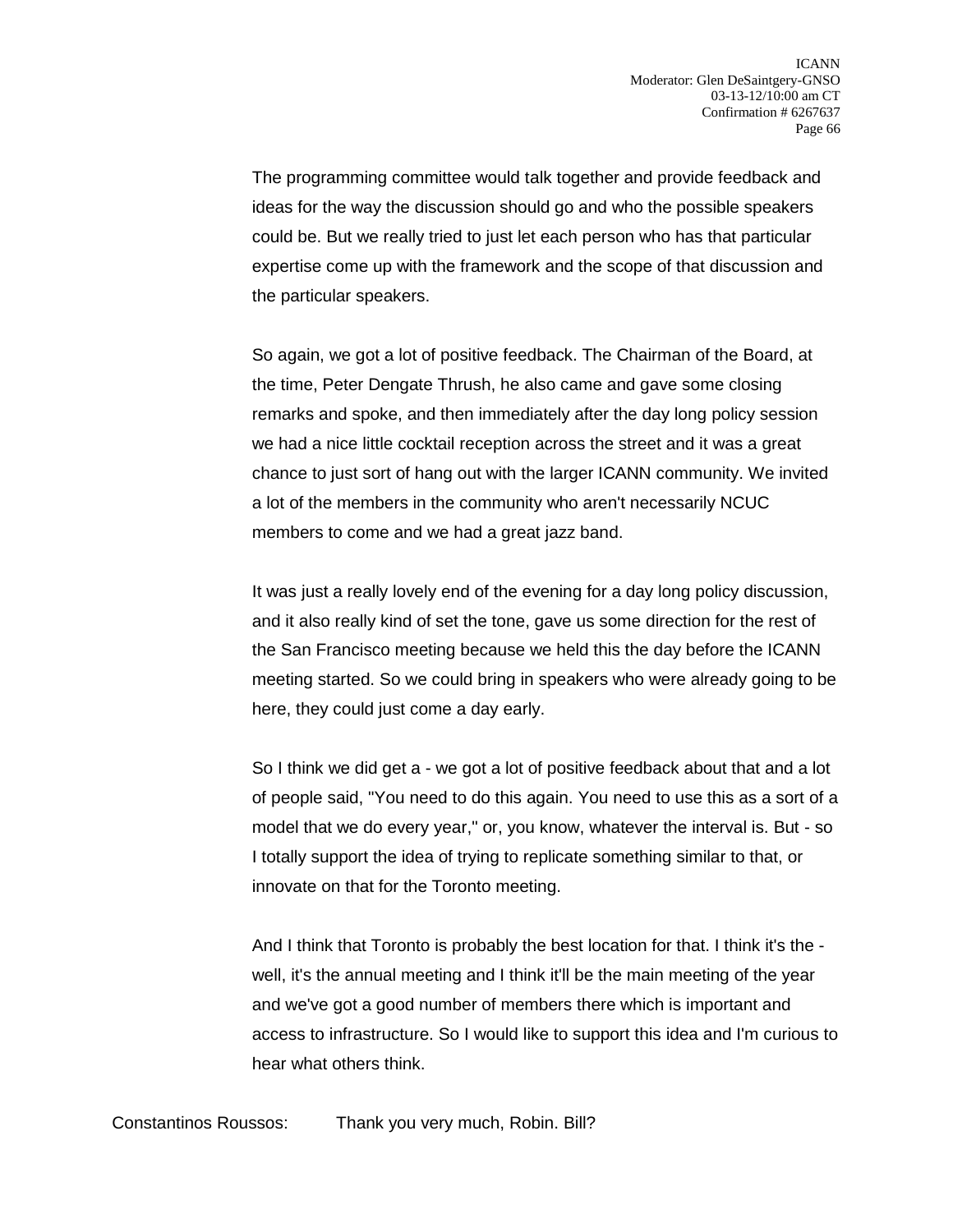Bill: First of all I have to echo the wild endorsements for the meeting in San Francisco, Robin's efforts, it was a really great thing and I definitely think we should replicate it. I think it would be a big missed opportunity not to do another event in Toronto. So I'm fully in support of that.

> I would suggest two things, one is to maybe innovate a little bit and split the program. Being an academic (wanker) who likes to talk I'm all in favor of having lots of panels and people talking about stuff like that. If we want to do that for part of the day that's fine.

And in particular I was just saying to Milton maybe we could hook up with Ron (Devert) and the people from (Citizen Lab) who are there and trying to do sort of a component around security aspects. That might be very interesting.

But what I was going to say was for the other part of the day maybe we could split the format. We have had an ongoing conversation here for quite some time but can't we possibly have some sort of dialogue with the GAC, number one?

And there are GAC people, as I said, who expressed interest in them. I don't know if you can get anybody from the GAC to come early but here was the point. And now it's my intention to try to make Milton's head explode. You know, I think it would be very interesting to try to have some sort of a conversation with GAC people about what the hell do we mean by the public interest in the context of ICANN?

We called the last event ICANN and the Global Public Interest but we didn't really explore that concept. People in ICANN find the concept completely mysterious, which is interesting. A lot of us here have academic and other backgrounds working on those kinds of issues. I think we could actually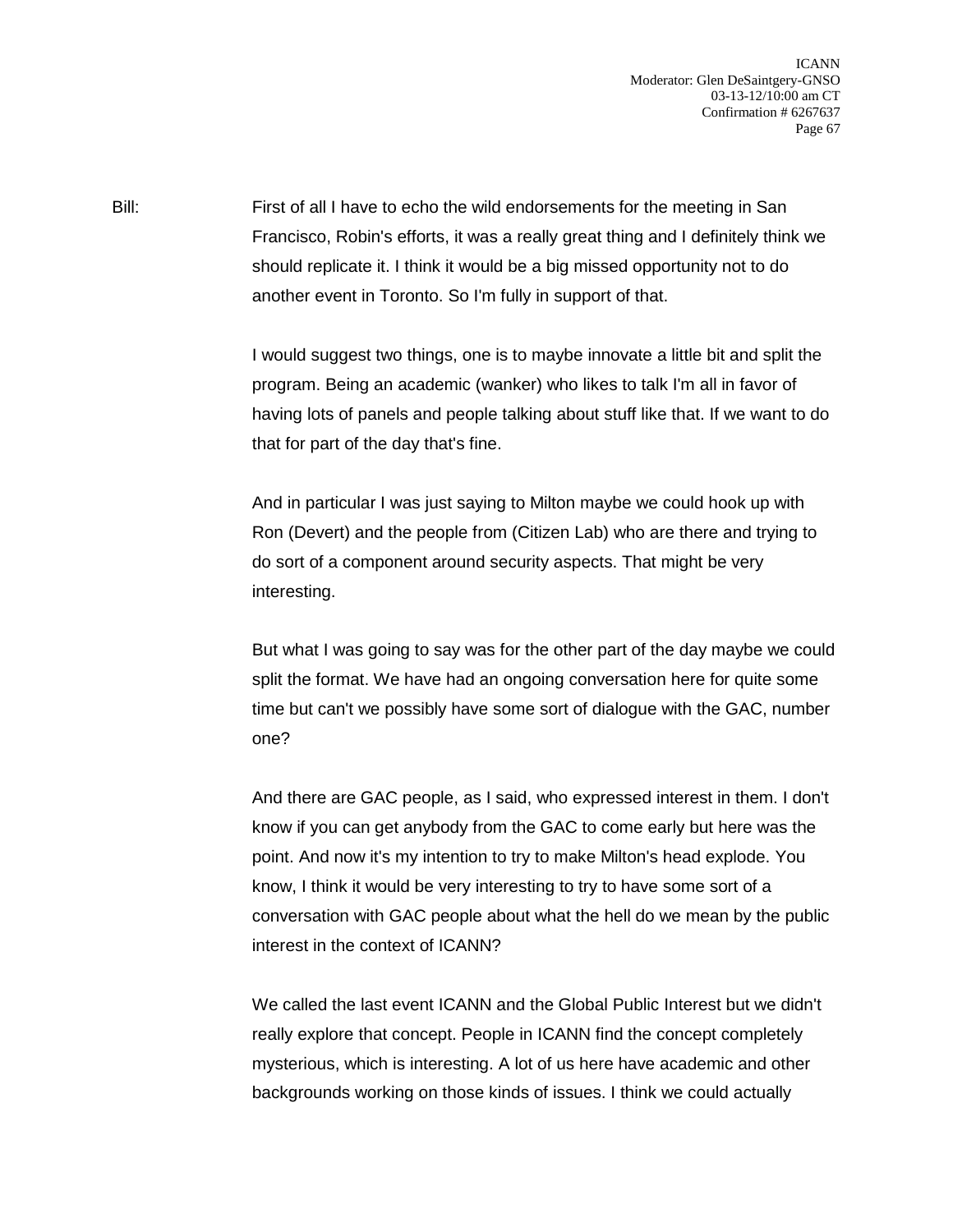prepare something in the way of an interesting agenda in trying to engage them in a discussion.

And that discussion need not just be touchy-feely liberal stuff that offends Milton but actually we could use it as an opportunity to raise the various points that - because as you expressed that when people invoke the public interest the term can be used as a sort of Get Out of Jail card to do any kind of policy manipulations and so on that you want, right?

And you've got people in the GAC who certainly do seem to think that if you say, "the public interest" then that means we can second guess all of the policy development processes and overturn decisions that the community made that we don't like because they don't suit some parameter.

So why not try to have a serious conversation with the GAC, some people from the GAC, and we may not get a lot of them but maybe if we could at least get maybe ten GAC'ers to show up for an organized structured dialogue for a couple of hours maybe in the afternoon around the notion of the public interest and what applying that standard in any kind of coherent way would mean for ICANN I think that'd be really, really useful and I think it would be something that would put our kinds of agenda on - it would filter through that they would get discussed within the GAC and the broader community that we were doing this and would be helpful.

Constantinos Roussos: Thank you very much, Bill. I know (unintelligible) that also a lot of GAC members are interested in hearing more of what we're doing. So this might be a very good way of actually spreading our message.

I have Avri on the line and then it's Milton. Thank you.

Avri Doria: Hi, while I'm in favor of doing an event like San Francisco is great I just wanted to alert you all to a thing that I had allegedly been talking to the GNSO about but haven't been, from - on the ALAC side and on the ICANN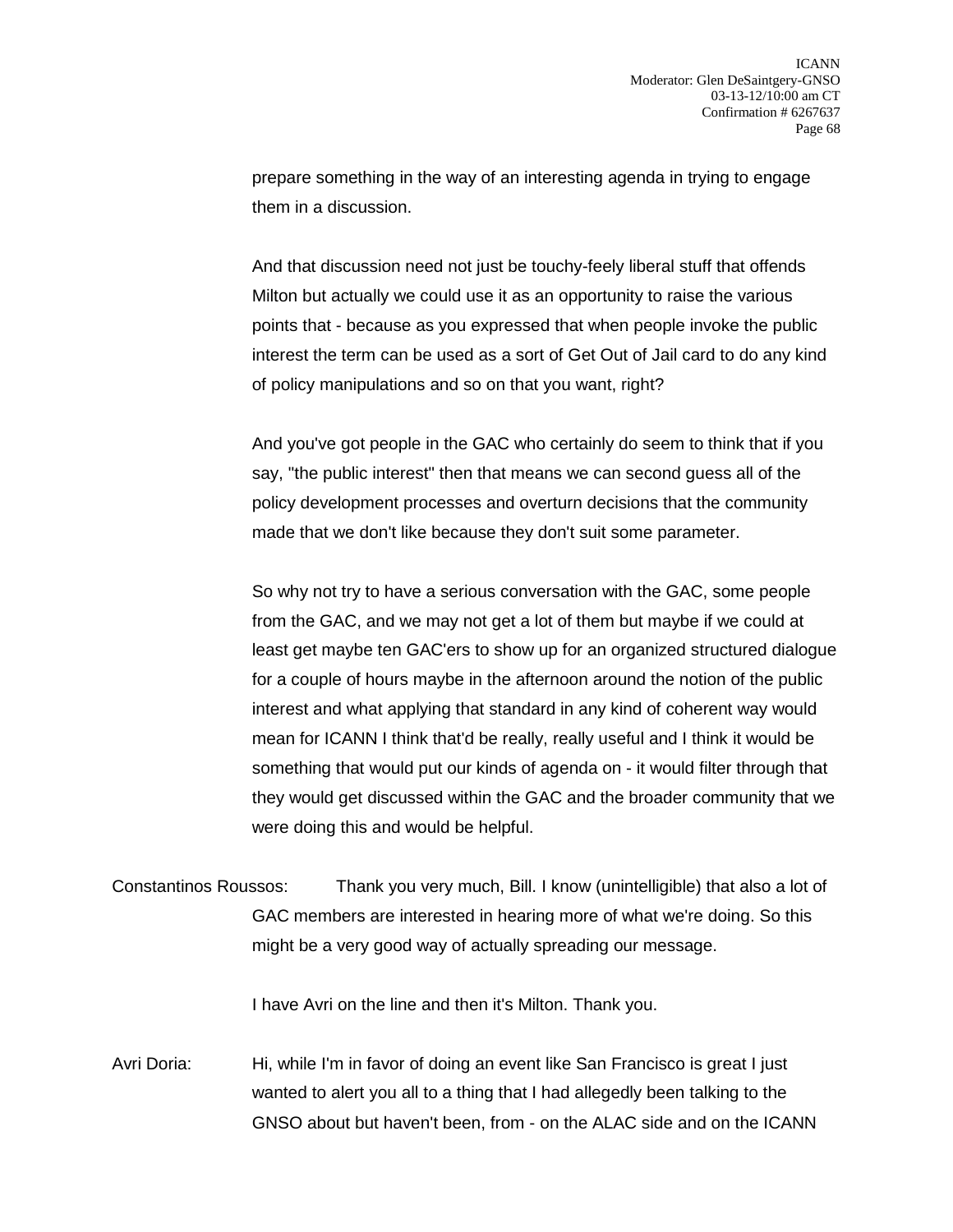side they've been planning, through it's not on the books yet, so it's still only possible, a three day set of - they're calling it academy but basically a three day set of instruction for new SO/AC Board leadership.

So people who have just been elected or appointed going through a three day program, and they've been working with the staff on that and the Board on it, and there's a likelihood that in scheduling you would run up against that.

- Constantinos Roussos: Okay, no comment on thank you very, very much but no comment on that (kind of thing), like it's doing on my behalf. Milton and then Wendy, I think.
- Milton Mueller: Well, yes, I think first of all the San Francisco model is indeed a good one to emulate and indeed we should try to - it would be nice to have a substantive dialogue with a GAC - whatever members are capable of sustaining a substantive dialogue.

However, I think it would be actually a really missed opportunity to have that dialogue focus on something as diffused as the global public interest and why not make it a much more focused conversation on, for example, the rights implications of some of the policies that ICANN is doing? Why not have it really, you know - I'm not sure I would view it as a profitable way to use that very precious interaction to steer it toward some vague concept - and even if you believed in the global public interest as a useful concept you're not going to come out of that with any solution to any clearly defined problem.

You're going to come up with some philosophical discussions and you're going to maybe have some differences of philosophy identified among various participants. But if we had a more focused conversation about, you know, how human rights are enacted in the ICANN context, number one, you can put on the spot all of these intergovernmental government organizations like the Council of Europe which participate in GAC but are completely silent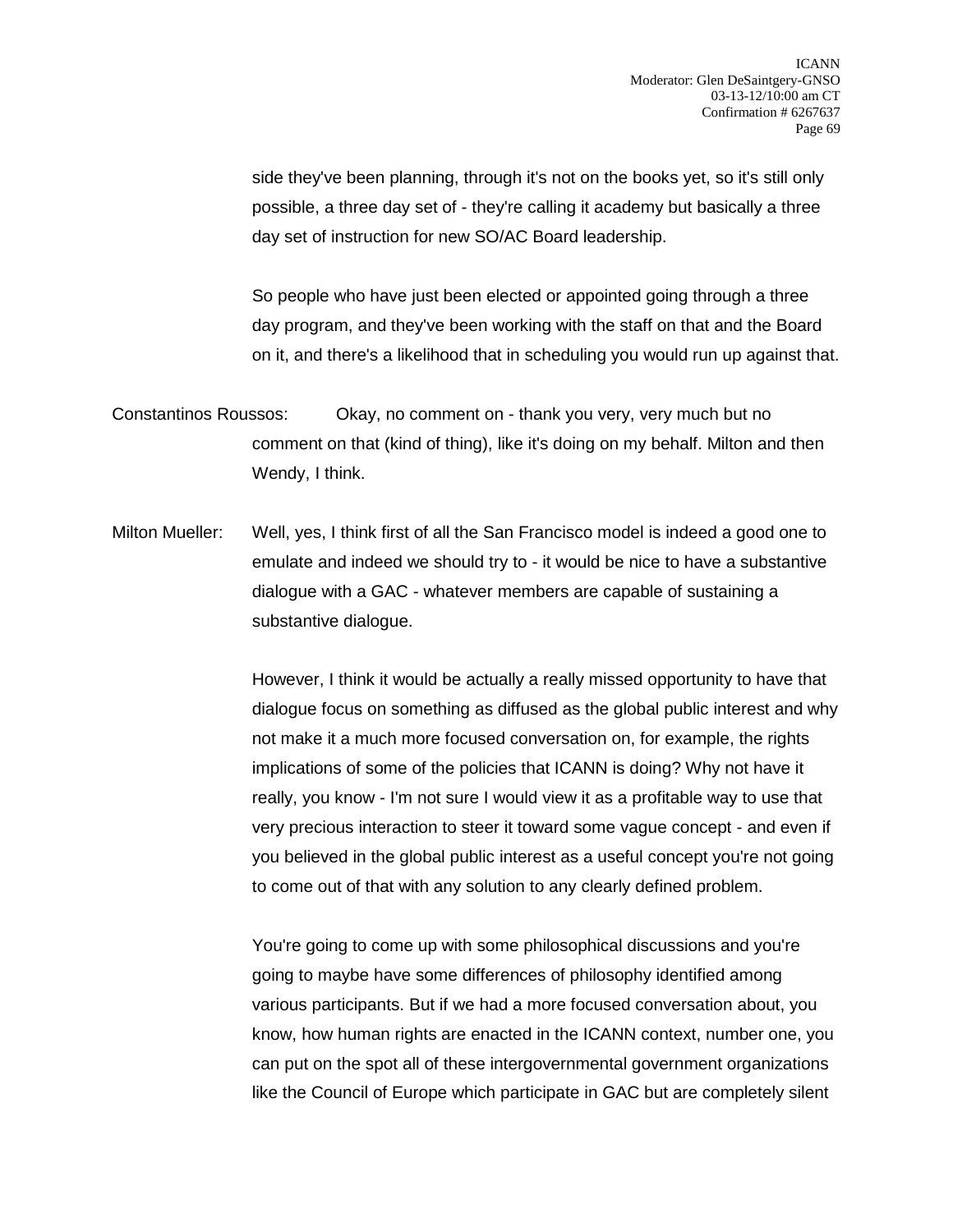when it comes to the actual issues of human rights that are violated by GAC policies.

These people don't speak up when we're talking explicitly about censorship of top level domains. They don't speak up when we're talking explicitly about privacy. They're silent or they have a misconception, such as the one the European Union expressed, that, you know, ICANN shouldn't be doing human rights, which is in some sense correct, but also doesn't - overlooks the fact that ICANN can be violating human rights.

So I would prefer to propose a human rights dialogue with the GAC and with intergovernmental organizations as a much more focused way of approaching that dialogue.

Constantinos Roussos: Okay, I have Robin and then Bill, and I would like to close that so we can discuss a little bit the update from counselors. Thanks.

Robin Gross: Yes, I actually see a bridge between the two concepts that you guys are talking about. I think on the one hand the public interest is a good hook, if you will, for us to frame a discussion around because it is this phrase that now the GAC is beating ICANN over the head with. "We must act in the public interest. Everything we do must be in the public interest."

> So I think we should have a conversation about what does that mean to be in the - to act in the public interest? And I think what we could come up with perhaps some criteria for a discussion, to come up with criteria, what do we think it would mean for ICANN to act in the public interest?

And I think one of the first things on that list would be are human rights respected in these policies? Is ICANN coming up with policies that track human rights under international law? Just off the top of my head that would be one thing that we could use as a checklist for, you know, is ICANN acting in the public interest.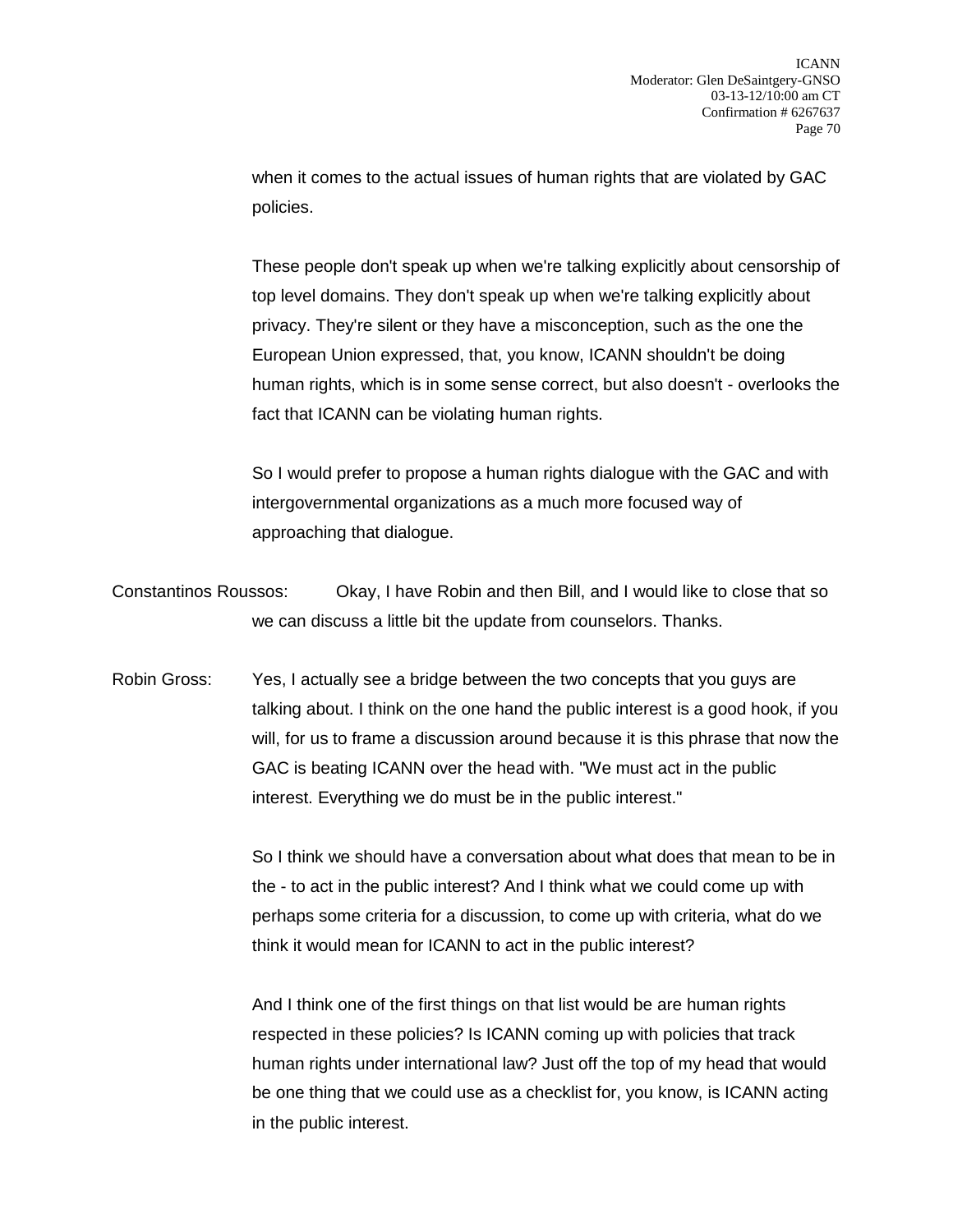Another thing would be, you know, what is the impact on developing countries of this particular policy? Were all stakeholders really consulted, participating in the discussion? You know, these are just kind of off the top of my head things that I think we could really kind of narrow it down to and come up with a checklist that we could say, "This is what we believe it means to for ICANN to act in the public interest."

And again, human rights is a big, big part of this. So that's sort of the way I would frame the issue.

Constantinos Roussos: Thank you very much. I think that this has been a great discussion and my understanding is that the event in Toronto would be great - very beneficial. What I would do on that respect is that I would circulate an email and I would ask for volunteers to start organizing this event. Preferably we need to have someone in Toronto. I received an email from Brenden who is actually doing part of his research in Toronto and he expressed his willingness to assist, and Robin actually has been great in saying that she would also like to assist.

> Before I move very quickly to the update from counselors I just received an email from - sorry, Bill, you're in the queue, sorry.

Bill: I just want to say I agree with Robin. I don't think there's necessarily a divergence, Milton. And I think the point is precisely to the extent that the public interest is a vague standard but yet is nevertheless being invoked as a basis for rejecting, modifying, complaining about actions by the GAC. That's precisely the reason to try to specify a set of criteria.

> And one of the leading concerns that we would put under that umbrella and how are you actually trying to (buy) them and human rights concerns would fit there very well.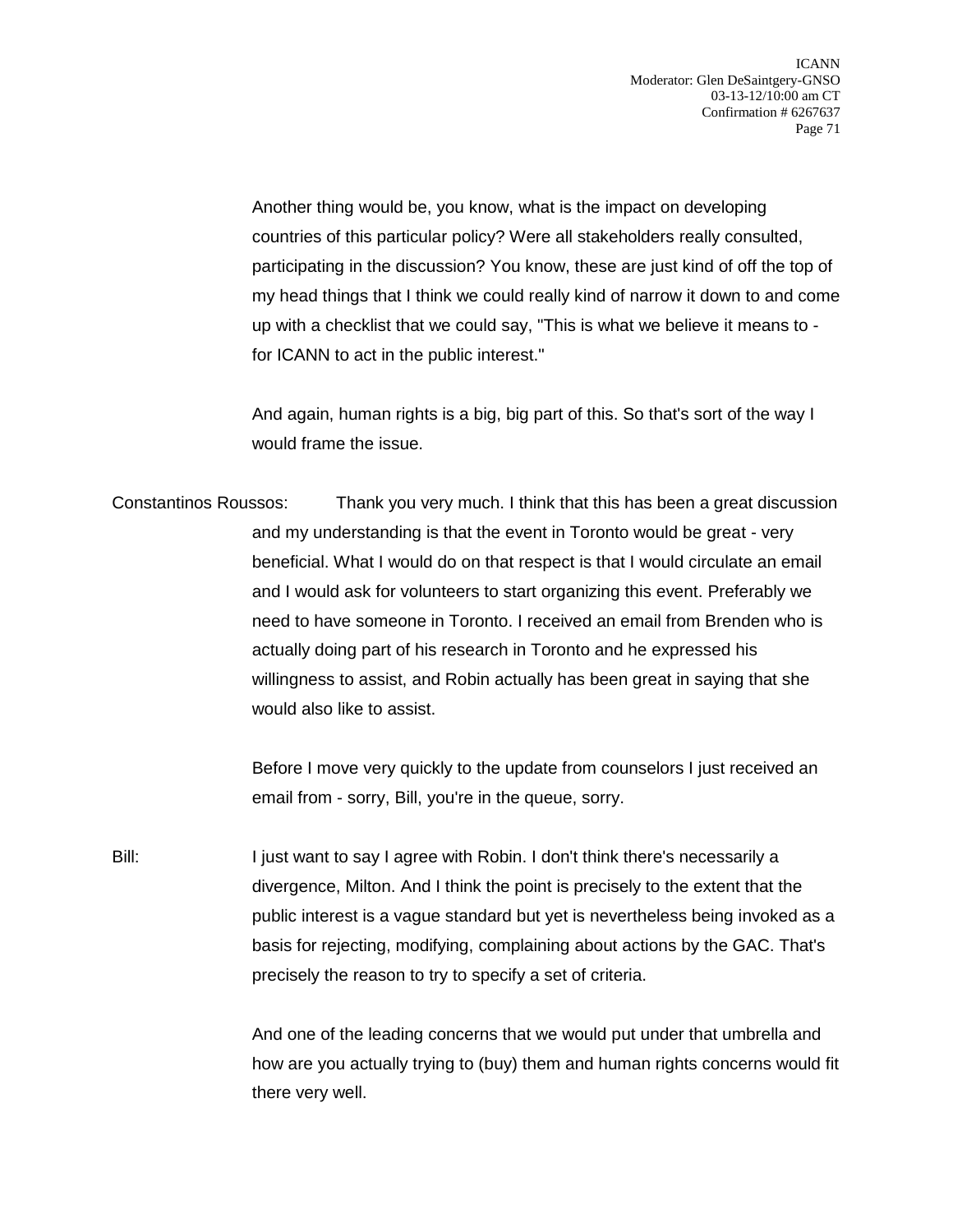And I think we could get some of the government people, and I strongly suspect that if we tell them in advance we could get people from the U.S. government, from the European Commission, I suspect the Brazilian's would show up a day early. I mean I think we could have a conversation like this and I think it would be an opportunity to really put them - make them put it online.

So, I mean, I think you could - the kinds of concerns you have would definitely come out clearly in that kind of discussion. I just want to ask really, I know you're not listening to me, but I'm just wondering what would your comments about the academy was, Constantinos? Because actually this is a big initiative that a lot of people are doing that I think is relevant to NCSG.

I wasn't aware that funding had actually been approved and it was going forward, but if that is happening then number one I think we ought to be involved in it. It shouldn't be purely an ALAC initiative and I think ALAC people recognize - said that they recognize that and want to work with other people, and number two, if it is happening we don't - counter programming would be kind of sucky and I don't know what our options would be, but we'd have to explore that.

Avri Doria: If I could quickly respond. Yes, the funding is currently being discussed. That's why I mentioned it was a probability, not a certainty, and in terms of it's really kind of ALAC initiated. ALAC had a much broader idea that they wanted for ALAC members an outreach, and what ICANN basically came to them and said, "Can you come up with a pilot program that we could (do that)?"

> So basically they've started it. It's now becoming a community, and as I just said to some of you, the whole idea is to reach out to you all to actually be the ones that are doing the giving of the thing to making sure that all the various perspectives are gotten, especially to a new Board members, the people that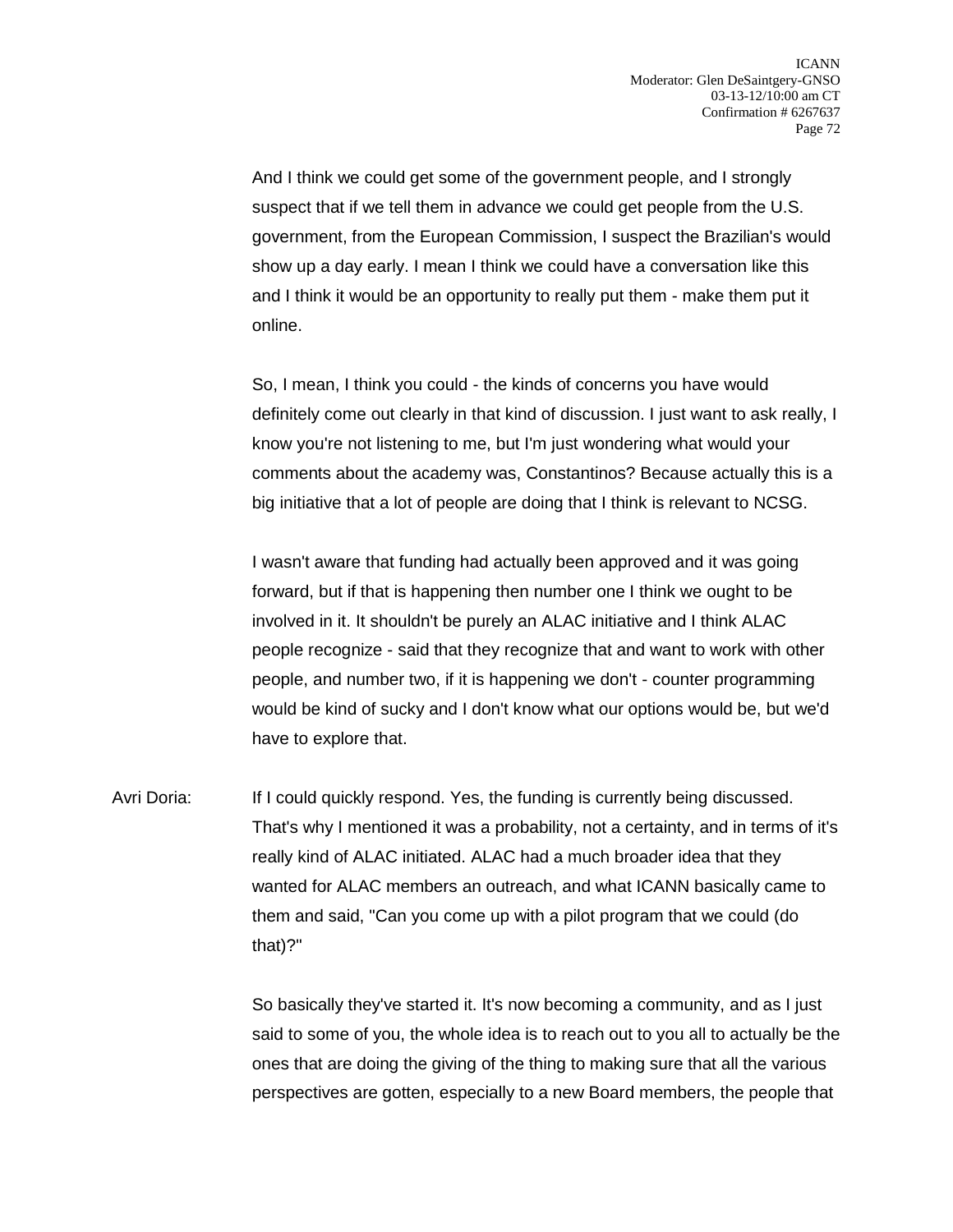(noncom) bring in who basically seem to know about as much about ICANN and what it does as a beauty contest.

So, you know, there's a certain value in doing this and it's - ALAC has started the process but it's now going to be up to the rest of the community to make sure it works out right. So it would be difficult if you come up against that, but it's just a probability at the moment, not a certainty.

Bill: And it should be added that it was started by a GNSO Councilor. This was Wolfgang's idea originally when we were in Meissen a couple of summers ago. And so...

Constantinos Roussos: Thanks, Bill.

- Avri Doria: Yes, and (Sandra) led the effort in...
- Constantinos Roussos: Thank you. Very quickly, Carlos, we need to wrap this up.

Carlos: Very quickly. The CGI - I don't think the CGI got the (unintelligible) any problem in supporting the NCC event again. Robin already knows the procedure is a simple proposal that we would submit to Council there. So and we have to have it written.

Constantinos Roussos: Thank you, also very much. I mean this is great and so, you know, your assistance has been greatly appreciated. As Robin said, this couldn't have been done without your support and thank you on behalf of the whole membership.

> Before we go to the update from counselors, very quickly I just want basically your okay. I just received an email from Glen tomorrow at the open council meeting. All constituencies and stakeholder groups are given five minutes to present the issues of their concerns. So I was thinking of actually telling them what we discussed today. So I would just like to have your, you know, that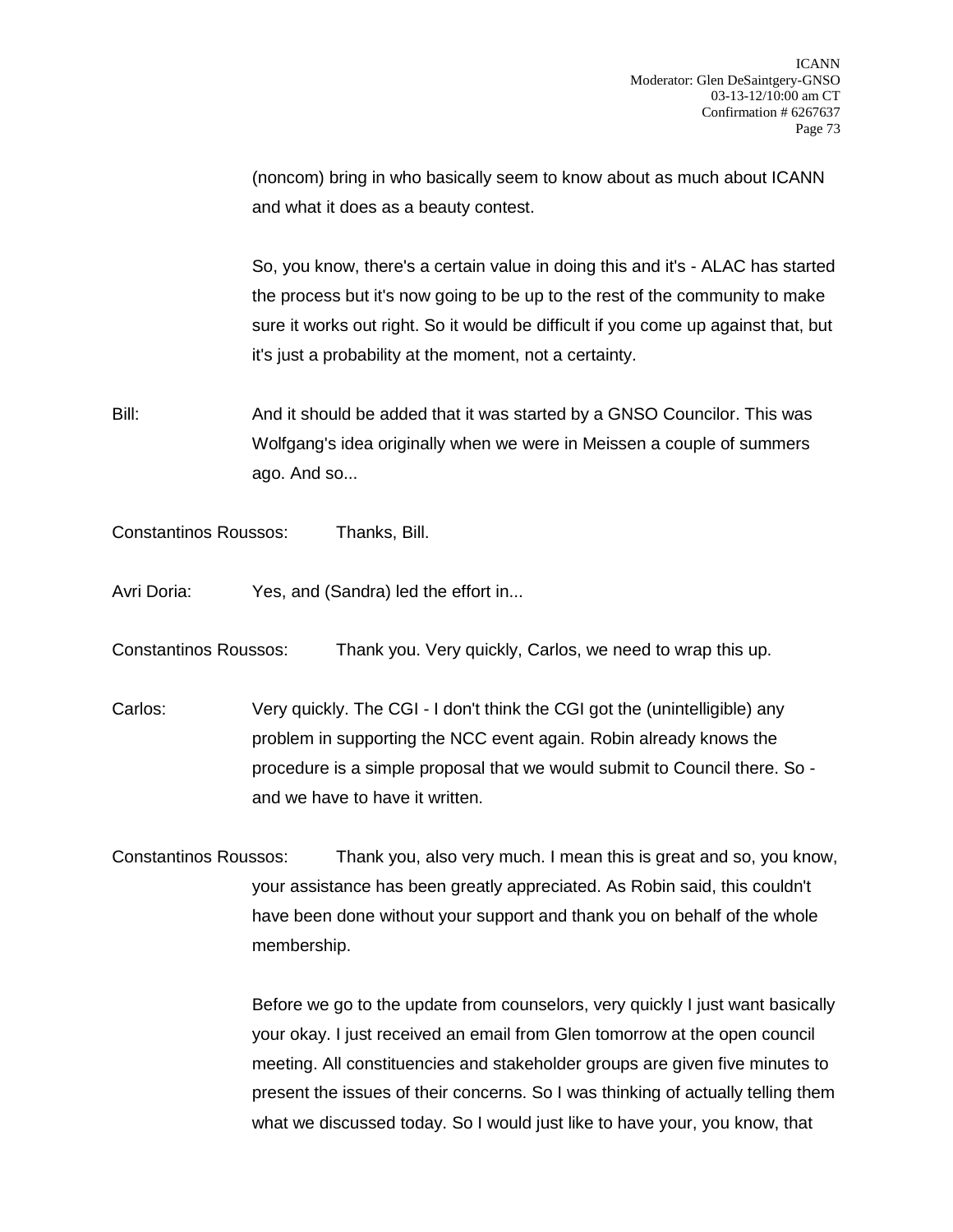you're okay with that or whether there is an additional issue you want to discuss. Mary?

Mary Wong: Actually I am okay with that but just to let the group know that there's been some discussion amongst the council after the last open council meeting in Dakar where this format was tried and I think the consensus, and Bill is nodding, was that rather than have reports from the constituency on what they did, what they said, it was really to tell the Council, "On these issues here are our concerns and here is what we would like you to do." I think it's the same thing just couched differently.

Constantinos Roussos: Thanks, Mary. Okay, can we go now to the update from our counselors? I know that the biggie in the agenda is the ISOC Red Cross. But Wendy, you're not - your least favorite subject, please tell us what's happening at the Council.

Wendy Seltzer: Okay, I'm going to skip over the events that have already been discussed before the Council and mention a couple of other things. One is the competition consumer choice and trust report which I think makes a complete hash of every one of those issues.

> I was participating early on and voiced my disapproval. But everybody else was in line behind Steve DelBianco so I think we're going to have to write a dissenting report in the public comment because it sets up all sorts of unhelpful standards for a sort of curated playground rather than an open network. You know, we need a trustworthy registration system, rather than a place where people can do cool things.

The other piece I wanted to put on the table, another - the cross community working group is up there, too, if anybody wants to talk about cross community find me. But the other thing I wanted to put on the table was - that I missed in the strategic plan discussion was the what else do we think will hit the fan once new gTLDs are moving forward?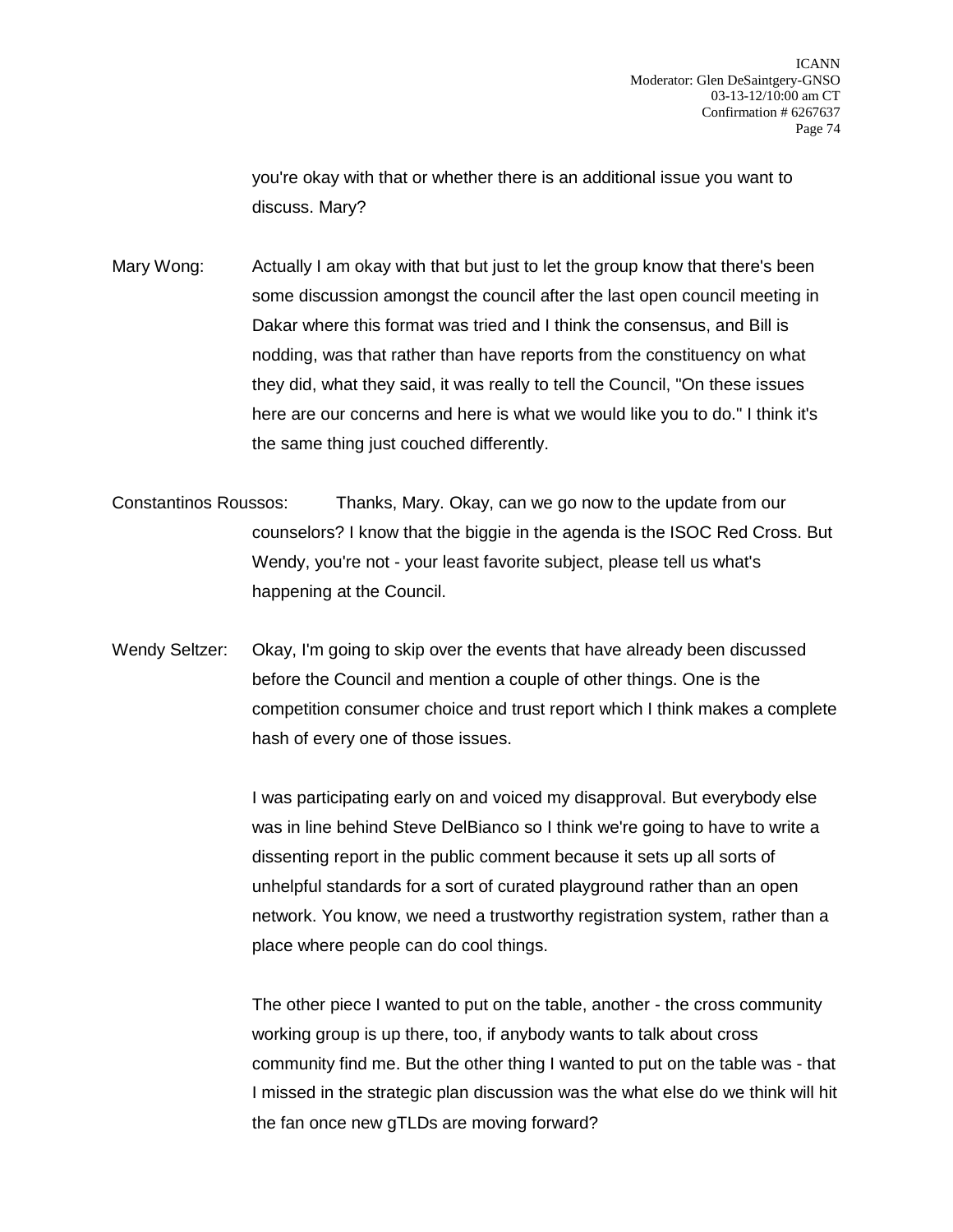How can we prepare for being good participants in the discussions around objections, around community definitions, around confusion over the string confusion standard, around auctions and what's to be done with the auction proceeds? That has barely even been discussed, but it's going to be a huge issue.

What's ICANN to do with all the money it's going to be amassing? This is going to be a huge pot of money. And what are we going to do as a constituency, as a stakeholder group, as a house and council about the change in shapes of the organization when a whole bunch of new registrees and registrars come into the picture; many of them single interest registries? How does that change the alignment of stakeholders and what can we do to help keep ICANN centered on the issues of open Internet that I think we care about. That's my update, thank you very much.

Constantinos Roussos: Thank you very much, Wendy. Mary?

Mary Wong: So I mentioned this at the meeting that some of us had yesterday, the policy call. And I know that Robin has added it to the agenda for this afternoon if possible. But this is in relation to the new gTLD program which, as you know, is in application here right now but there has been a proposal regarding the batching that ICANN proposes to do.

> And the reaction to Kurt Pritz's presentations on Sunday and Monday I think were a range of astonishment to resignation that ICANN has put its foot in it yet again. And so there seems to be some general dissatisfaction or confusion or bewilderment over how ICANN is going to conduct batching. And for those listening who haven't been following, the expectation is that there will be quite a lot more than 500 applications received and yet ICANN is only going to process 500 per time, I suppose.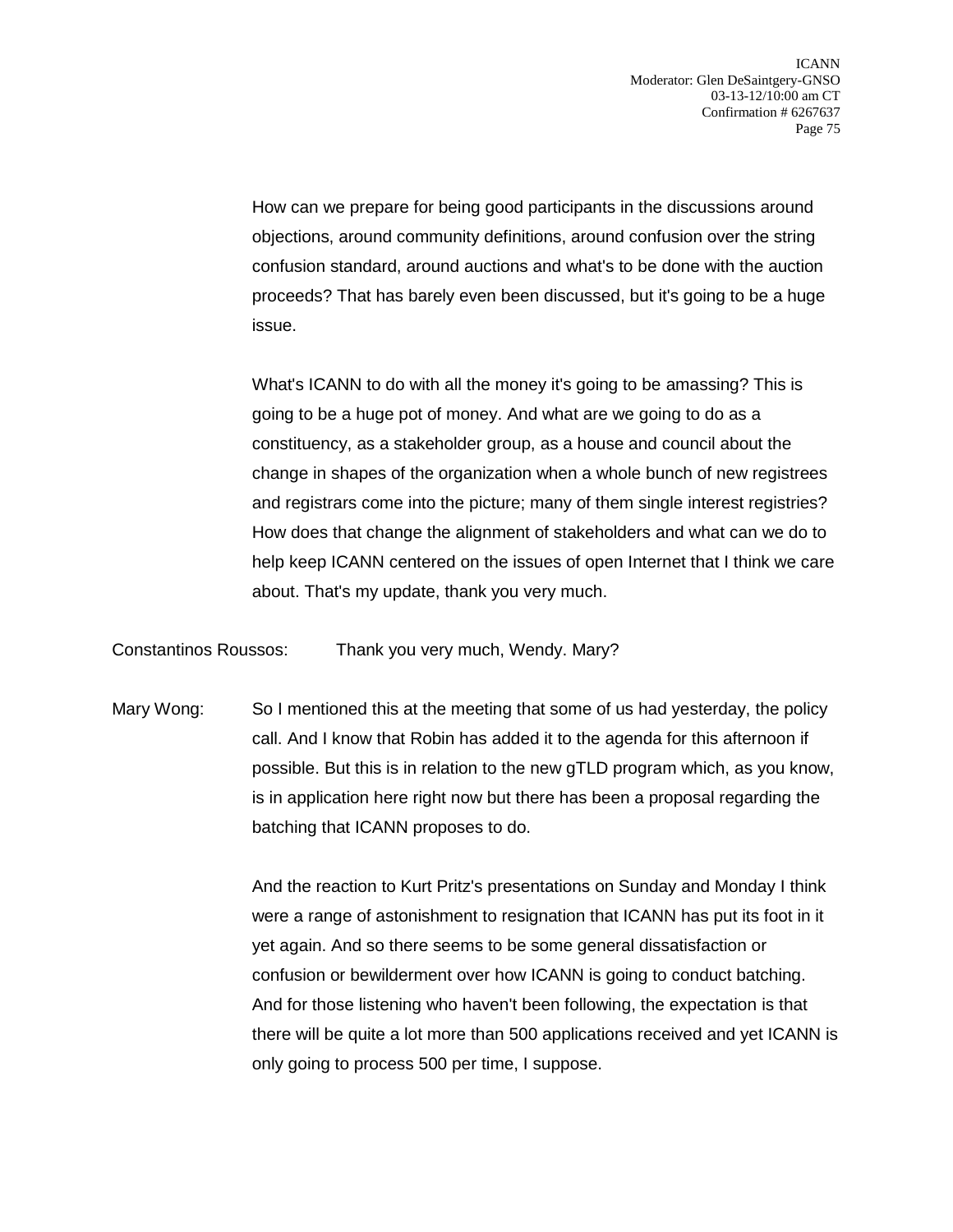So they have a somewhat random way of doing it, I don't want to go into the gory details but it involves getting what they call a secondary timestamp and essentially prioritizing based on your geographic region and how close - wait, sorry, let me take a step back.

As an applicant you would then pick a time and date in the future. I'm not sure what that means, and at the closest point in time to the date that you pick earlier on you have to hit the button and send it to ICANN at which point priority will be given based on geographic regions. I believe from Wendy's and Avri's expressions, I think I got that right.

And that is why almost nobody that I've talked to likes this. It's certainly is, I think, going to disadvantage applicants without the connectivity, for lack of a better word, and who may be placed geographically really, really far away from Marina del Rey, for example. So a large number of the applicants that this group has been concerned with.

There's been an alternative proposal that the IPC has some up with and they've asked for our comments and support. I don't know that anyone has a chance to read it and I haven't had a chance to post it to the list. Obviously there are interests behind the brands. I think the main interest is that they don't want or need to go first. They don't mind being processed at the end of the line.

But I think the point of interest for us for discussion would be that they're proposing that batching be done by categories and that the first group to be processed under Batch 1 would be the IDN group and followed by, I believe, the community groups and the geographic based applications with the dot brands coming in last.

So it may be that we are not able to discuss this thoroughly but they have asked me to circulate this. I don't know what you want to do about it but I do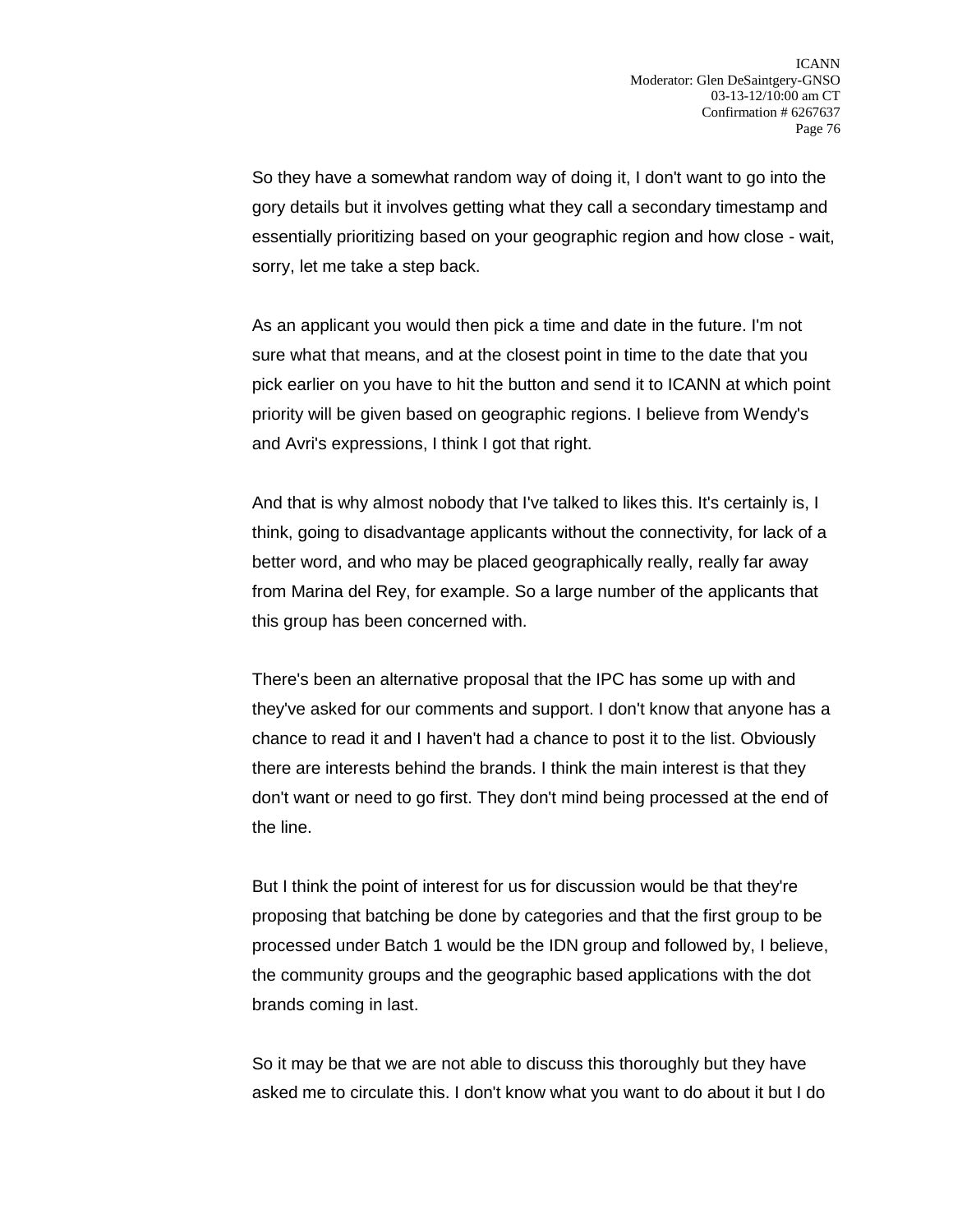think that the batching issue would be something our group is concerned with.

Constantinos Roussos: I have Milton and then Robin.

Milton Mueller: I'm not sure whether this is in order or not but if we're actually discussing the substance of some of the things that we're being proposed such as the report that Wendy mentioned about the definition of consumer and all of this, I just want to say that I read that. I started to prepare comments about it and my brain short-circuited. It was just - I couldn't go any further because it was just so ridiculous.

> I mean I would probably have to write a report longer than their report to deal with it all and it was - I just don't know what to do about this. I'm not up on the procedural elements and when comments are due, and all of that. But it was just...

> One of the things I'll tell you is that they're saying consumer trust can be measured by how many UDRP claims are filed in a domain. Yes, right, that's one of their definitions of metrics and...

- Constantinos Roussos: Okay, I didn't know that. Even hearing about it gives me the chills. I mean we would submit comments here. When is the public comment (unintelligible) ending on that? I mean this is just ridiculous and I'm on record of that. Robin?
- Robin Gross: Thanks, yes. I actually wanted to ask about the batching proposal that Kurt brought up and I'm wondering if any rationale was provided for why they thought, you know, the person with the quickest finger or the fastest router is somehow a good way to make this - a decision.

Constantinos Roussos: Wendy? No, Mary, do you want to respond to that?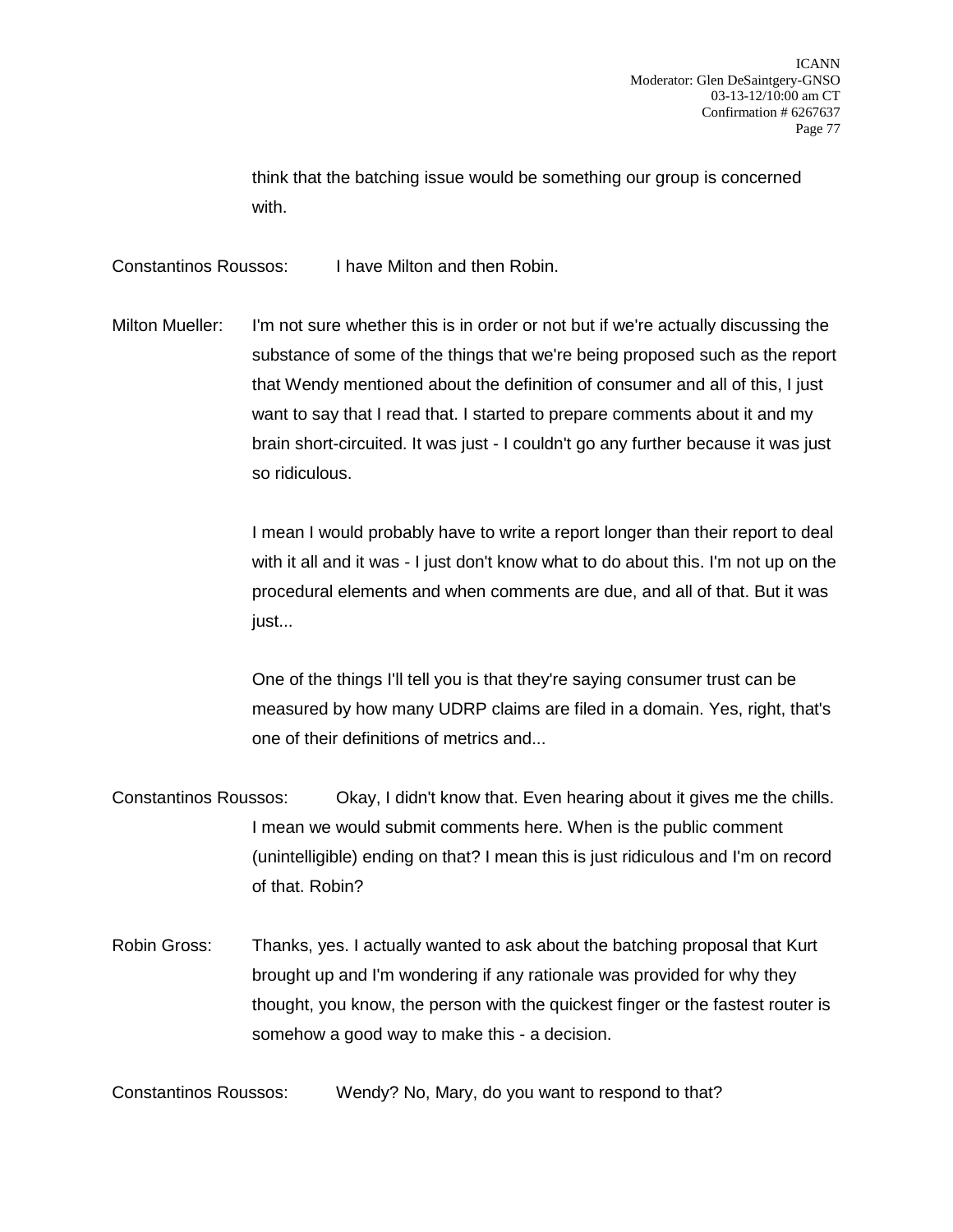Mary Wong: I think Wendy has the response.

Constantinos Roussos: Wendy?

Wendy Seltzer: So the public - two quick notes, the public comment period on draft advice letter on consumer trust, consumer choice and competition ends 17 April. Milton, please help with the rebuttal comments. We'll try to keep your head from exploding.

> And on the batching, we heard primarily the constraints against which batching was - against which the secondary time stamp proposal was supplied, it couldn't be a lottery because California law is interpreted to prohibit things that look too much like lotteries and ICANNs too weak to challenge that effectively.

It didn't want to be an auction, and so they needed something that had a modicum of skill in it not - rather than pure randomness and this - oh, and they didn't want to do first come, first served because they'd already opened the application period. And so this is what they did.

Constantinos Roussos: Avri and then Mary.

Avri Doria: Yes, on the first come, first served they had warned that they wouldn't do that because then everybody would have rushed to have their application in at Minute 0. So they couldn't do that from the very beginning, so it's just...

Constantinos Roussos: I'm so happy I'm not applying for any of that. I mean, honestly. Mary?

Mary Wong: Yes, and for the same reason purely random would also have been a lottery. So now what they're doing is pushing the button to the applicant was not a lottery because you pick the time and date so you make sure that you're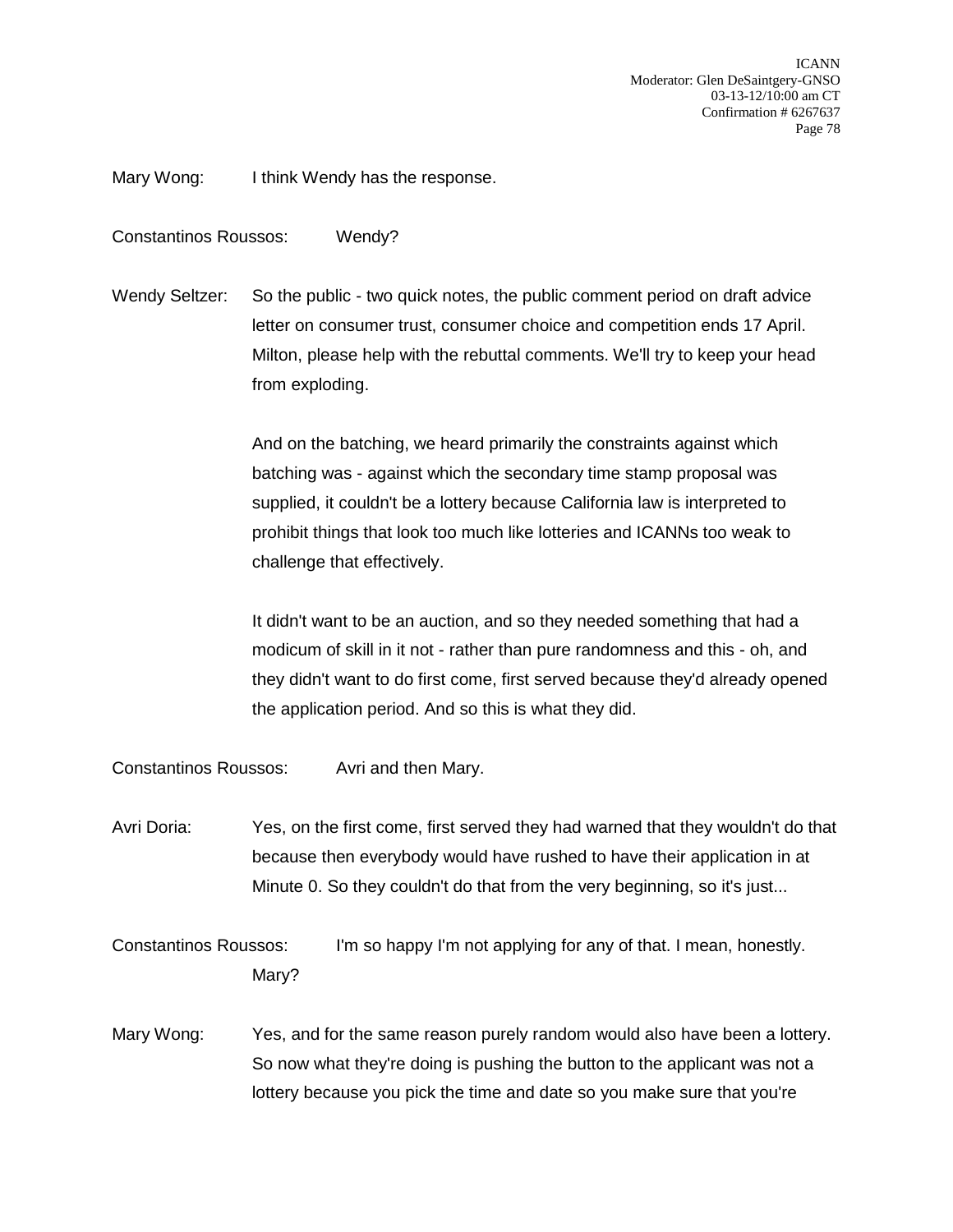close enough and have a finger on the button at that point in time so it's your problem.

Constantinos Roussos: I can see many applicants staying up all night pushing these buttons like crazy.

Mary Wong: I mean obviously there's an element that's problematic, that's obviously a huge potential for gaming by those applicants with deep pockets enough to set up systems that would in some ways maximize their chances of success.

Constantinos Roussos: Joking aside...

- Mary Wong: (We have one location) but I would like to add that I also had a conversation with someone from the registry stakeholder group who's also wanting (houses) is not also some form of lottery.
- Constantinos Roussos: Well, at least from process we'll inevitably have characteristics of lottery whether we like it or not. So I think that what they're trying to do is minimize how obvious this lottery. But joking aside I think that the very, very important issue here is the discrimination that might happen, the geographical discrimination that this might entail, okay?

I mean we're talking about bandwidth issues and many, many countries do not have bandwidth issues, do not have the bandwidth in order to process the publications. Like, for example, those applicants in the United States. So for me this is a very important issue and I think that we need to say something on that.

I haven't actually managed to read the IPC proposal. I saw the email, Mary, but I didn't have time to read that. Maybe this is something that we can possibly discuss briefly at the NCSG meeting how we want to respond to that if there is time.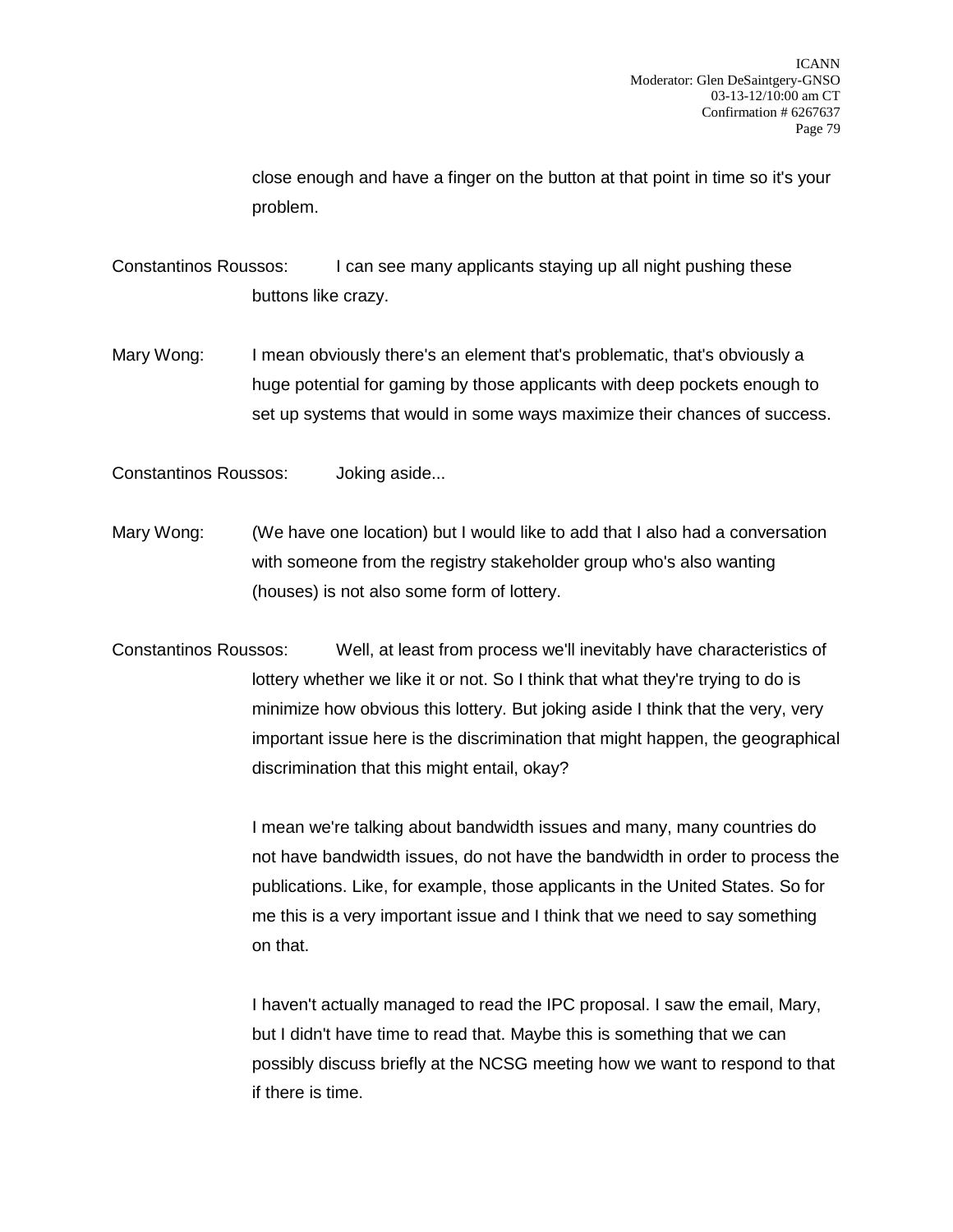Anything else on that issue? I think that we need to discuss definitely how - I know that there's a motion before you guys on the IOC and the Red Cross and I'm sorry to be coming back on that. But we need our counselors to tell us how they're thinking of voting.

I mean Wendy just left already. So - but I think you (unintelligible) if possible so there is some sort of an approach that you take and you're not faced with we are not all faced with surprises. Mary?

Mary Wong: So okay, I'll take on that issue for discussion now and hopefully others will supplement it. And I'd just like to repeat the suggestion I made at our policy call yesterday that we had a big discussion on whether we should defer the motion and I think many of us agreed that we have actually very good principle and reasons for deferral.

> It would not be a deferral for purposes of gaming the process and saying, you know, you defer it to the next meeting, when's the next meeting? "Oh, shoot 12 of April so it's a moot issue." That would not be the reason. I think there's sustentative reasons outlined including the fact that the public comments here for the proposal has started and is still in progress and hasn't ended.

I think the second reason is that there's been quite a lot of changes and proposals that might need further discussion. And in this respect I think one of the things for us to consider is a new semi proposal that our new fellow constituency has proposed that does I think mandate much deeper discussion, some of which has already started on the NCSG listserv.

So my proposal, and I see that the noncom is here was that we state that we would have otherwise wanted to defer because we have good reasons for doing so, but in the spirit of cooperation, dah, dah, dah, we might not - we're not doing so, but offer a sustentative amendment to the motion which would obviously, I think, get voted down, in which case then we go back to vote on the original recrafted motion and we might want to vote no on that.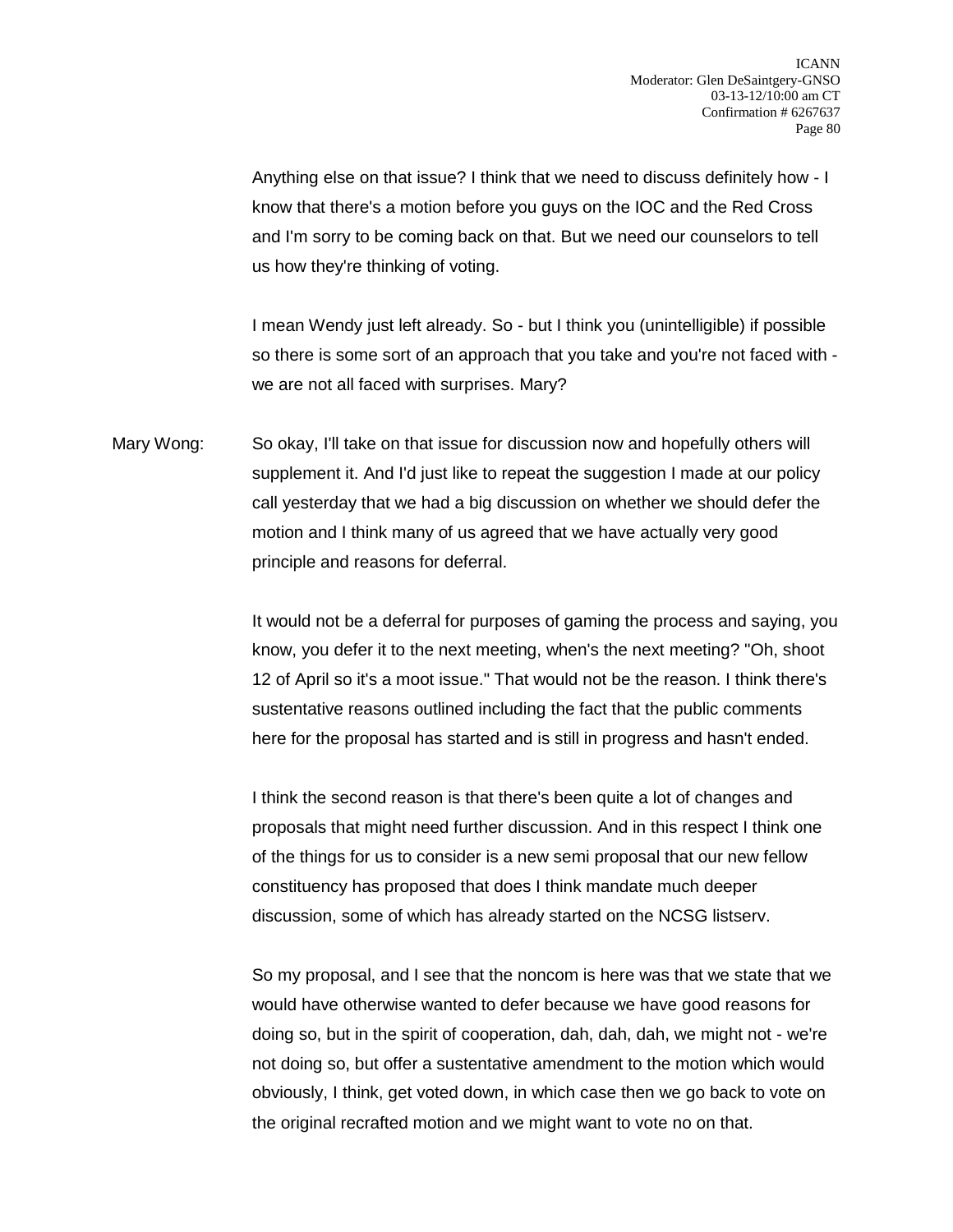Then in terms of the sustentative amendment, if I can go back to that, I think this is some updates the - in terms of the number of languages and so forth that would be protected in this round I honestly don't know how we're going to get through this expression in the SG this afternoon, especially as we have to close up this (C) discussion right now.

But I'd just like to repeat that suggestion and see if that is something that our members feel comfortable with. If you are I can try and pull something together for the SG discussion this afternoon.

- Constantinos Roussos: Thank you very much, Mary, for that. I think that we can discuss it in the NCSG policy meeting. We are running out of time and we have joining us just - oh, Joy wants to make a very quick comment. Please Joy, very quickly.
- Joy: Thank you, very quickly can I just ask that the (unintelligible) councilors do meet in the group before tomorrow? Either at some point to (unintelligible) so that we can be sure exactly what we're doing together. So Wolfgang and Rafik and...
- Woman: We'll talk about it this afternoon at the NCSG policy meeting but in addition to that (unintelligible).
- Constantinos Roussos: Okay, we have a nominating committee joining us to provide us with an update as to what they're doing with the common practice that happens in all ICANN meetings. So Vanda you have the floor. We're trying to (unintelligible) the presentation so you have to bear with me a little bit. So please, Vanda.
- Vanda Scartezini: Thank you, (unintelligible). Our task now is as you know (ATRG) demand us give (unintelligible) communities to get feedback what we have done last year in Dakar we asked for information from all ACs and SOs and all sub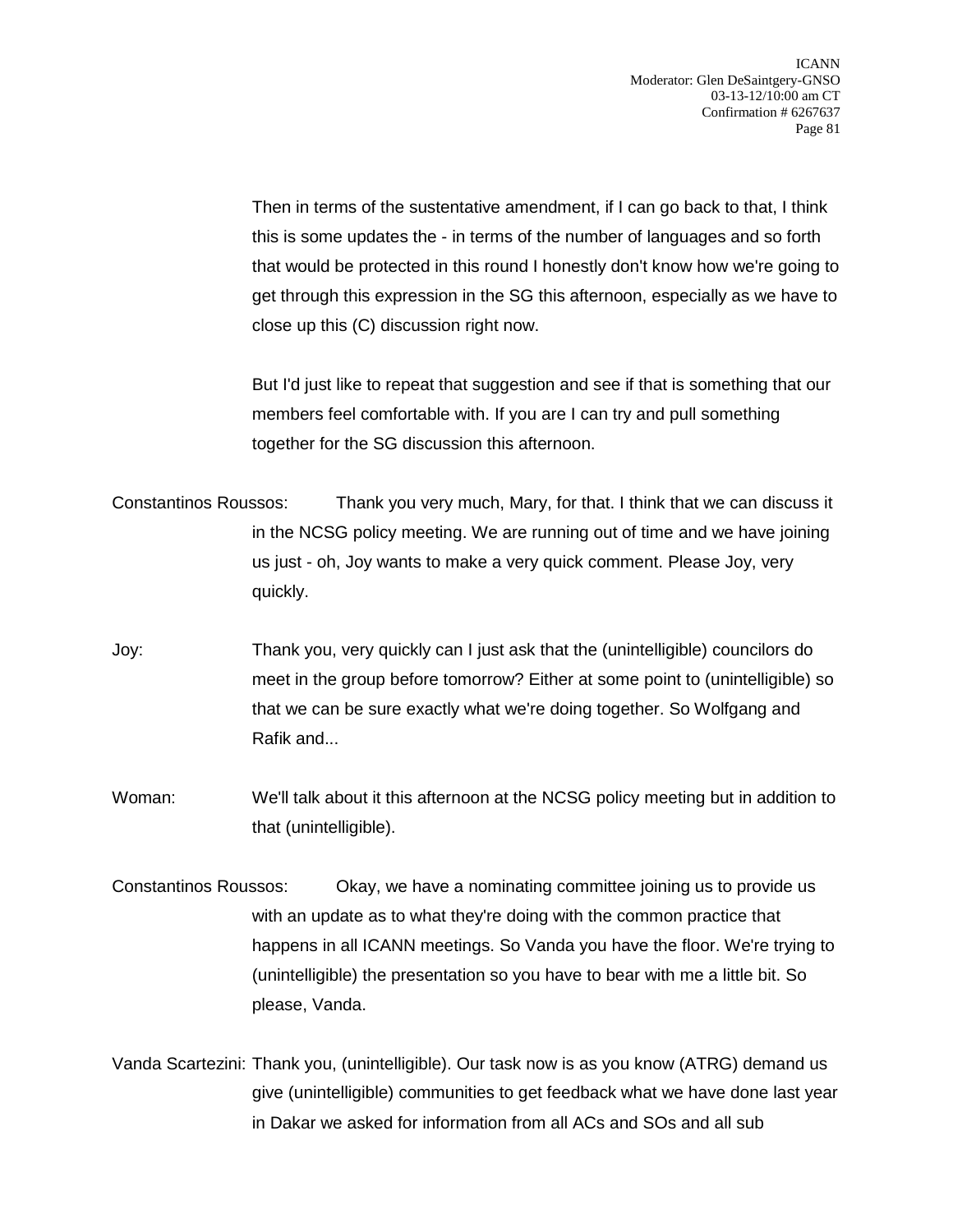commenters into one to get this impression which could be the (unintelligible) for both editions.

And now our task today is just to show you what was the resume of all those conversations from last year and ask you if you have some other comments, add something, withdraw something. It's agreement or not, and because in the end of the year we need to go for break and show the people we selected in some way match, in which way they match, this information we got, the profile we got from the (unintelligible). That's the idea.

This presentation will be posted besides sent to you, but also posted in the as a link in the ICANN page where noncom is. It is just to disconnect on that, yes? Yes, okay.

So that's it quickly (unintelligible) to this and not to take too much of your time. But just to make sure that you have the information and let's see, and be able to give us feedback. It's not there. Here, let's see. Okay, (unintelligible) not working. So just push (unintelligible). Okay.

Constantinos Roussos: There you have it.

Vanda Scartezini: Oh, you have it? Okay. So I need now to try to - yes, okay. It's over there. So just to remember what noncom has space in this time three Board members. One necessary being from Latin American, Caribbean area because we are losing the only one member of this region and the bylaws demand us not to have zero position.

> At the same time we cannot go over five persons from one - just one region. But we'll be not the case for the other members. But one must be for that region. Two members from ALAC from North America and Europe, one members from the GNSO and one member from the ccNSO, just to remember what we are faced.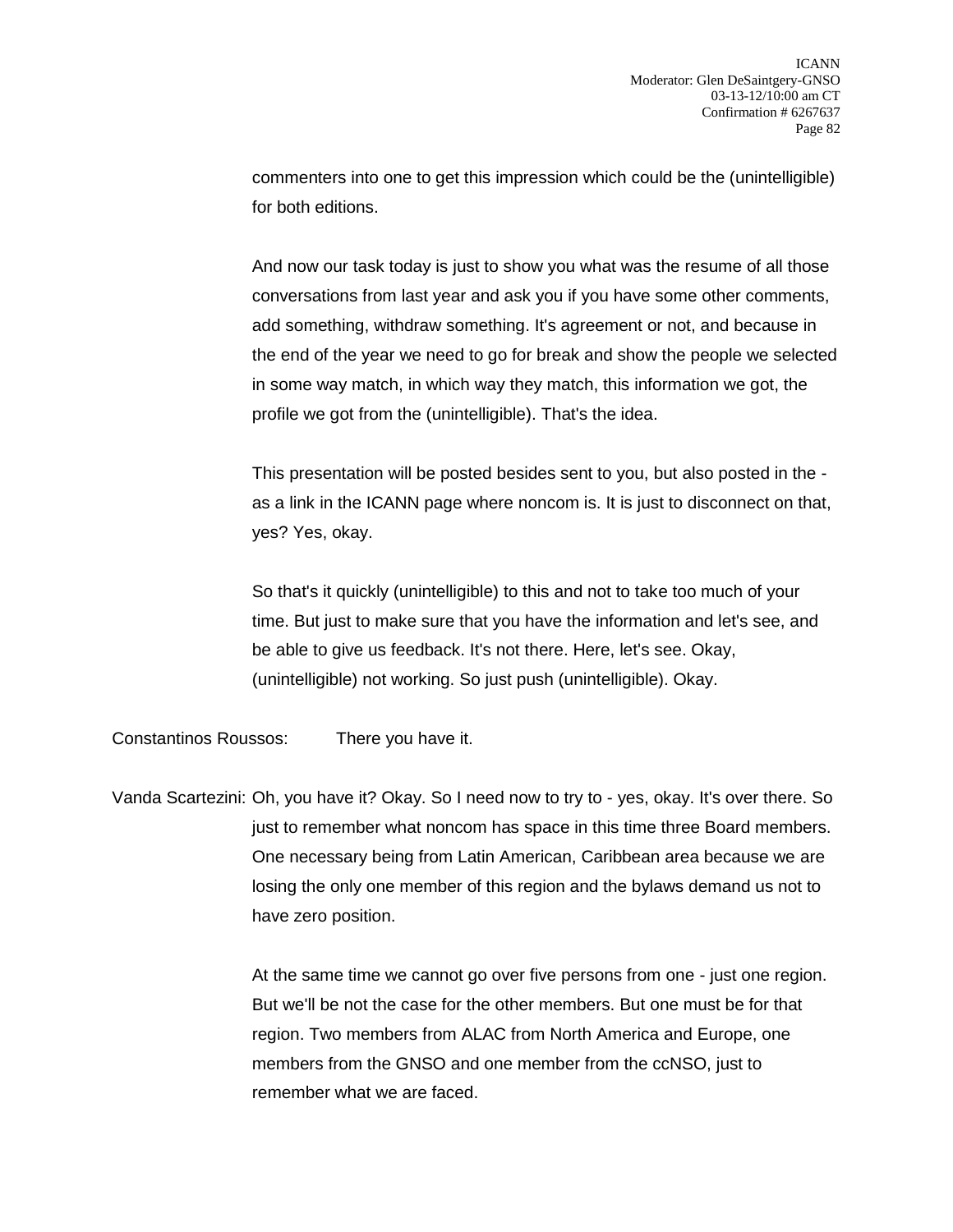This is the timeline and second (unintelligible) the window is closed. So we have not much time and after that we have two ways. We contract (unintelligible) for companies, national company that is presenting (unintelligible) to interview the people that we preselected. And after that they give us this (unintelligible) like an independent interview group and together with that we preselect some people that we need to interview face-to-face in just for the Board members a face-to-face in (unintelligible).

So this is - needs to be finished in the end of - for our meeting, and after that when the meetings close on Friday in (unintelligible) we go sit down together just the noncom and go to the end of the time left to get consensus on who's going to be selected for all positions? Who's going to be selected for all positions? And that is done.

And then it's publish it and that result. That is the (deed). So what is important here? What we got from the feedback that from those meetings we had in Dakar, also some feedback from Board members. So experience, no technical, there is no need to have deeply expertise on technical issues but needs to have a general information about what is about.

So technical issue is general information. Policy needs to be aware of what we are talking about policy, but also understand that is not the board's job to make policy. Policy is made by the community. So governance, not only a management skill but mostly Board experience and Board experience similar to the size of ICANN and better to have from larger organization.

Because we are growing and so to have people with more knowledge about larger organization could help. And ability to easy communication in English and more and more other language are become more important because once we are going to the international organization more and more we need to have ability to communicate in other language.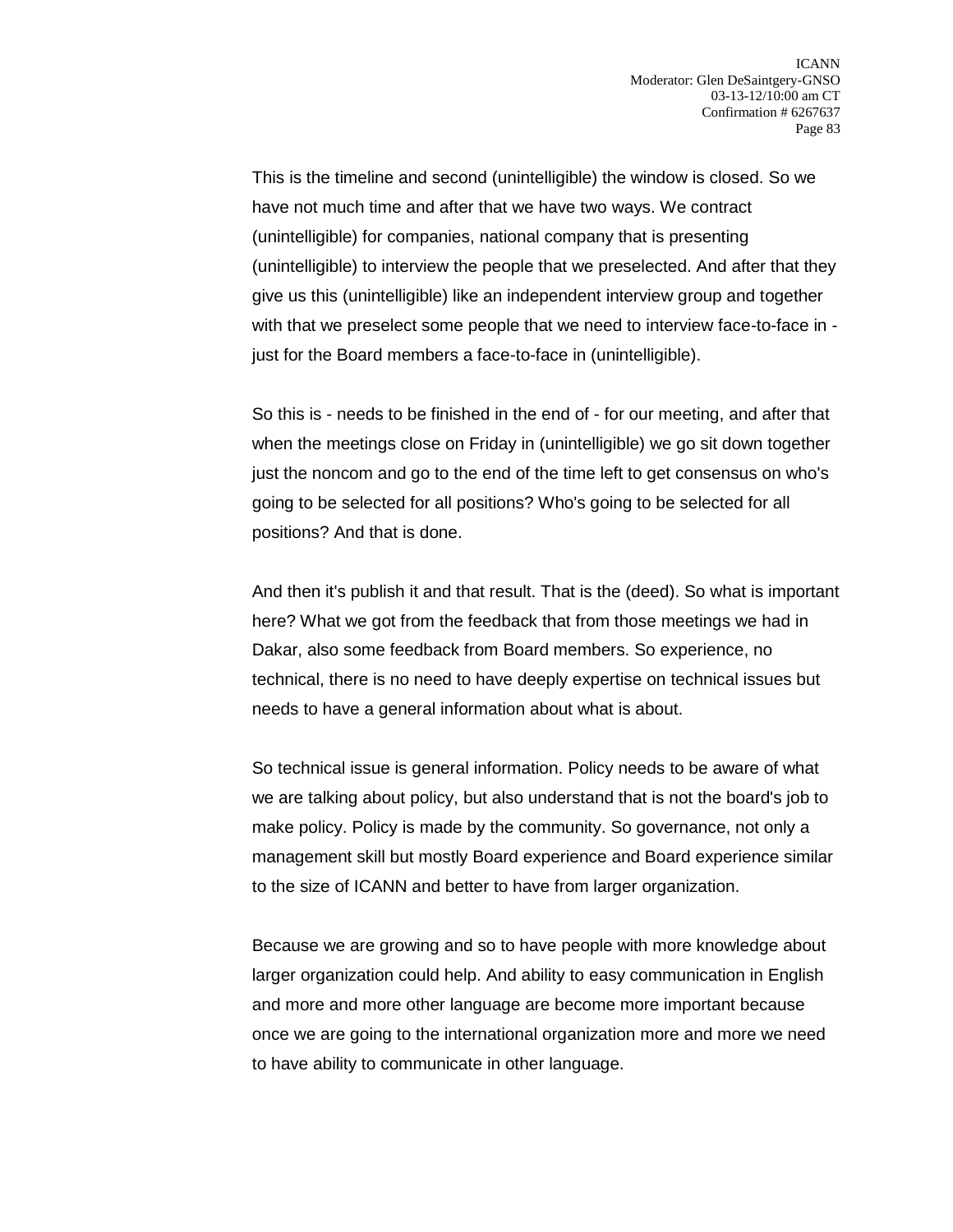So of course we need to have a common language but more and more this is become more relevant to have those kinds of skills. So it's to considerate. So the next time...

Man: Can I ask a question about these criteria?

Vanda Scartezini: What?

Man: Can I ask a question about these criteria?

Vanda Scartezini: Yes, yes, please.

- Milton Mueller: Yes, the idea that they have to be on the Board of an organization that is similar large is really kind of a undesirable status quo bias because you're saying they already have to be, you know, there may be somebody who really knows ICANN, has come from the bottom-up, has a lot of support in this community, but because they haven't been on a Board before, they would never be qualified for the ICANN Board. I don't think that's a good criterion, actually.
- Vanda Scartezini: But well, the idea is, whatever, you don't need to belong to this community. You need to have, for instance, you could work in telecommunication and you could work in the Board of nonprofit organizations, large ones, but what you need to be is have information about the Internet and what it is about that we are doing here.

And also to have information about the policies and have Board experience. They need it. Because to have those kinds of skill, to face community, to talk with community, to deal with the staff. How to manage and not interfere in the process, is a Board skill, and we need some Board skills for those positions.

Milton Mueller: I would just respond that knowing how many Board members are appointed to, say, corporate Boards in the U.S., they may be friends of other Board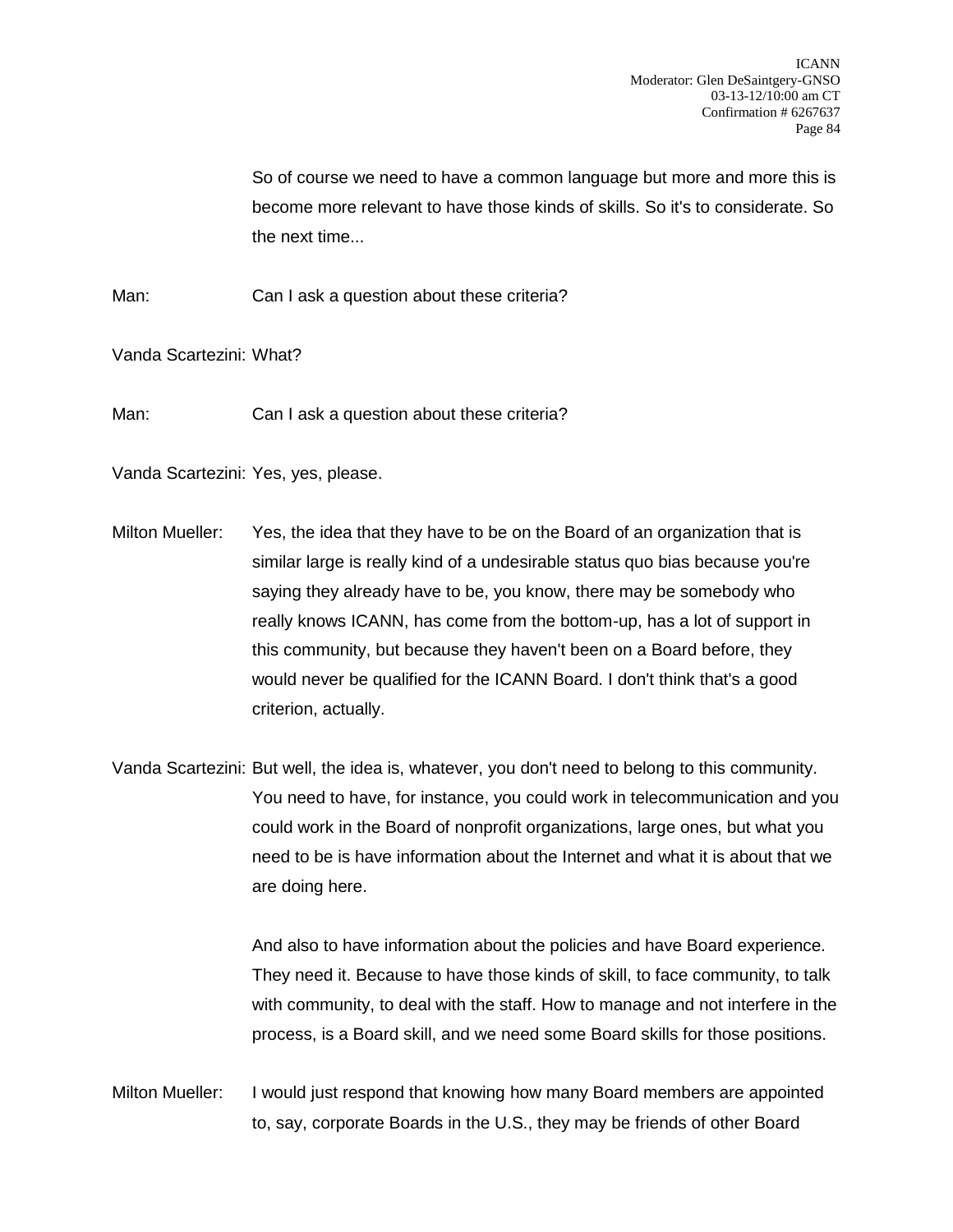members or friends of the CIO. They may be a small circulating elite of Board people who would meet that qualification and maybe even have some technical and policy skills but they wouldn't know anything about ICANN.

And somebody who knew a lot about ICANN and its community and its policies and processes who had never been on a Board before might be a better candidate than somebody who had been on many corporate Boards and at a big telecom firm or something that like that. That's all I'm saying.

- Vanda Scartezini: Well, that's I can take your point, certainly, but those are the information that we got, not our information, we got from all the community, even for here, I haven't heard from you before. I'm here now, I could, yes.
- Milton Mueller: We are part of the community, yes.
- Vanda Scartezini: Yes, yes, now I heard from you before, but not, you are point, now and because we took notes of all the community last year, but I took this information, also, as an - add information to this profile. Thank you, Milton. May I proceed?
- Constantinos Roussos: Please, because we need to wrap it up. I'm told that they need the room. Thank you.
- Vanda Scartezini: Yes. Board experience, ability to use, communicate, we are talk about that, ability to (lead), to build relationships, it's important diplomatic attitude, we don't want people that cannot deal correctly with the government or something like that because it's very difficult.

You bring some unnecessary burden to the community. Executive mind, but (unintelligible) capacity to assimilate a lot of information because many Board members are not from the community itself, so needs to learn quickly, integrity, (unintelligible), be confident, but not arrogant.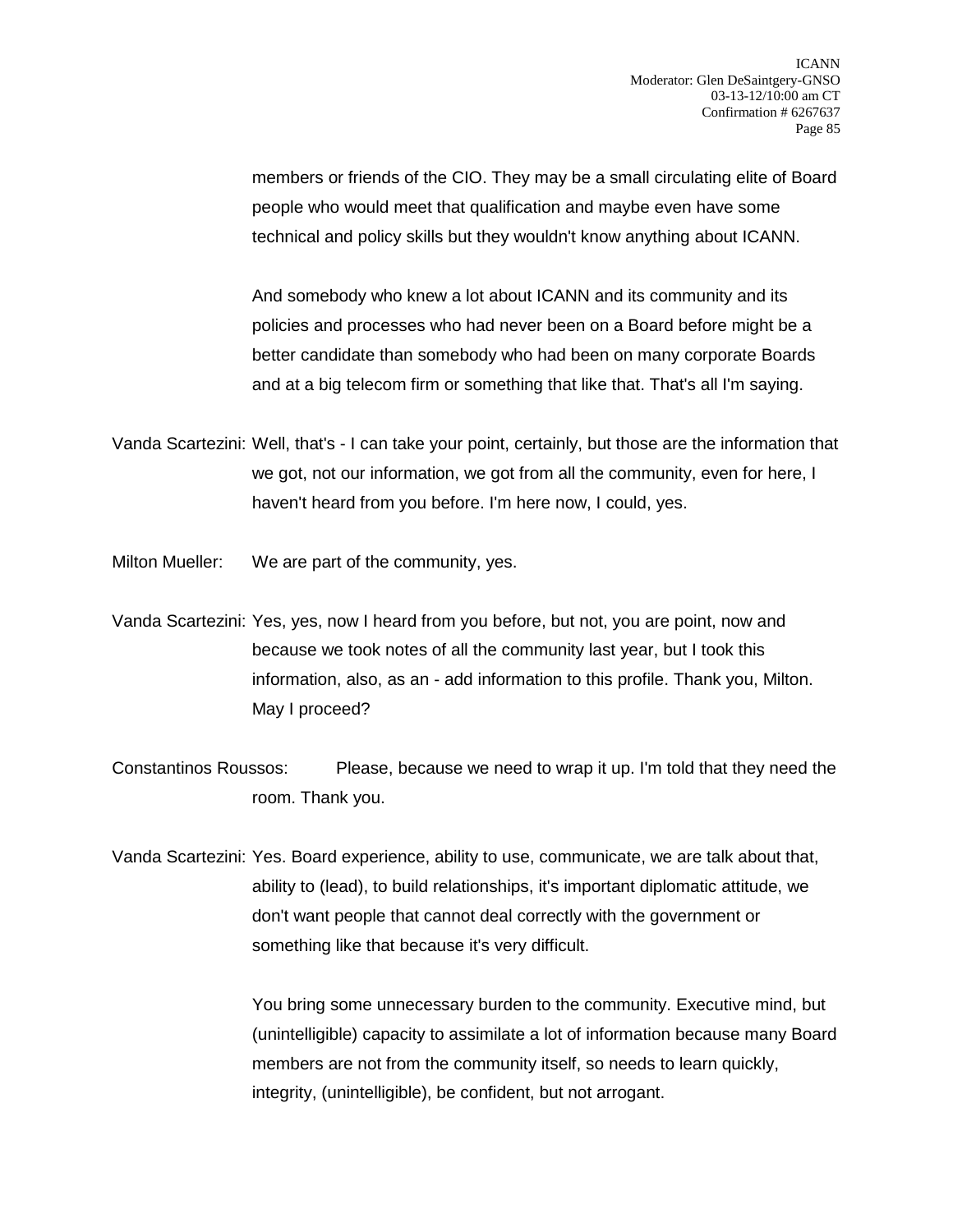We don't need a person to face the community like an enemy and the next skills set is accept public criticism with elegance, ability to delegate, a strong understand and belief in ICANN (unintelligible) stakeholder model because if you don't believe that, you cannot defend this position. So understand that clear communication with the community is an important part of the consensus building process and time availability is (relevant).

So that was the (resume) we got from the whole ACs and SOs and though we are passing to all the others (community) again, and take information and, you know, consider if it's enough, it's not enough, it's like Milton just said, he believes a different way from the others.

So it's important to have your feedback. So it's just that, we need suggestion for that for this and this of course, you know, how to help us to invite people to apply that you believe have the strong capacity independent.

It's quite important for being in the Board. Thank you very much for that. And if you may, just (Roger) needs a few minutes just to explain why he is here and what is about to be the next - what is the name? It is (Cheryl Axon).

(Roger) Yes, sorry, yes.

Vanda Scartezini: Yes, the name is...

(Roger): If I may, I'm new to this position, so I shouldn't say that. This is a brand new position, so there's never been a chair-elect before. The bylaws changed last year and now rather than having a chair and past chair, we have a chair-elect and then chair. So I have very little function during this noncom other than to support Vanda.

> My concentration is on next year's noncom, so you'll see some differences coming from me at your constituency very quickly after this meeting, which is, I will be asking you to appoint next year's person sooner than later.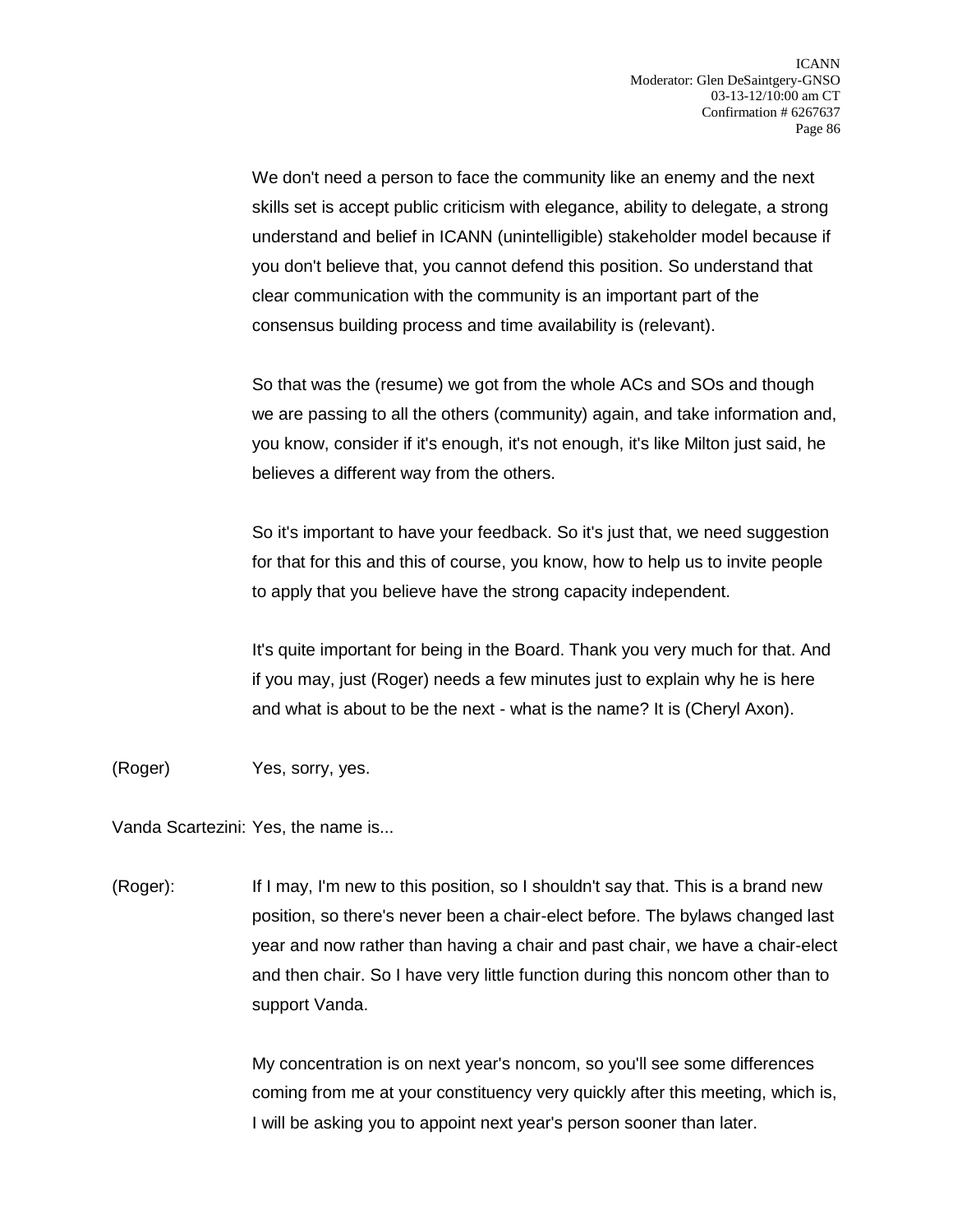So hopefully before the Prague meeting. So I'll ask you to start thinking about that and what, you know, what person you want. I believe Maria Farrell is your current rep, is that correct? But I believe she's term limited, so you'll have to appoint someone new.

So it can't be her again, but all that process will move up. The other thing I've been working on quite a bit and concentrating on is how can we make what happens and the procedures of the nominating committee more transparent?

Both Vanda and I believe that the secrecy that typically has been around that has been extended too far, certainly identities and confidential information of the candidates and discussions around them should be kept in confidence, but procedures and agendas and when we meet and that type of thing should not.

What you'll start to see from both of us this year and I'll extend it into next year, much more publication about what we're doing, what we're discussing. We'll be taking a look at every document we have and saying, rather than why shouldn't we release this, we'll be reversing it to why is there a reason we can't release this if it doesn't contain confidential candidate information or discussion information, my belief is it should be released and made public.

I believe the secrecy is not helping the view of the nominating committee. Thank you.

- Constantinos Roussos: Thank you. Any questions? I know that Milton has a comment, so please, Milton, before we wrap this up, we need to - oh, no? Any other questions? Comments? Please.
- (Remi): Thank you. My name is (Remi) from (unintelligible). First thing I wanted to ask is that in the process of, apart from the selection, our (lease) - our members that have been selected, are conducting (unintelligible) because -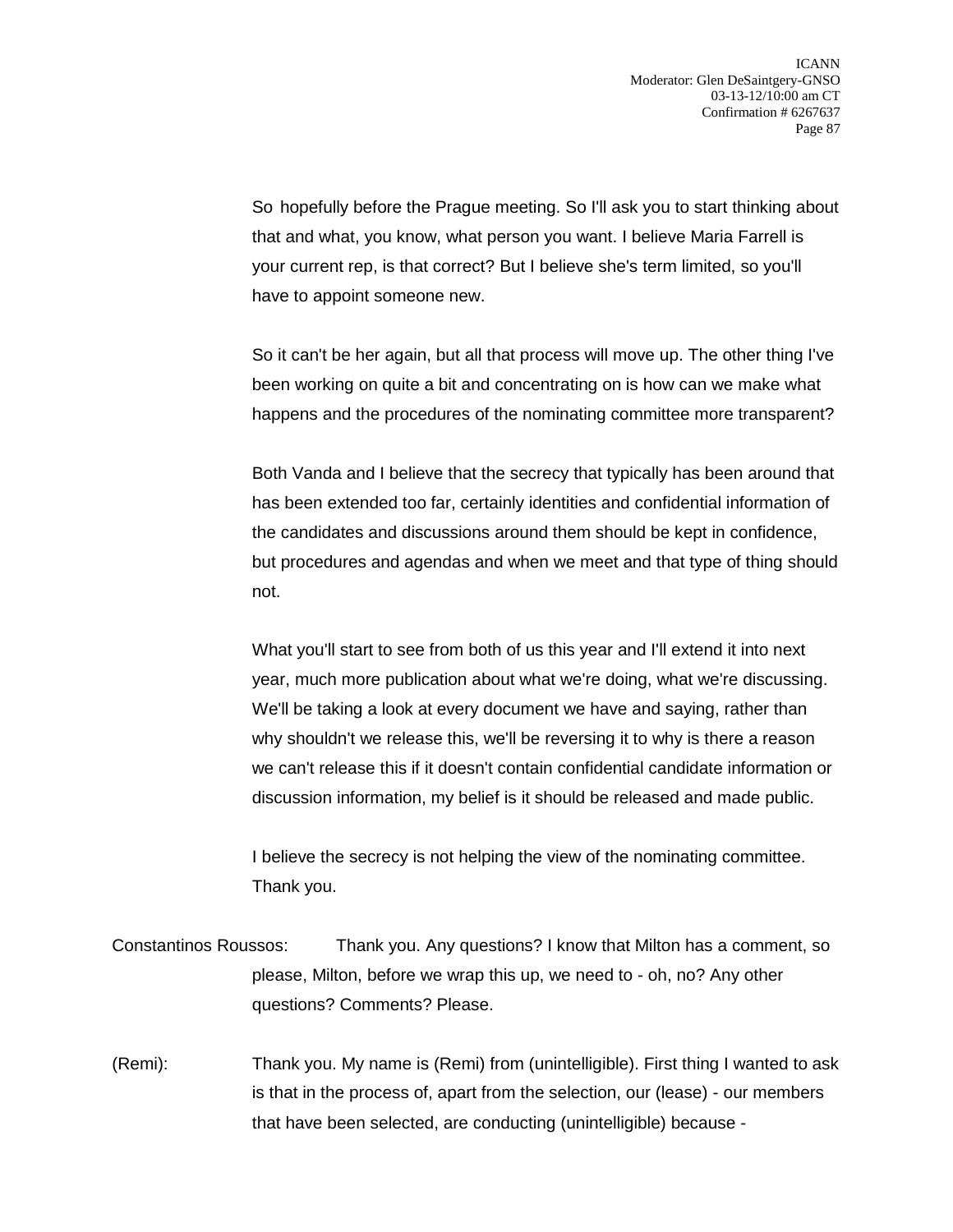ICANN Moderator: Glen DeSaintgery-GNSO 03-13-12/10:00 am CT Confirmation # 6267637 Page 88

(Roger): So I think I can answer your question. Typically, there's a phase of application where we encourage people to apply, that's one of our most important phases.

> We're in the middle of it now, so we're looking for people to apply for the different positions we have to fill at all the committee members are at this meeting and are talking to the community as Vanda and I are going around and talking to every stakeholder group. After the Prague meeting, we'll spend two days locked in a room very similar to this.

Sorry, let me back up a step. At the Prague meeting, we will have whittled down the candidates to a short list, if you will, and we will invite them all and interview them, if they can attend.

Certainly the Board candidates, we interviewed every Board candidate last year in person or by Skype to get a sense of them. There is also an (Augers & Bernstein) interview that happens by a professional interviewer that asks as set of questions of every candidate and give us a report on the candidates.

The committee then starts meting the final two days after Prague, so typically the Saturday, Sunday after Prague in a room similar to this where all of that information is gone through and there's a discussion about candidates that also leads to discussion, of course, of diversity and regions and that type of thing.

So it's typically an around the table discussion that happens. And then we typically go through...

Vanda Scartezini: (Unintelligible)